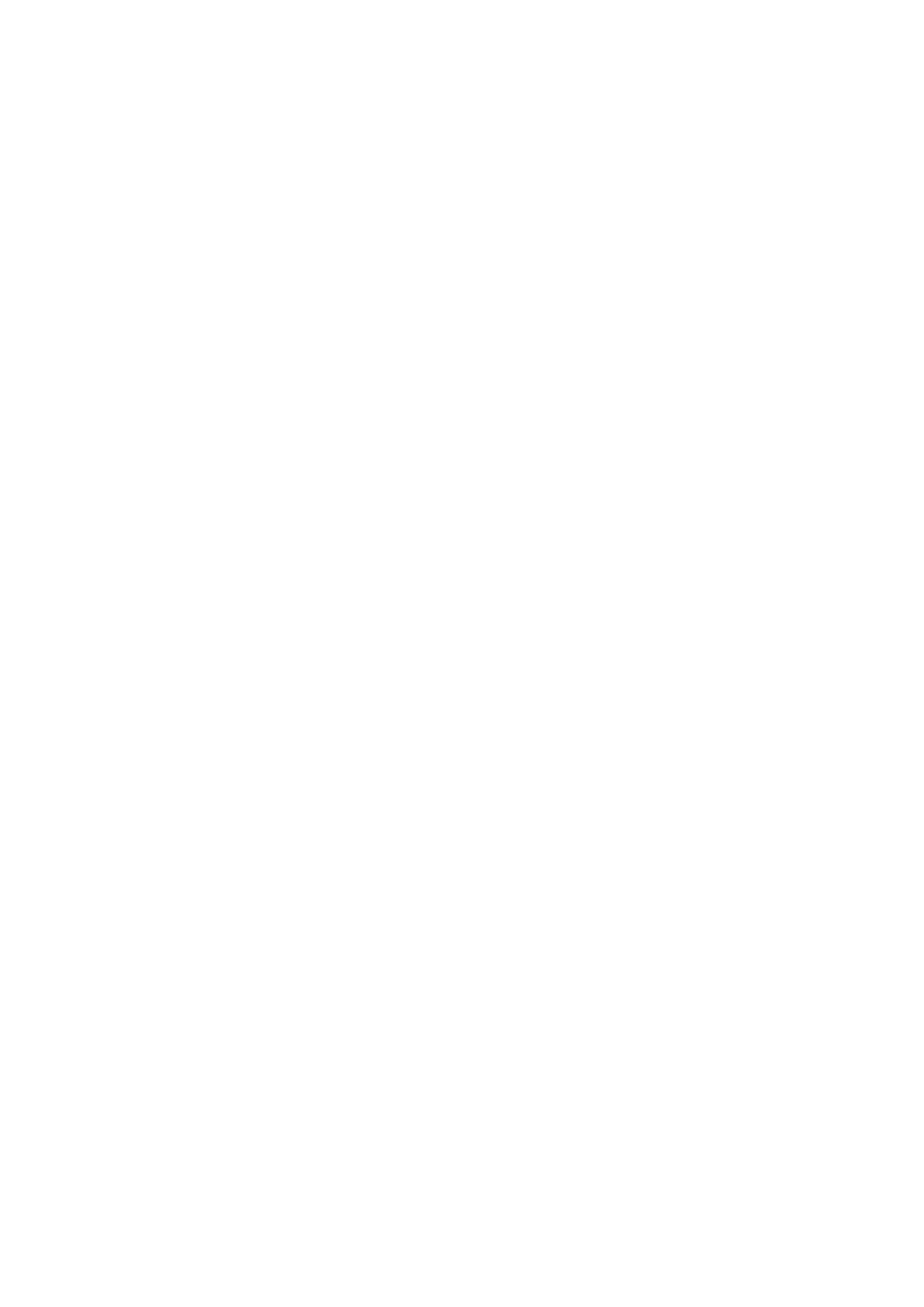# **Má ég trufla?**

Tengsl athyglis í daglegu lífi við hugræn verkefni sem mæla athyglisgáfur

Margrét Lena Kjartansdóttir, Oddur Kárason og Patrekur Örn Gestsson

12 eininga lokaverkefni sem er hluti af *Baccalaureus Artium-prófi í sálfræði*

> Leiðbeinandi Árni Gunnar Ásgeirsson

Sálfræðideild Hug- og félagsvísindasvið Háskólinn á Akureyri Akureyri, maí 2021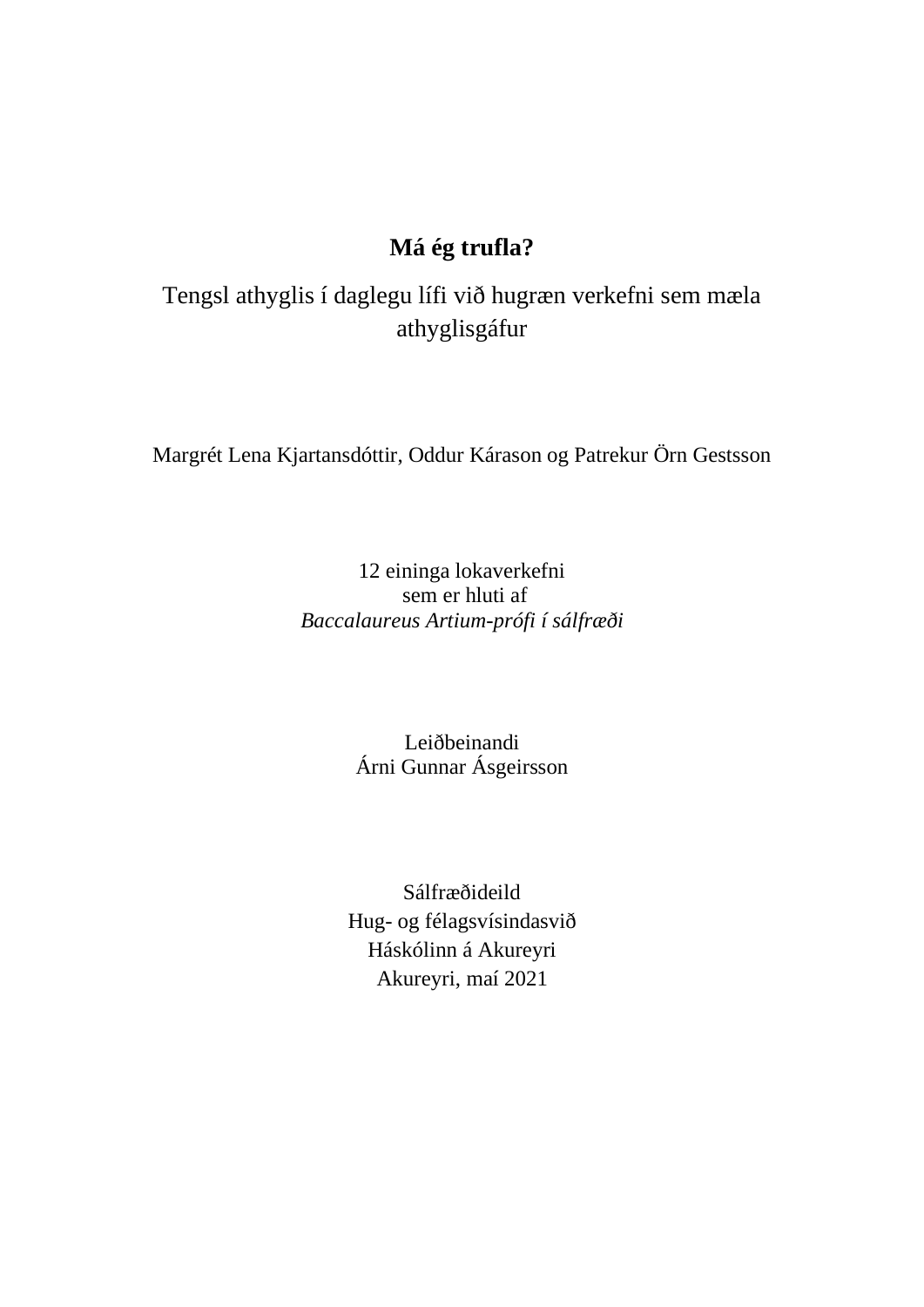Titill: Má ég trufla? Tengsl athyglis í daglegu lífi við hugræn verkefni sem mæla athyglisgáfur Stuttur titill: Athygli í daglegu lífi 12 eininga bakkalárprófsverkefni sem er hluti af Baccalaureus Artium-prófi í sálfræði.

Höfundarréttur © 2021 Margrét Lena Kjartansdóttir, Oddur Kárason og Patrekur Örn Gestsson Öll réttindi áskilin

Sálfræðideild Hug- og félagsvísindasvið Háskólinn á Akureyri Sólborg, Norðurslóð 2 600 Akureyri

Sími: 460 8000

Skráningarupplýsingar:

Margrét Lena Kjartansdóttir, Oddur Kárason og Patrekur Örn Gestsson, 2021, bakkalárprófsverkefni, sálfræðideild, hug- og félagsvísindasvið, Háskólinn á Akureyri, 48 bls. Akureyri, maí, 2021.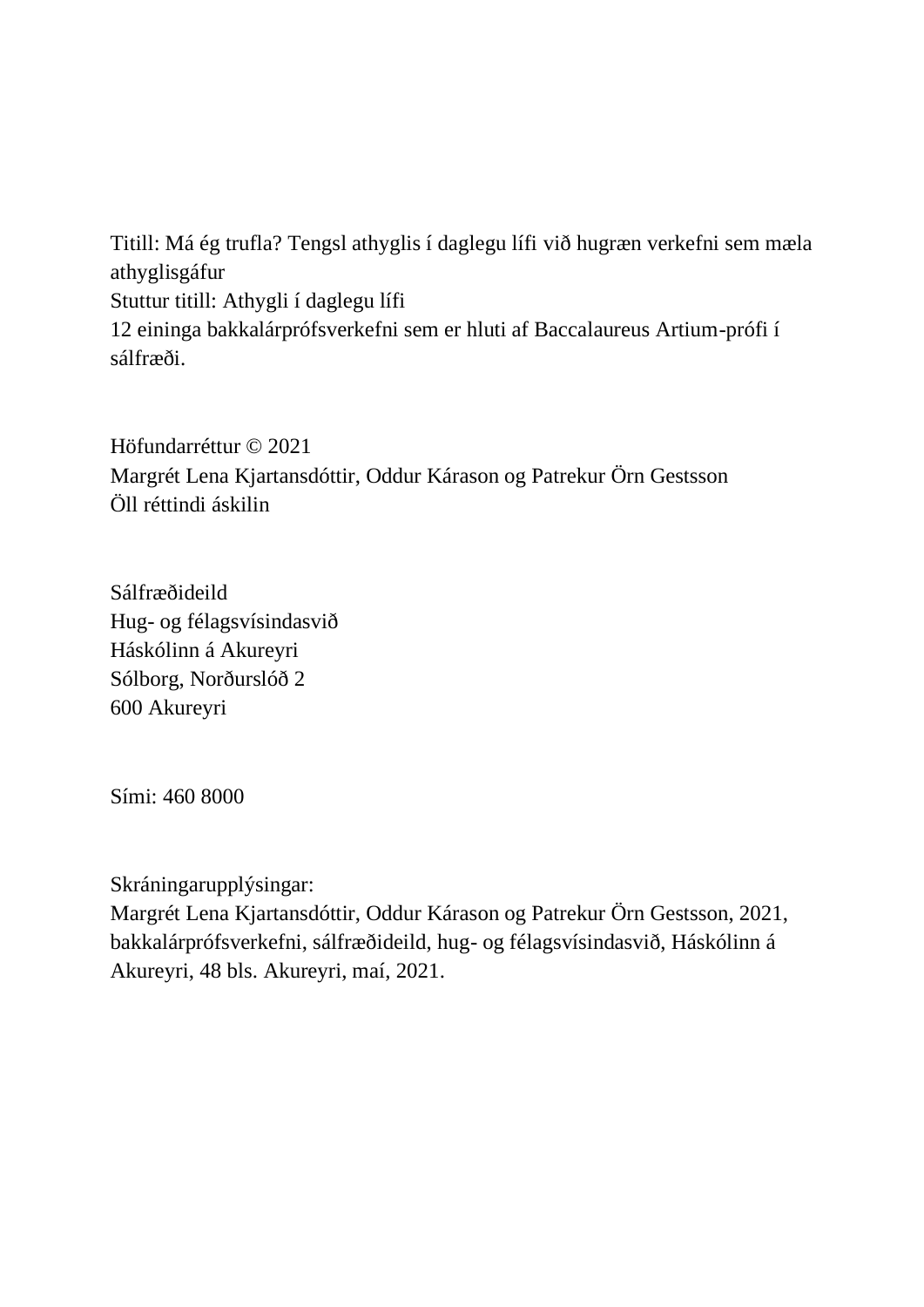# **Yfirlýsingar**

Við lýsum því hér með yfir að við einir erum höfundar þessa verkefnis og að það er ágóði eigin rannsókna.

Undirskrift höfundar

\_\_\_\_\_\_\_\_\_\_\_\_\_\_\_\_\_\_\_\_\_\_\_\_\_\_\_\_\_\_\_\_\_\_\_

Undirskrift höfundar

\_\_\_\_\_\_\_\_\_\_\_\_\_\_\_\_\_\_\_\_\_\_\_\_\_\_\_\_\_\_\_\_\_\_\_

Undirskrift höfundar

\_\_\_\_\_\_\_\_\_\_\_\_\_\_\_\_\_\_\_\_\_\_\_\_\_\_\_\_\_\_\_\_\_\_\_

Það staðfestist hér með að lokaverkefni þetta fullnægir að mínum dómi kröfum til BA-prófs við Hug- og félagsvísindasvið.

Undirskrift leiðbeinanda

\_\_\_\_\_\_\_\_\_\_\_\_\_\_\_\_\_\_\_\_\_\_\_\_\_\_\_\_\_\_\_\_\_\_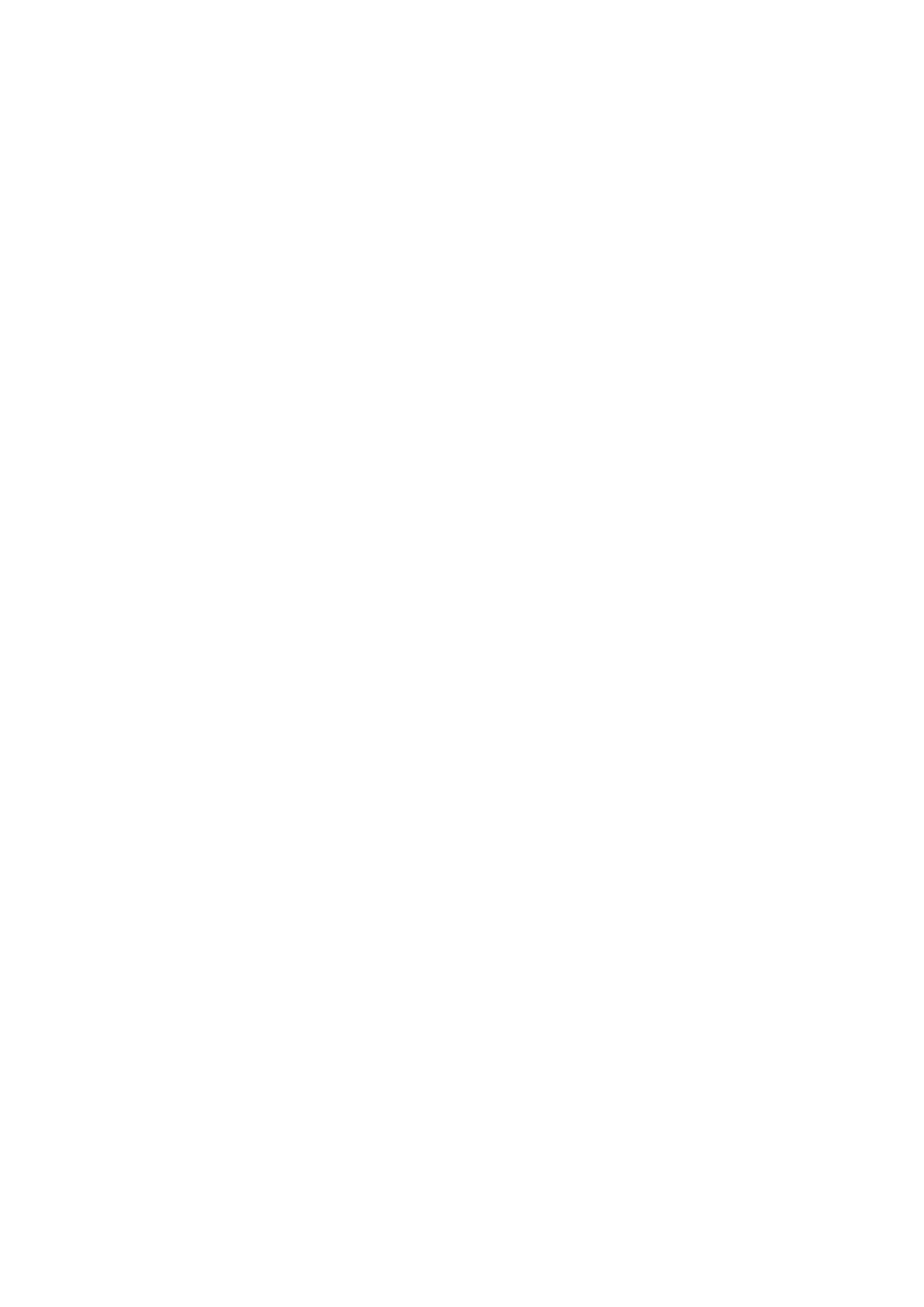# Útdráttur

Ritgerð þessi beinir sjónum að athygli í hversdagslegu lífi. Ritgerðin fjallar um fræðilegan bakgrunn hugrænna verkefna sem mæla athyglisgáfur og megindlega rannsókn um athygli í hversdagslegu lífi. Farið er út í sögu athyglisrannsókna og fjallað um helstu kenningar um athygli. Í rannsókninni er lagt fyrir nokkur af algengustu tilraunaverkefnum sem ætluð eru til að mæla athygli ásamt sjálfsmats spurningalista um athygli í hversdagslegu lífi. Verkefnin eru sjónleitarverkefni, GNG verkefni (e. *go/no-go* task) og ANT verkefni (e. *Attention Network Test)* og er þeim lýst í ritgerðinni. Einnig er sagt frá ELAS sjálfsmats spurningalistanum (e. *Everyday Life Attention Scale*) sem spyr um aðstæðubundna athygli og var hann þýddur úr ensku yfir á íslensku. Markmiðið með þessari ritgerð er að rannsaka tengsl þessa verkefnis við sjálfsmat þátttakenda á athygli í daglegu lífi: hversu auðveldlega truflast þeir, hve auðveldlega geta þeir viðhaldið athygli á tilteknu verkefni og svo framvegis. Fylgnimælingar voru gerðar til að skoða tengslin á milli verkefnanna og spurningalistans. Einnig var skoðað tengsl verkefnanna við undirkvarða spurningalistans og niðurstöður settar í samhengi. Þátttakendur voru upphaflega 115 talsins en eftir gagnahreinsun stóðu eftir 93 þátttakendur. Tilgátur rannsóknarinnar eru fjórar. Í GNG verkefninu spáum við því að með aukinni skilvirkni (svartími réttra svara í "go" umferðum deilt með hlutfalli réttra svara í "no go" umferðum), þá lækkar þátttakandi á heildarskori sjálfsmatslistans. Í ANT verkefninu spáum við því að með lengri svartímum þegar hliðaráreiti eru í samræmi og misræmi við markáreitið, þá lækkar þátttakandi á heildarskori sjálfsmatslistans. Einnig spáum við því í ANT verkefninu að eftir því sem svartímar lengjast þegar að vísbendi dregur okkur að markáreitinu og þegar vísbendið dregur okkur frá markáreitinu, þá lækkar þátttakandi á heildarskori spurningalistans. Í sjónleitarverkefninu spáum við því að með hækkandi hallatölu þátttakanda (aukinn svartími þegar áreiti er bætt við), þá lækkar þátttakandi á heildarskori sjálfsmatslistans. Þar að auki voru skoðuð möguleg tengsl athyglisverkefnanna við undirkvarða spurningalistans. Niðurstöður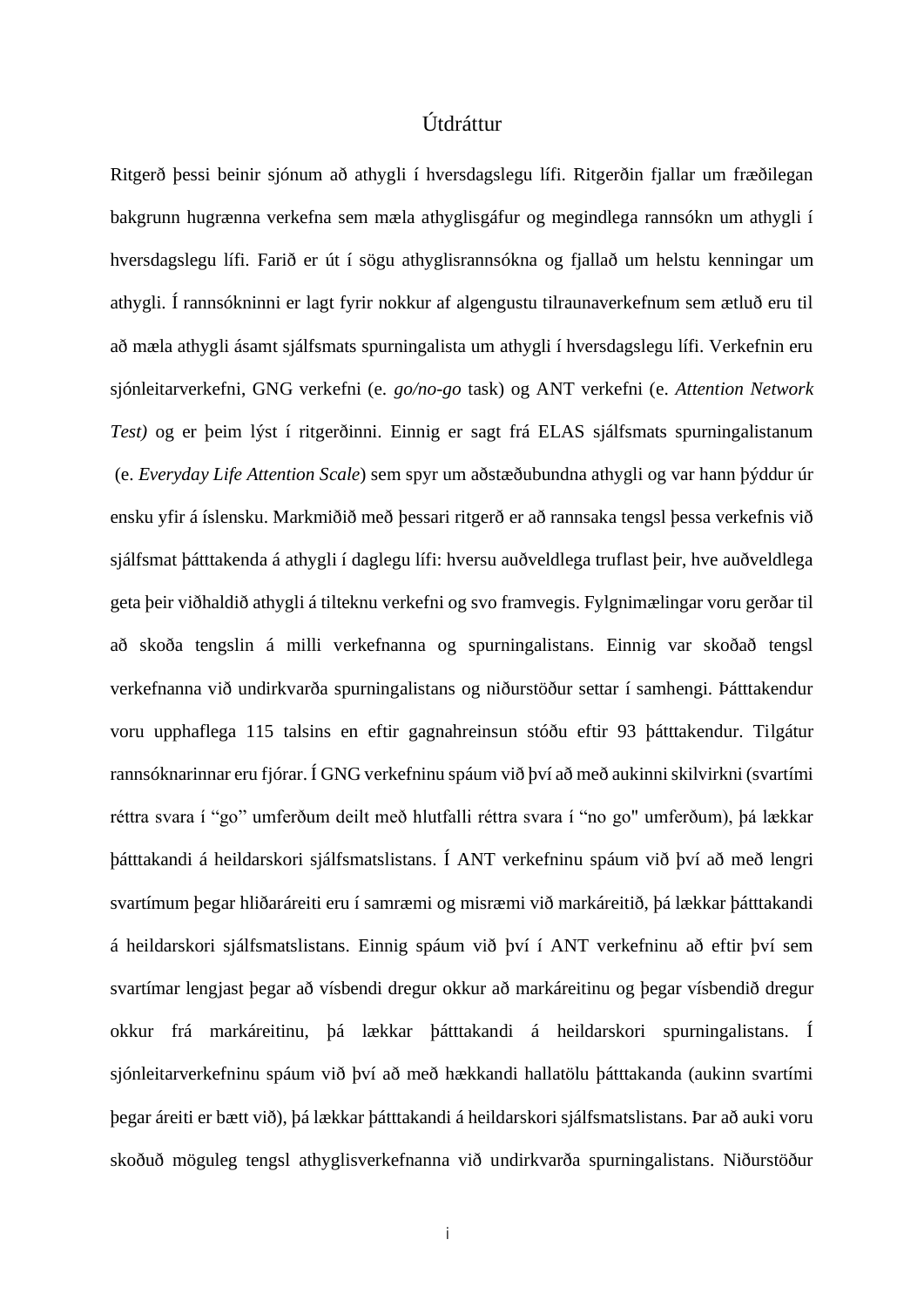benda til þess að athyglisverkefnin spái misvel til um hvernig fólk metur athygli sína í hversdagslegu lífi. Ekki er vitað um aðrar rannsóknir sem rannsaka tengsl athyglisverkefna og sjálfsmats á athygli í hversdagslegu lífi og er því þörf á frekari rannsóknum.

 *Lykilorð*: athygli, athyglisverkefni, sjálfsmats spurningalisti, truflun, skynjun, áreiti.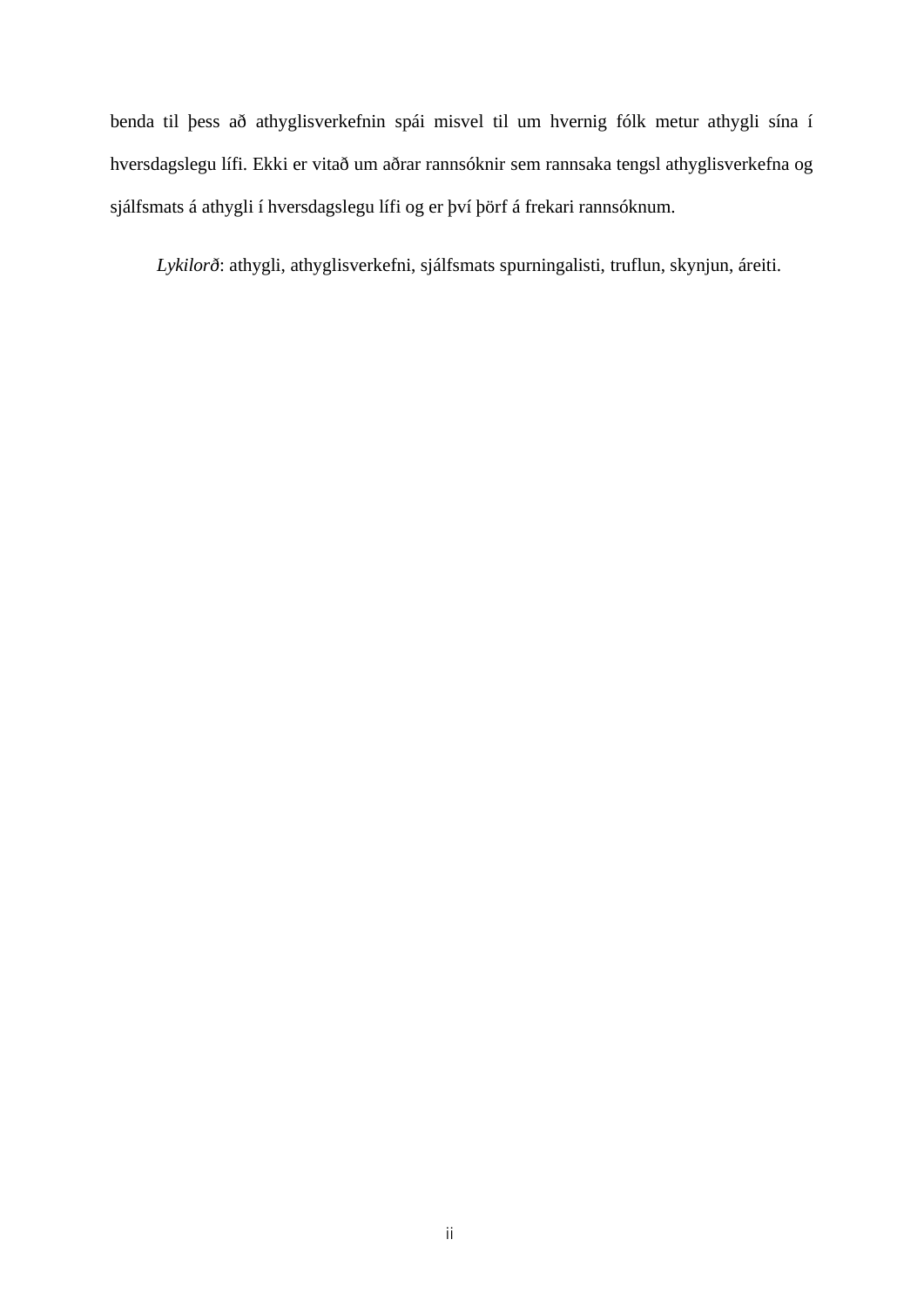#### Abstract

This thesis focuses on attention in everyday life. The subject of this thesis includes a theoretical framework of attentional tasks and a quantitative study about attention in everyday life. There are discussions about previous studies and main theories about attention. In this research, some of the most common experimental tasks to measure attention are used including self-report questionnaire about attention in everyday life. These tasks are visual search task, go/no-go task and Attention Network Test. The self-report questionnaire (*ELAS; Everyday Life Attention Scale*) asks about attention in nine different situations of daily life. The aim of this research is to investigate the relationship between the experimental tasks in this study and how participants report their own attention in daily life: how easily they are distracted, how easily they can maintain attention on a particular task, and so on. Correlation was measured to explore the connection between the tasks and the questionnaire, and also the connection between the tasks and the subscales of the questionnaire. Participants were 115 in the beginning but after clearing the data the participants remained 93. There are four hypotheses in this study. In the go/no-go task, we predict that with increased efficiency (reaction time of correct answers in "go" trials divided with the rate of correct answers in "no go" trials), the participant's total score decreases on the self-report list. In the Attention Network Test, firstly we predict that with longer reaction time when the flankers are congruent or incongruent to the target, the participant's total score decreases on the self-report list. Secondly we predict that with longer reaction time when cues leads us to the target and away from the target, the participant's total score decreases on the self-report list. In the visual search task, we predict that with increasing slope of the participant (longer reaction time when stimuli is added), the participant's total score decreases on the self-report list. In addition, we explore the possible connections between the attentional tasks and the subscales of the questionnaire. The results indicate that the attentional tasks predict differently how well people report their attention in daily life. No other researches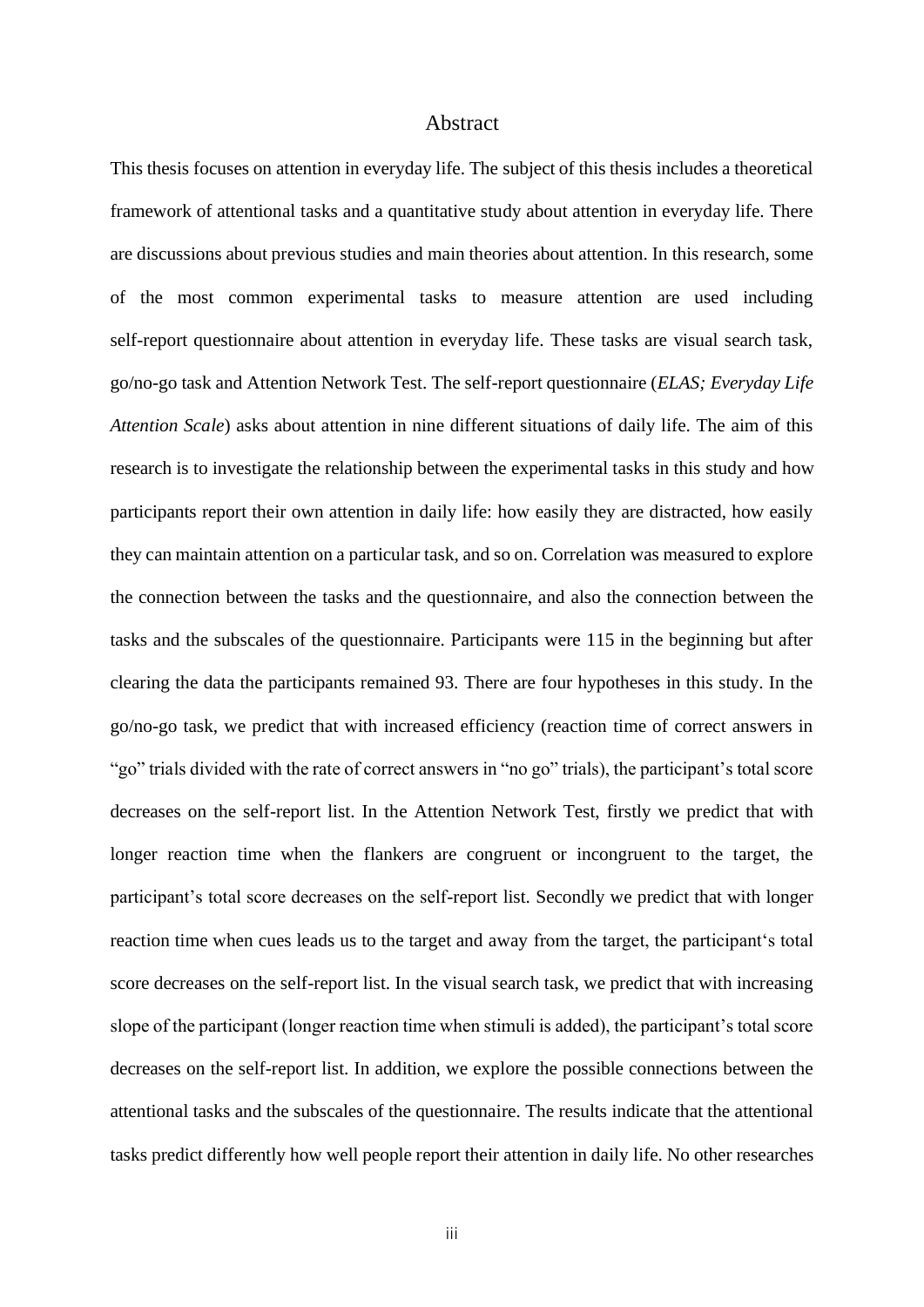are known to study the relationship between attentional tasks and self-report of attention in daily life. Therefore, further researches are needed.

*Keywords*: attention, attentional tasks, self-report questionnaire, distraction, perception, stimuli.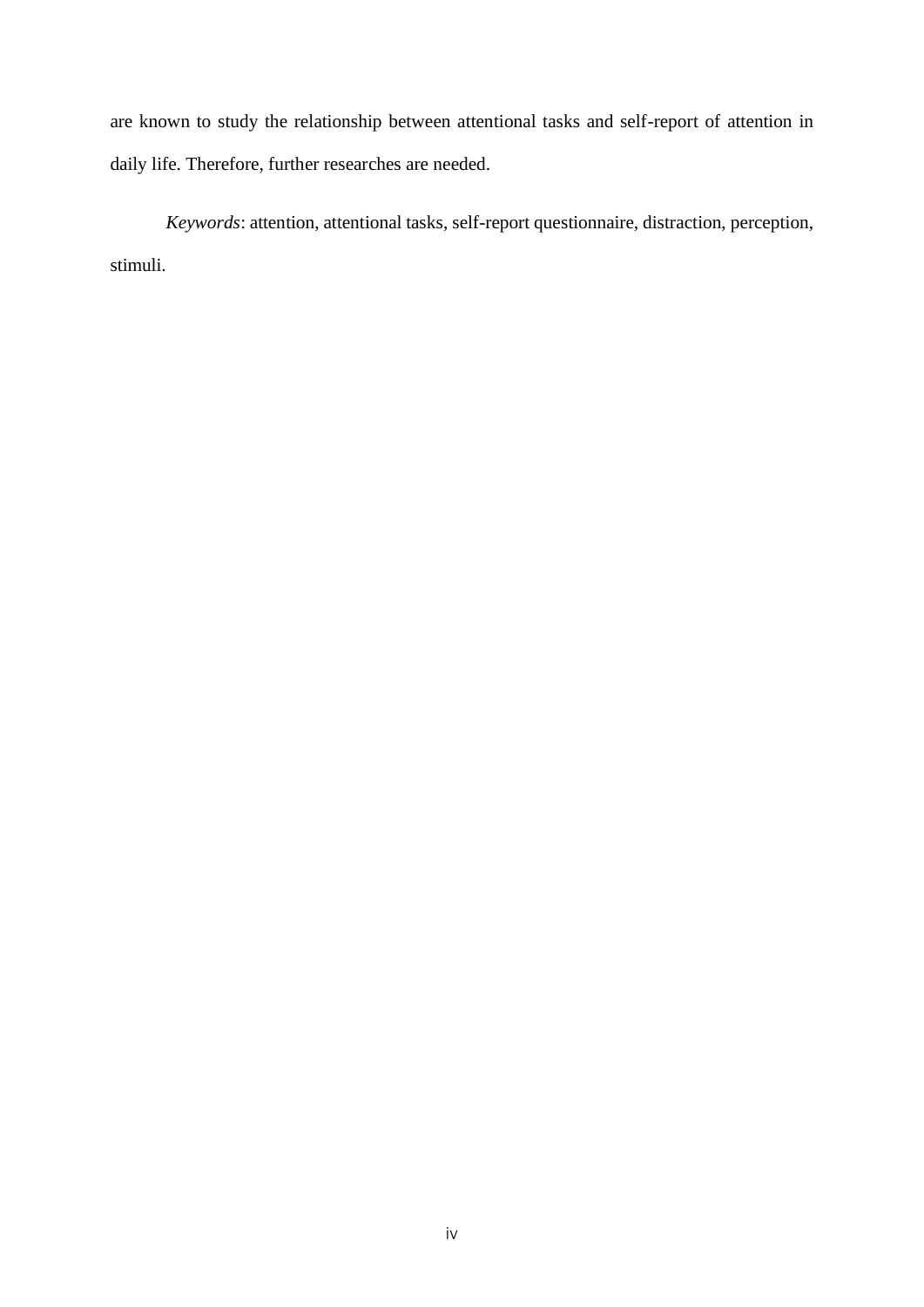# Þakkarorð

Þessi ritgerð er lokaverkefni okkar í BA námi í sálfræði við Háskólann á Akureyri. Við viljum þakka leiðbeinandanum okkar Árna Gunnari Ásgeirssyni fyrir góða leiðsögn og aðstoð við lokaverkefnið, samnemendum okkar fyrir samvinnu við gagnasöfnun rannsóknarinnar og þátttakendum fyrir framlag sitt í rannsókninni. Við viljum einnig þakka fjölskyldu og vinum okkar fyrir stuðning og hvatningu í gegnum ritgerðarskrifin.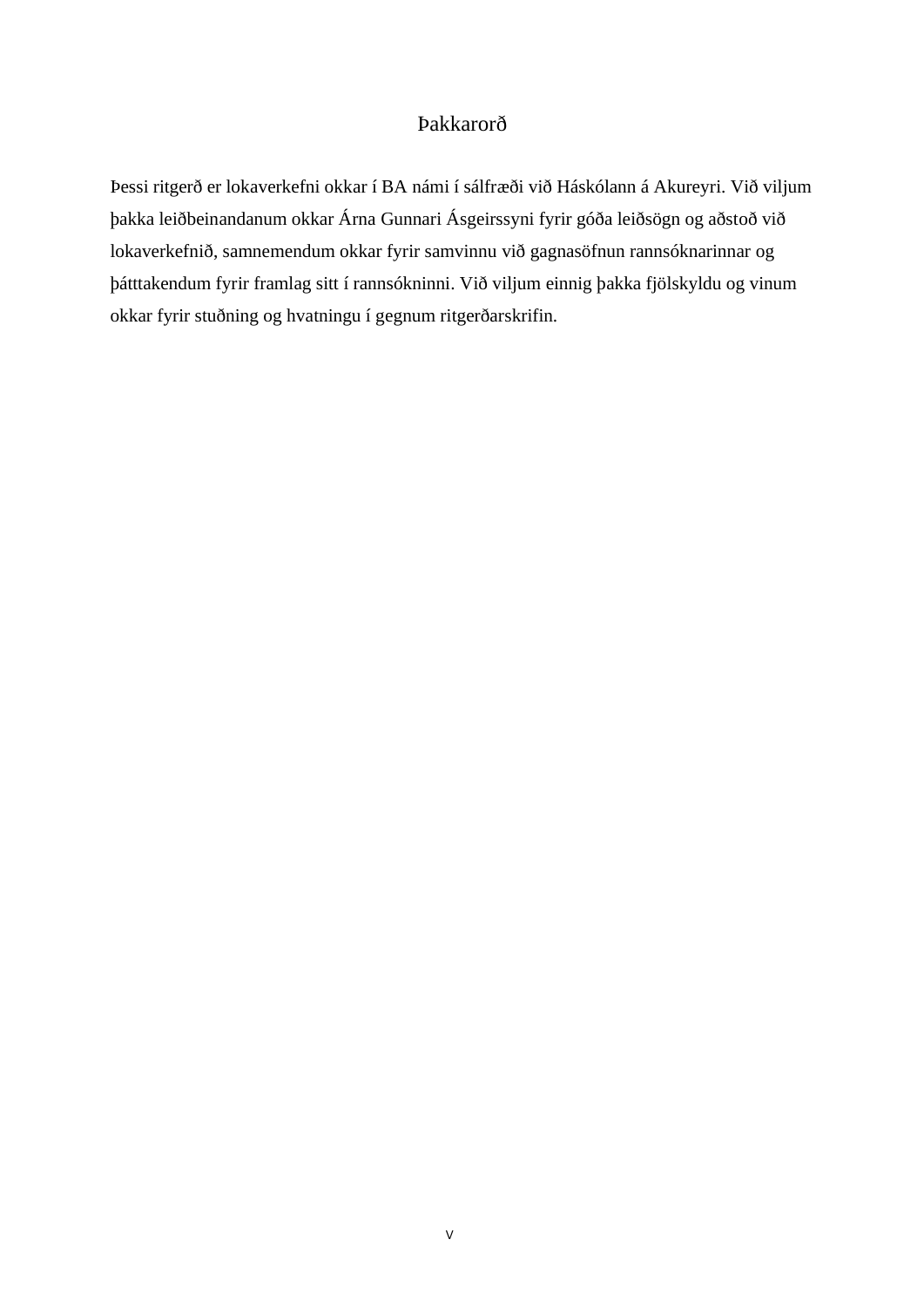| Efnisyfirlit |  |  |
|--------------|--|--|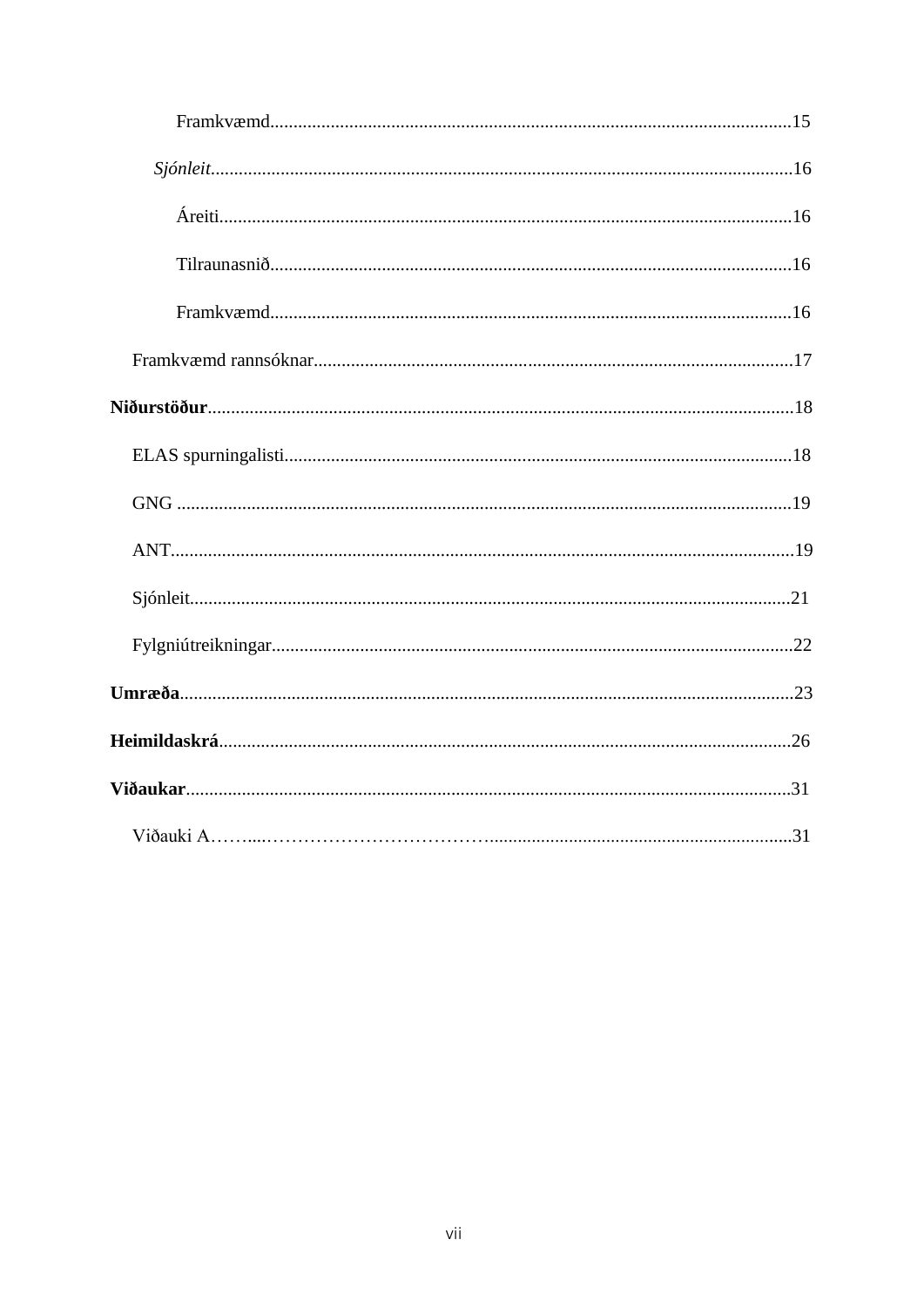# **Töfluyfirlit**

# **Myndayfirlit**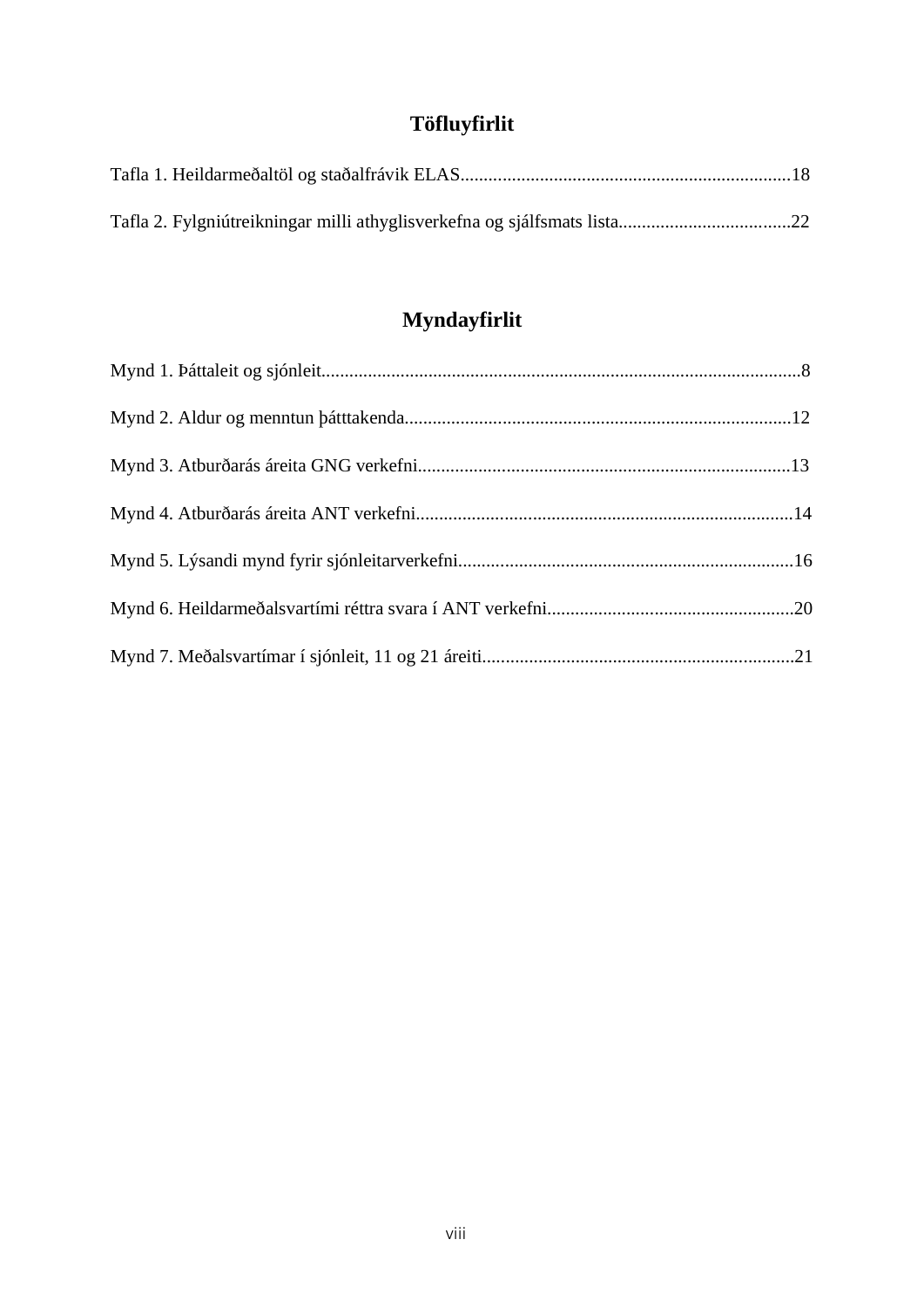Á hverri stundu blasir við okkur gífurlegt magn áreita frá umhverfinu. Það þýðir ekki að við séum meðvituð um allt sem gerist í kringum okkur heldur vinnum við einungis úr hluta þeirra áreita sem birtast okkur á sjónarsviðinu. Hugræn geta fólks til úrvinnslu áreita er takmörkuð og beinum við athygli að því sem er líklegast til að skipta okkur máli (Wolfe o.fl., 2012). Athygli í hversdagslegu lífi er mismunandi milli fólks og fer eftir því hvaða áreitum er veitt eftirtekt. Þegar við sjáum hlut og berum kennsl á hann krefst sú vinna umtalsverðs hluta heilans vegna þess að hægt er að sjá hlutinn úr öllum mögulegum áttum og við ólík birtuskilyrði (Wolfe o.fl., 2012). Þá taka við flóknari ferli þegar við reynum að skilja samband eins hlutar við aðra hluti í kring en ómögulegt er fyrir mannsheilann að vinna úr öllum áreitum á sama tíma (Wolfe o.fl., 2012).

Flestir telja sig líklega hafa nokkuð góða hugmynd um hvað athygli er. Athygli er flókið hugtak sem hefur þótt erfitt að skilgreina á einfaldan hátt og hefur verið mikið rannsakað í gegnum tíðina. Ýmsar kenningar hafa verið lagðar fram um athygli og hvaða hlutverki hún gegnir í skynjun okkar á áreitum. Þá hefur verið mikið fjallað um sjónræna athygli í rannsóknum en þess ber að geta að undirliggjandi þættir athygli vinna undir öllum skynfærum (Wolfe o.fl., 2012).

Fræðimenn hafa þróað hugræn verkefni með ólíkum aðferðum til að mæla athyglisgáfur til að skoða hvaða undirliggjandi ferli liggja að baki athygli. Það er töluvert flóknara að rannsaka athygli í hversdagslegu lífi en á tilraunastofu vegna lítillar stjórnar á umhverfinu (Kantowitz o.fl., 2009). Á tilraunastofu er samt sem áður hægt að halda utanaðkomandi áreitum í lágmarki og hafa betri stjórn á aðstæðum (Kantowitz o.fl., 2009). Það gerir okkur kleift að rannsaka athygli á kerfisbundinn hátt en endurspeglar ekki að fullu hvernig við beinum athygli í hversdagslegum aðstæðum (Kantowitz o.fl., 2009).

# **Athygli**

Athygli er flókið fyrirbæri. Athygli (e. *attention*) gerir okkur kleift að veita ákveðnum áreitum forgang á kostnað annarra og takmarkar þær upplýsingar sem við vinnum úr (Wolfe o.fl., 2012). Athygli er af ýmsum toga og getur verið innræn (e. *internal*), þegar athyglin beinist að hugsunum eða vali á svari, eða útræn (e. *external*) þegar athyglin beinist að áreitum í umheiminum (Wolfe o.fl., 2012). Athygli getur einnig verið sýnileg (e. *overt*), þegar við beinum skynfærum að áreiti, svo sem þegar við einblínum á eitt orð með augunum, eða dulin (e. *covert*), svo sem þegar við beinum augunum að texta á símanum okkar, en athyglin er á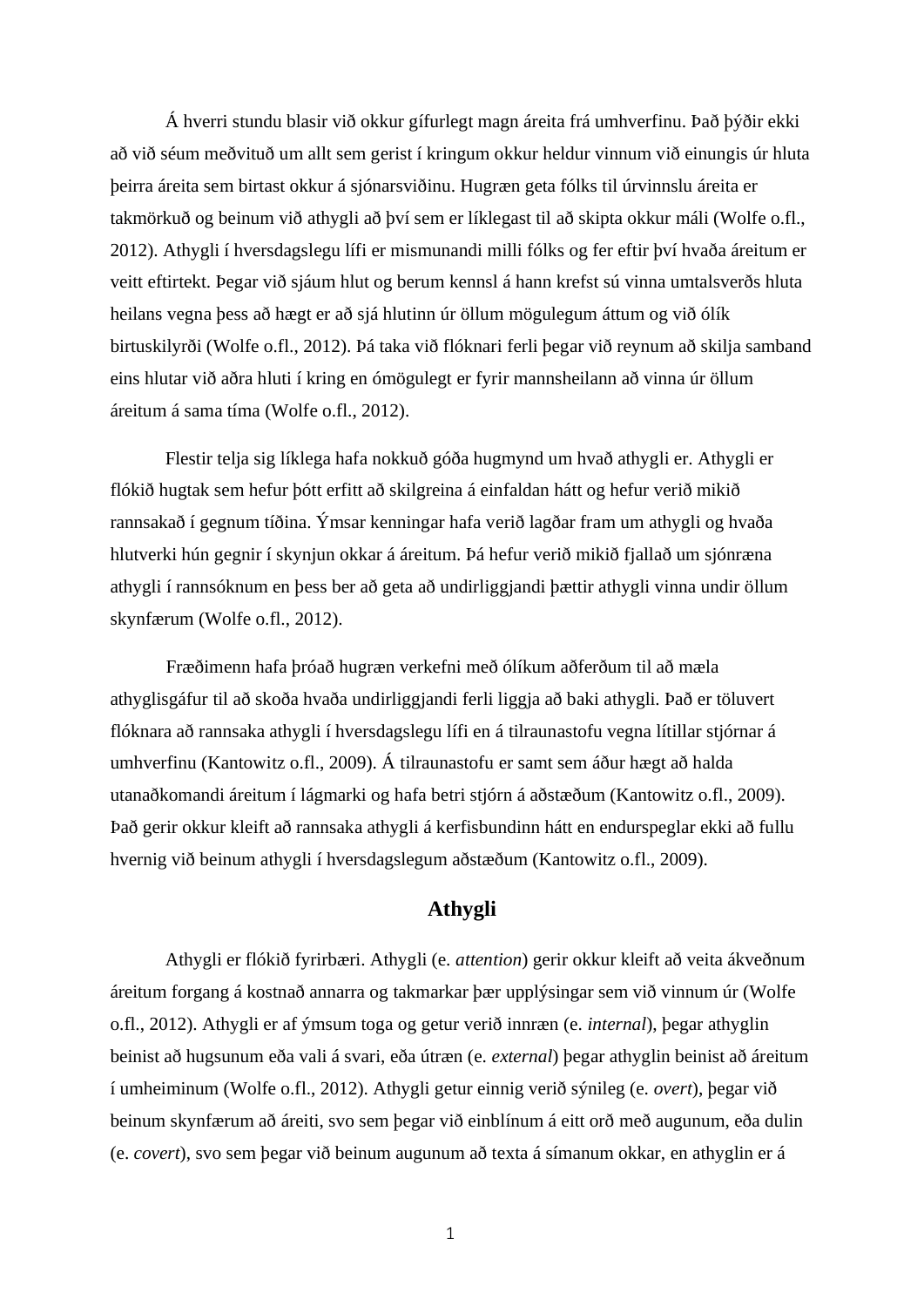manneskju sem situr á næsta borði (Wolfe o.fl., 2012). Þegar við gerum tvennt í einu, eins og að lesa með tónlist í gangi þá er athyglin okkar skipt (e. *divided*) en þegar við einblínum á einn hlut, eins og að fylgjast með potti sjóða vatn, þá er athyglin okkar viðvarandi (e. *sustained*; Wolfe o.fl., 2012).

#### **Athyglismælingar**

Við þurfum athygli til að takast á við flest, ef ekki öll okkar verkefni í daglegu lífi. Hvort sem það er að setja í þvottavél, keyra í vinnuna eða elda kvöldmat. Þetta eru allt verkefni sem krefjast athygli í einhverju formi. Mælingar á hversdaglegri athygli eru oft gerðar í gegnum sjálfsmats spurningalista, þar sem spurt er út í ýmsar aðstæður í hversdagslegu lífi (Groen, o.fl., 2019), svo sem ELAS (e. *Everyday Life Attention Scale*) og CFQ (e. *Cognitive Failure Questionnaire*). Í þessari tilteknu rannsókn var stuðst við ELAS listann til að mæla athygli í hversdagslegu lífi, einnig var CFQ notaður í öðrum hluta rannsóknarinnar.

Athygli er mikið rannsökuð á tilraunastofum og er þá talsverður munur á því hvernig hún er mæld, samanborið við hvernig við fjöllum um athygli í daglegu lífi. Athyglismælingar á tilraunastofum fara fram á mun skipulagðari hátt þar sem hægt er að stjórna fyrir aðstæðum (Kantowitz o.fl., 2009). Slíkar mælingar fara yfirleitt þannig fram að þátttakendur fá skýrar leiðbeiningar um hvernig tilraunaverkefnið fer fram og hefur sjálfsmat þátttakanda ekki áhrif á niðurstöður (Kantowitz o.fl., 2009). Megindlegar rannsóknaraðferðir gera rannsakandanum kleift að skoða ákveðna þætti athyglinnar betur en mögulegt væri í hversdagslegum aðstæðum (Kantowitz o.fl., 2009).

#### **Saga athyglisrannsókna**

Fræðimenn hafa lengi reynt að skilgreina athygli og lagt fram ýmsar hugmyndir um hvað athygli er. Ein þekktasta skilgreiningin á athygli kom frá sálfræðingnum William James (1890), en hann sagði að:

Allir vita hvað athygli er. Það er að taka stjórn á eigin hugarstarfsemi, og einbeita sér að einhverju ákveðnu, og útiloka aðra hluti og hugsanir sem eiga sér stað samtímis. Einbeiting er kjarni meðvitundar en það felur í sér að sleppa ákveðnum hlutum til að taka upp aðra hluti á virkan hátt. (James, 1890).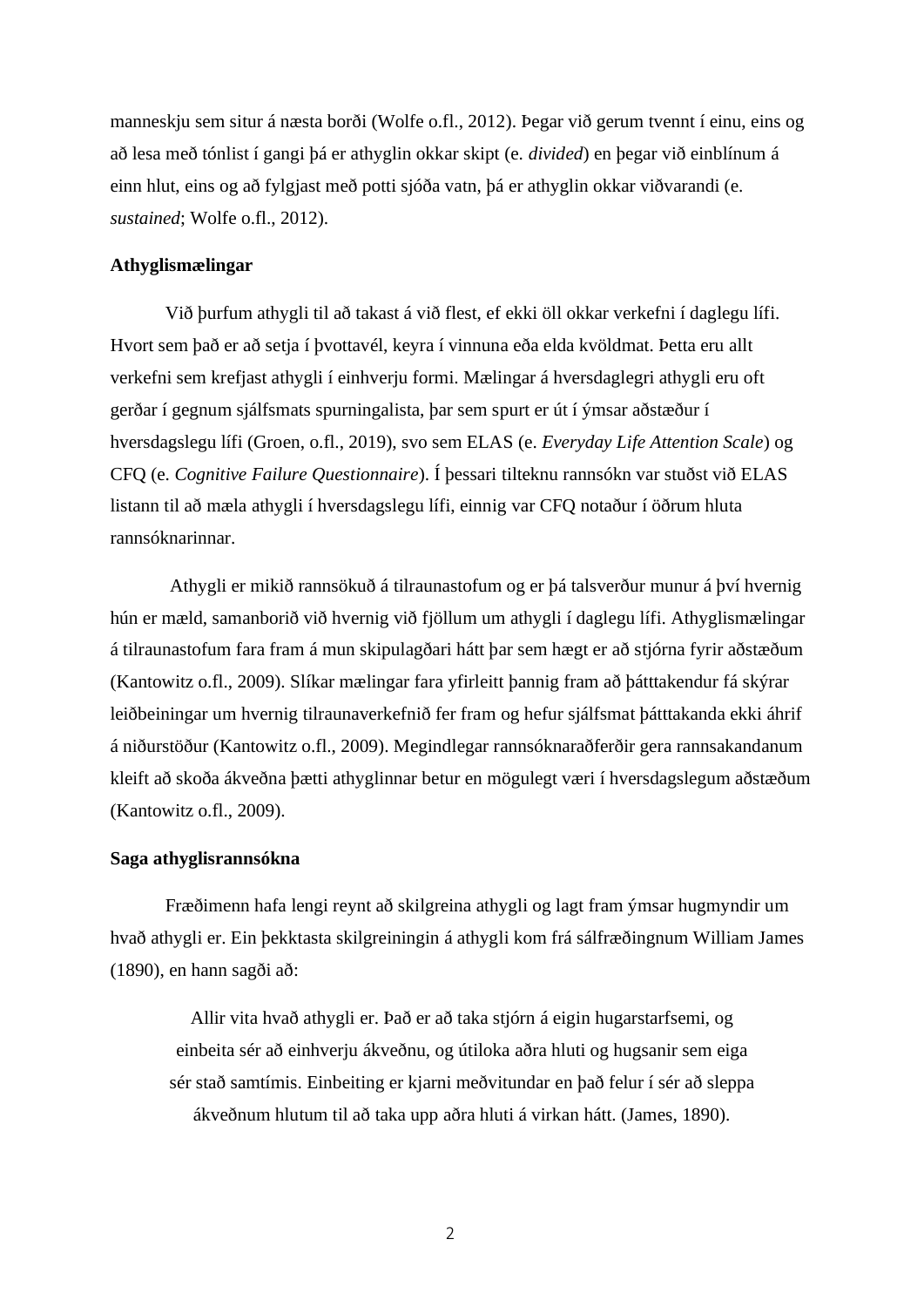Skilgreining James (1890) var í samræmi við fyrri hugrænar kenningar sem töldu athygli vera eins konar "flöskuháls" (e. *bottleneck*) sem ákvarðaði hvort upplýsingar næðu á hærri úrvinnslustig (e. *higher-level information processing;* Kihlstrom & Park, 2016).

Á sjötta og sjöunda áratug tuttugustu aldar komu Broadbent (1958), Treisman (1964) og Deutsch og Deutsch (1963) með mikilvægar kenningar um athyglisval (Eysenck, 1982). Kenningar þeirra eiga það sameiginlegt að hafa "flöskuháls" hugrænnar getu á einhverjum tímapunkti í úrvinnsluferlinu en voru samt sem áður ósammála um staðsetningu flöskuhálsins (Eysenck, 1982). Broadbent (1958) og Treisman (1964) héldu því fram að áreitisval ætti sér snemma stað í úrvinnsluferlinu en Deutsch og Deutsch (1963) héldu því fram að það ætti sér seint stað. Í snemmbúnu áreitisvali eru áreiti síuð út frá efniseiginleikum á borð við litum, birtu, stærð og lögun en í síðbúnu vali fer fram merkingarúrvinnsla áður en síun á sér stað (Broadbent, 1958; Deutsch & Deutsch, 1963; Treisman, 1964).

Í rannsókn Broadbent (1958) lagði hann fram tvískipt hlustunarverkefni (e. *Dichotic listening task)* þar sem þátttakendur settu á sig heyrnatól og heyrðu mismunandi hljóðáreiti í sitthvort eyrað samtímis og áttu að endurtaka þau í hvaða röð sem er. Niðurstöður sýndu að þátttakendur gátu eingöngu endurtekið önnur hljóðskilaboðin sem þau heyrðu á hverri stundu og sagði Broadbent (1958) að það væri vegna athyglisvals (e. *selective attention*). Broadbent (1958) taldi að hljóð væri besta áreitið til þess að rannsaka athyglisval, vegna þess að algengt er að við séum að takast á við fleira en eitt hljóð samtímis í hversdagslegum aðstæðum og því væri það raunhæf mæling á hverju við veljum að veita athygli að hverju sinni. Broadbent (1958) hélt því fram að aðeins hluti áreita nái á hærri úrvinnslustig og líkti úrvinnsluferlinu við síu. Síulíkan Broadbent (1958) fól í sér þá hugmynd að þegar tvö áreiti eiga sér stað samtímis, fari þau samhliða inn í svokallað biðminni (e. *sensory buffer*). Einu áreiti er þá hleypt í gegnum síu á grundvelli eiginleika þess, í þessu tilfelli hljóð, á meðan hinu áreitinu er haldið í biðminninu fyrir síðari úrvinnslu (Broadbent, 1958). Samkvæmt hugmyndum Broadbent (1958) var hlutverk síunnar að koma í veg fyrir ofhleðslu (e. *overloading*), það er að segja að við tökum við fleiri áreitum en við ráðum við hverju sinni. Broadbent (1958) hélt því fram að fólk noti áreitiseiginleika til að flokka hljóðskilaboð og var það í samræmi við hugmynd Cherry (1953; Eysenck, 1982). Hugmyndir þeirra eru samt sem áður ólíkar að því leyti að Broadbent (1958) tók ekki tillit til merkingu skilaboða eins og Cherry (1953) gerði.

Í rannsókn Cherry (1953) leitaðist hann eftir að skoða hvernig við getum fylgt einu samtali þegar nokkrir einstaklingar eru að tala á sama tíma. Þar komst Cherry (1953) að því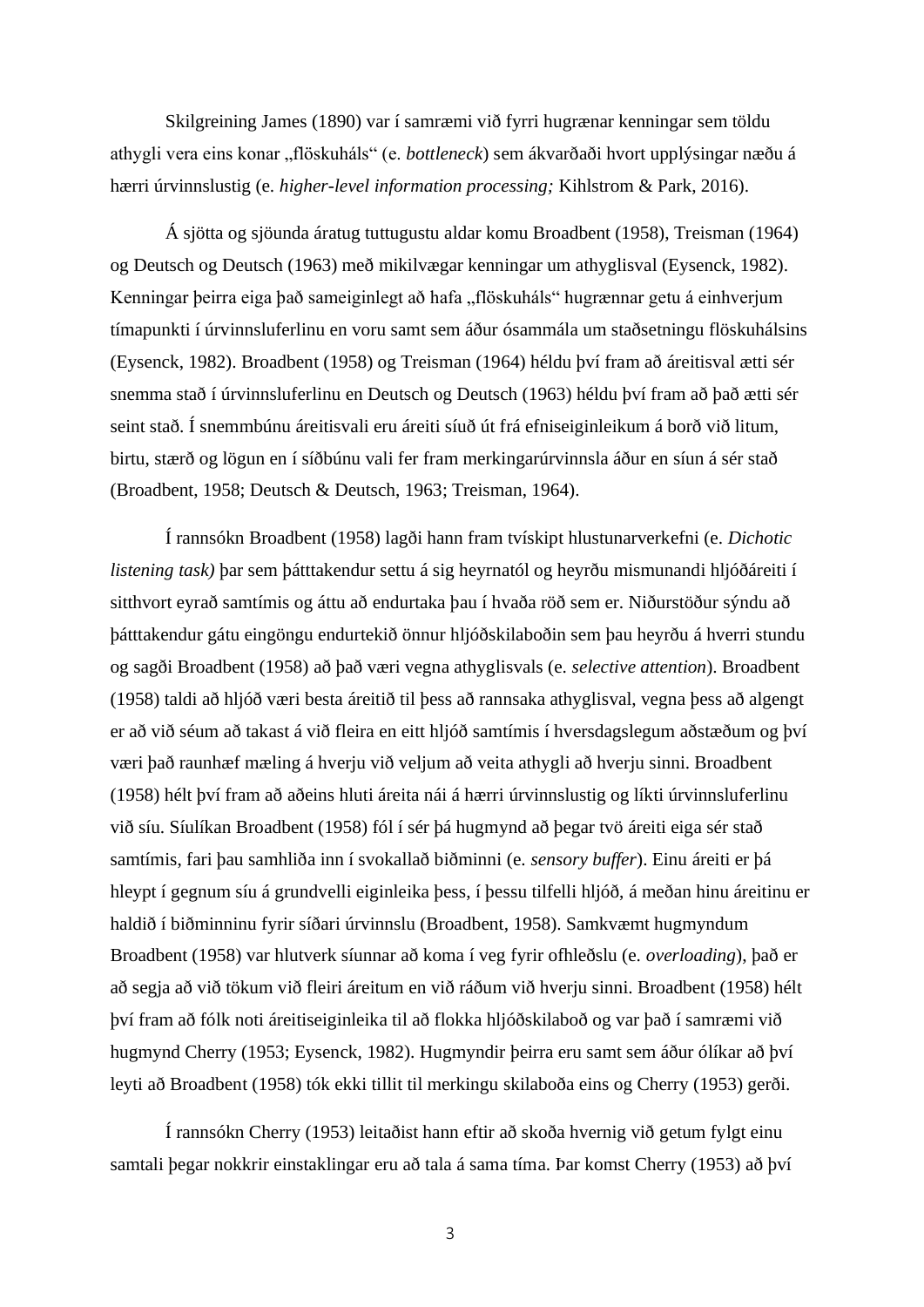að þátttakendur notuðu áreitiseiginleika til að flokka hljóðskilaboð. Niðurstöður hans sýndu að þegar skilaboð eru sett fram með sömu röddu fyrir bæði eyrun, þá er erfiðara að aðgreina þau í sundur (Cherry, 1953). Samt sem áður kom í ljós að þegar skilaboðin voru sett fram af mismunandi aðilum, þá áttu þátttakendur auðveldara með að greina skilaboðin í sundur og þá vegna ólíkra áreitiseiginleika (raddirnar; Cherry, 1953). Til að fá betri skilning á þessu lagði Cherry (1953) fram aðra rannsókn þar sem hljóðskilaboð voru spiluð endurtekið aftur á bak og upphátt í annað eyrað á meðan önnur skilaboð voru spiluð einu sinni fyrir hitt eyrað. Þar áttu þátttakendur að endurtaka (e. "s*hadow")* það sem spilaðist í annað eyrað og hunsa það sem spilaðist fyrir hitt eyrað (Cherry, 1953). Þar kom í ljós að þátttakendur áttu almennt auðvelt með að hunsa upplýsingar úr skilaboðum sem þeir heyrðu einu sinni, nema þegar það hafði einhverja merkingu fyrir þeim, í þessu tilfelli nafnið sitt (Cherry, 1953). Þetta gaf til kynna að þátttakendur tóku yfirleitt eftir áreiti ef það hafði einhverja persónulega merkingu fyrir þeim, þessi áhrif kallaði Cherry (1953) hanastélsáhrif (e. *Cocktail party effect*). Þetta stangaðist á við kenningu Broadbent (1958) en samkvæmt honum ættum við ekki að geta heyrt nafnið okkar í þessum aðstæðum. Aftur á móti voru fyrri verk sammála Broadbent (1958) um að úrvinnsla upplýsinga væri mjög takmörkuð (Eysenck, 1982).

Treisman (1964) var sammála Broadbent (1958) um að athyglisval ætti sér snemma stað í úrvinnsluferlinu. Hugmynd Treisman (1964) var þó frábrugðin hugmynd Broadbent (1958) þegar það kemur að úrvinnslu upplýsinga. Broadbent (1958) hélt því fram að við höfnum óathuguðum upplýsingum að fullu en Treisman (1964) hélt því fram að við getum meðtekið óathugaðar upplýsingar að einhverju leyti. Í rannsókn Treisman (1964) lagði hún fram hlustunarverkefni (e. *shadowing task*) þar sem þátttakendur voru beðnir um að endurtaka hljóðskilaboð samtímis og þau voru spiluð í annað eyrað á meðan áttu þau að hunsa önnur hljóðskilaboð sem bárust í hitt eyrað. Þátttakendur töldu sig hafa heyrt setningu eins og "ég ætla að fara út að leika" þegar önnur hljóðskilaboðin voru "ég borða að fara út stóll" og hin "hann ætlar inn að leika" (Treisman, 1964). Þetta sýndi fram að þátttakendur gátu greint frá ákveðnu innihaldi hvers hljóðskilaboðs og myndað setningu sem hafði eitthvað samhengi eða merkingu fyrir þeim (Treisman, 1964). Treisman (1964) þótti gefa trúverðugari lýsingu á athyglisvali vegna þess að síulíkan Broadbent (1958) tók ekki tillit til merkingu áreita sem eru líklegri til að grípa athygli okkar (Goddard, 2012). Broadbent (1958) gat ekki skýrt hanastélsáhrifin út frá kenningu sinni og kom fljótt í ljós að hún gat ekki staðist (Goddard, 2012).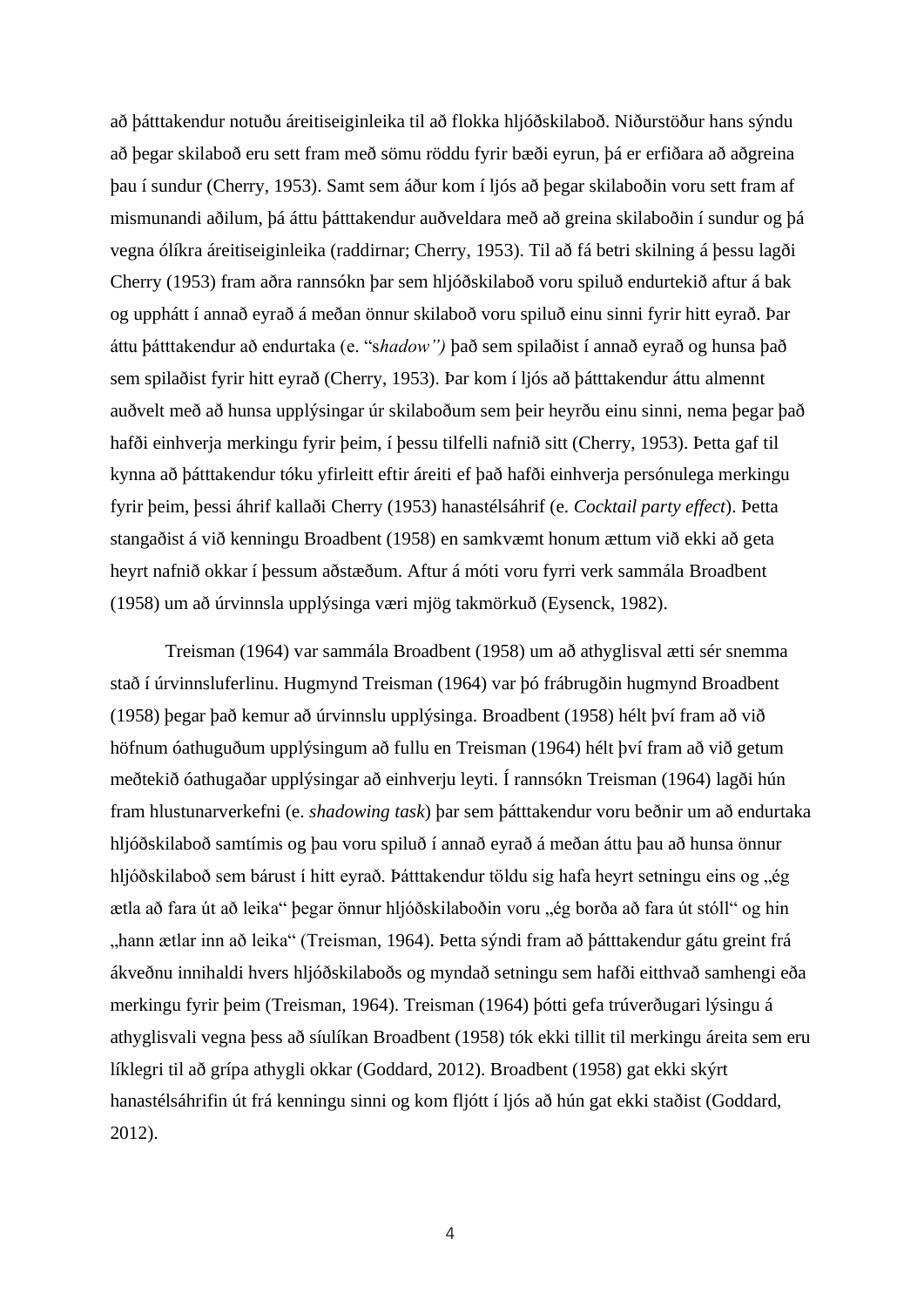Nokkrar rannsóknir studdu við seinbúið athyglisval og var rannsókn Deutsch og Deutsch (1963) meðal þeirra. Í rannsókn Deutsch og Deutsch (1963) kom fram að öll áreiti sem berast skynfærum séu fullunnin áður en athyglisval á sér stað ásamt því að öll áreiti fari í gegnum sama ferli óháð því hvort að athyglinni sé beint að áreitunum eða ekki.

Með breyttum áherslum í rannsóknum á athygli fékk seinbúið val meiri stuðning og spurningar vöknuðu um hvort að snemmbúið val væri raunverulega til (Lavie, 1995). Kahneman og Treisman (1984) héldu því fram að þessar breytingar væru vegna þess að verkefnin í fyrri rannsóknum sem styðja snemmbúið val (t.d. hlustunarverkefni) væru almennt flóknari en verkefnin sem styðja seinbúið val (t.d. Flanker verkefni) og þessi munur kalli fram á ólíkar athyglisaðferðir (Lavie, 1995).

Lavie (1995) fór skrefinu lengra og rannsakaði skynhleðslu (e. *perceptual load*) í verkefnum um athyglisval. Hann hélt því fram að athygli væri takmörkuð auðlind og athyglisval fari eftir kröfum verkefnis og bentu niðurstöður hans á að skynhleðsla eigi stóran þátt í að ákvarða skilvirkni athyglisvals. Við mikið álag gerist athyglisval snemma vegna þess að við eyðum mikilli orku (athygli) í að leysa verkefni og takmarkaða getan okkar klárast (Lavie, 1995). Við lítið álag gerist athyglisval seint vegna þess að við eyðum minni orku (athygli) í verkefnið og öll orka (athygli) sem hefur ekki verið nýtt á það til að dreifast á önnur óæskileg áreiti eins og truflara (Lavie, 1995). Þessar niðurstöður sýndu að athyglisval getur bæði átt sér stað snemma og seint í úrvinnsluferlinu og fari eftir álagi verkefnis og batt enda á áratugalangar rökræður um staðsetningu flöskuhálsins (Lavie, 1995).

Það þótti flókið að skýra hvernig tveir mismunandi eiginleikar áreitis eru bundnir saman til að mynda eina heildstæða skynjun (Wolfe, 2012). Treisman (1980) þróaði kenningu um sjónræna athygli þar sem nauðsynlegt er að veita hverju áreiti athygli í röð þegar tengsl eins eða fleiri aðgreinanlegra áreita þarf til að greina áreitin í sundur (Treisman & Gelade, 1980). Þáttabindingarkenningin (e. *Feature integration theory*) leggur til að eiginleikar séu skráðir snemma, sjálfkrafa og samhliða yfir sjónarsviðið þegar hlutir eru greindir í sundur og aðeins á síðari stigum úrvinnslunnar, sem krefst einbeittrar athygli (Treisman & Gelade, 1980). Án einbeittrar athygli geta eiginleikar ekki bundist saman í eitt áreiti (Treisman & Gelade, 1980). Kenningin byggist á tveimur stigum, forathyglisstigi (e. *preattentive stage*), þegar gerð er þáttagreining og athyglisstigi (e. *focused attention stage*) þar sem samþætting þátta fer fram (Treisman & Gelade, 1980). Forathyglisstigið er sjálfvirkt og ómeðvitað ferli þar sem einstaklingur einbeitir sér að einum aðgreinanlegum eiginleika hlutar (Treisman &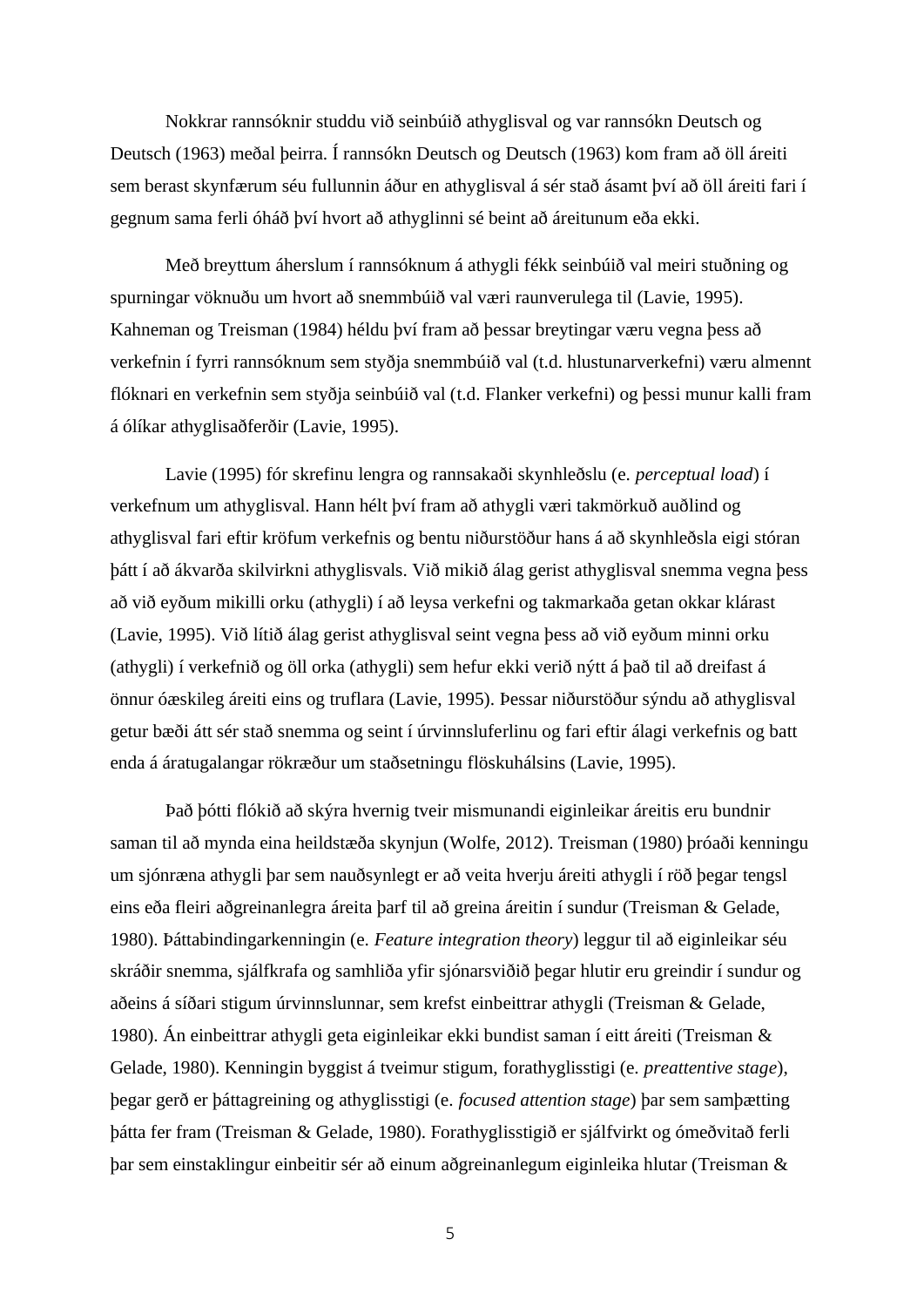Gelade, 1980). Ef áreitið stendur ekki út, fer það yfir á athyglisstigið og einstaklingur tekur allar sjáanlegar upplýsingar og sameinar þær í heildstæða skynjun (Treisman & Gelade, 1980).

Michael Posner (1980) er meðal þeirra sem komu með mikilvæga rannsókn um rýmisbundna athygli (e. *space-based attention*) og byggist á þeirri hugmynd William James (1890) að athygli sé eins og "kastljós" (e. *spotlight*). Þar leitaðist hann eftir að mæla hvernig athygli dreifist, hvernig við tökum eftir því sem fellur á miðju sjónsviðs og jaðar þess og hvernig við bregðumst við því (Posner, 1980). Í rannsókn hans leystu þátttakendur vísbendiverkefni sem mældi getu einstaklinga til að flytja athyglina (e. *attentional shift*) í þrenns konar aðstæðum. Í slíkum verkefnum er notast við tvenns konar vísbendi, annars vegar innrænt (e. *endogenous*), til dæmis þegar örvar eru notaðar til að beina athygli að áreiti og hins vegar útrænt (e. *exogenous*), þegar athyglin dregst ósjálfrátt að áreiti, til dæmis vegna truflara (Posner, 1980; Wolfe, 2012). Í vísbendiverkefni Posner (1980) áttu þátttakendur fyrst að horfa á miðpunkt skjásins og ýta á takka um leið og þeir sæu markáreitið á skjánum og gefa til kynna hvort það birtist vinstra eða hægra megin á skjánum. Þátttakendur fengu annað hvort gilt vísbendi (e. *valid cue*) um hvar markáreitið muni birtast eða ógilt vísbendi (e. *invalid cue*) sem vísaði í ranga átt. Niðurstöður sýndu að gilt vísbendi flýtti fyrir svörun og ógilt vísbendi hægði á svörun þegar borið var saman við hlutlaust vísbendi (e. *neutral cue*; Posner, 1980; Wolfe o.fl., 2012). Posner og félagar (1980) héldu því fram að við séum fljótari að skynja áreiti í rými sem athyglin beinist og líktu þessu ferli við kastljós (e. *Spotlight theory*).

Eriksen og St. James (1986) breyttu kenningu Posner og félaga (1980) og líktu athygli við aðdráttarlinsu (e. *zoom-lenz*). Þeir héldu því fram að þegar athygli er beint að tilteknu svæði sjónarsviðs sé hægt að stækka eða minnka svæðið með því að stilla "linsuna" þröngt eða vítt. Samkvæmt kenningu þeirra minnkar úrvinnslugetan eftir því sem að stærð athyglissviðsins stækkar. Niðurstöður þeirra eru því í samræmi við fyrri kenningar sem halda því fram að athyglisgetan er mismunandi eftir verkefnum (Eriksen & St. James, 1986).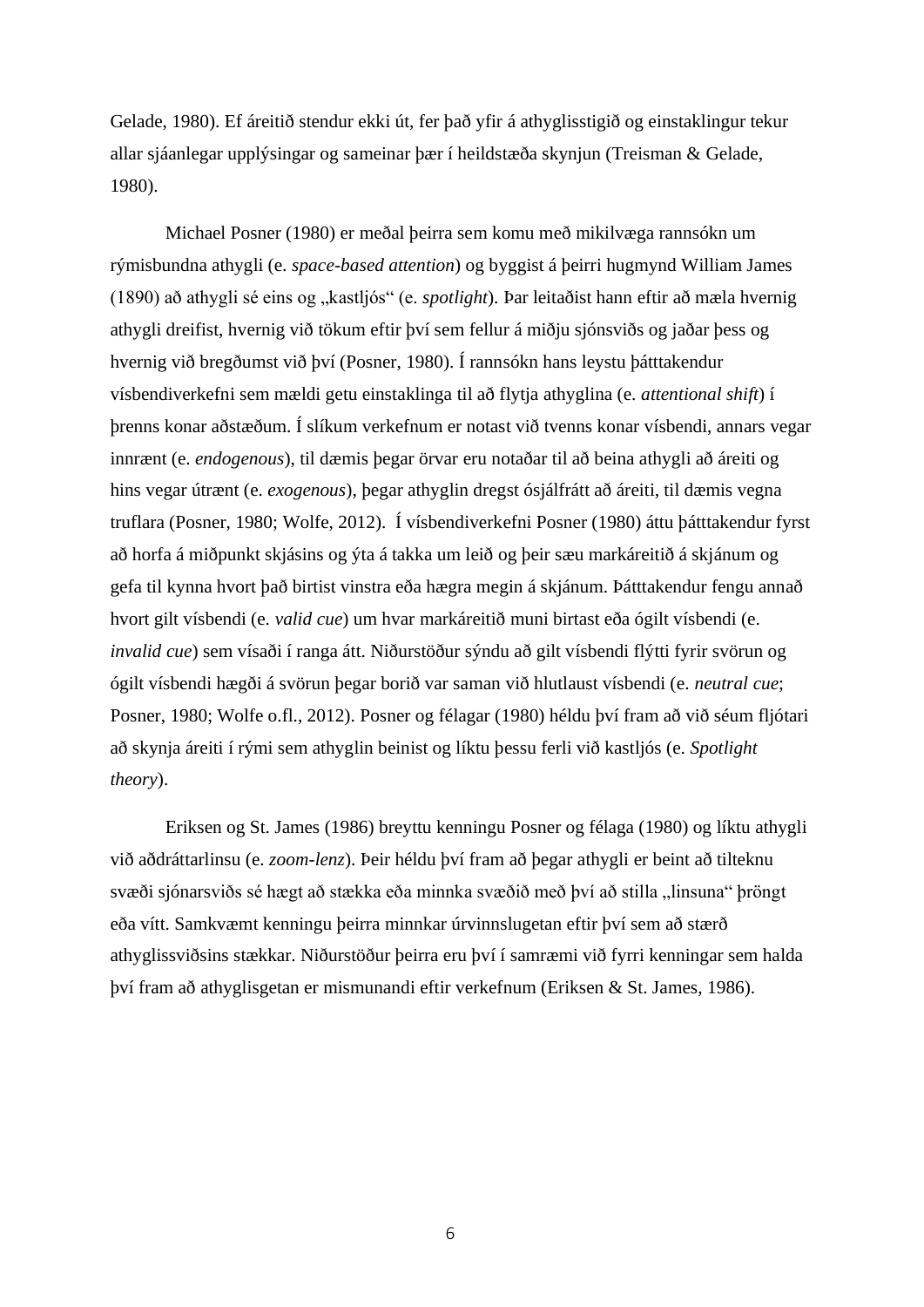#### **Hugræn verkefni sem mæla athyglisgáfur**

Eins og fram hefur komið hefur ýmsum aðferðum verið beitt til að rannsaka athygli á tilraunastofum. Hér verður útskýrt nánar þau verkefni sem notuð voru í þessari rannsókn, sjónleitarverkefni (e. *visual search task*), GNG verkefni (e. *Go/no-go task*) og ANT verkefni (e. *Attention Network Test*).

#### *Sjónleitarverkefni (e. Visual Search Task)*

Í rannsóknum á sjónrænni athygli hefur verið algengt að notast við sjónleitarverkefni. Þau eru mismunandi eftir tilgangi rannsóknar og geta verið bæði einföld og flókin. Sjónleitarverkefni hafa verið vinsæl í rannsóknum á þessu sviði en þau útiloka ýmsa fylgikvilla sem fylgja atburðum í raunheiminum (Wolfe, 2020). Í dæmigerðu sjónleitarverkefni leita þátttakendur í gegnum fjölda atriða að ákveðnu markáreiti (e. *target*) sem er annað hvort til staðar eða ekki (Wolfe, 2012). Áreitin hafa mismunandi eiginleika og koma í alls kyns litum og lögunum ásamt því að geta verið mismunandi í dýpt og jafnvel á hreyfingu í ákveðnum verkefnum (Árni Kristjánsson, 2005). Rannsakendur mæla svartíma (e. *reaction time, RT*), tímann sem tekur til að greina áreitið (eða ekki) og nákvæmni (e. *accuracy*) svarsins (Wolfe, 1998).

Fyrri sjónleitarverkefni hafa helst verið skipt í þáttaleit (e. *feature search*) og samleit (e. *conjunction search;* Wolfe, 1998). Í þáttaleit er einn áreitisþáttur (e. *feature*) sem aðskilur markáreitið (e. *target*) frá truflandi áreitum (e. *distractors*) og getum við fundið þessi áreiti (e. *pop-out*) án þess að leita sérstaklega að þeim (Wolfe o.fl., 1998). Dæmi um þetta gæti verið þar sem markáreiti er rauður þríhyrningur í kringum truflara sem væru bláir þríhyrningar (sjá mynd.1). Þá aðgreinist markáreiti frá truflurum, eingöngu út frá lit og því auðvelt fyrir okkur að finna markáreitið með svokallaðri samhliða leit (e. *parallel search;* Wolfe o.fl., 1998)*.*  Með samhliða leit er átt við þegar við getum unnið úr öllum áreitum í einu án þess að fjöldi truflara skipti máli (Wolfe o.fl., 1998). Í raunverulegu samhengi væri þetta eins og að leita að appelsíni í stórri goshillu af Coca Cola. Það skiptir í raun og veru ekki máli ef að Coca Cola flöskurnar yrðu fleiri vegna þess að Appelsínið er það frábrugðið truflurunum (Coca Cola flöskunum) að það hefur ekki áhrif á svartíma. Samleit aftur á móti er flóknari leit en þá deila markáreiti og truflarar eiginleikum þar sem markáreitið er samsetning tveggja eða fleiri eiginleika, til dæmis litur og lögun (Wolfe, 1998). Ef að markáreitið væri rauður þríhyrningur, gætu truflararnir til dæmis verið rauðir hringir og grænir þríhyrningar (sjá mynd.1). Þetta gerir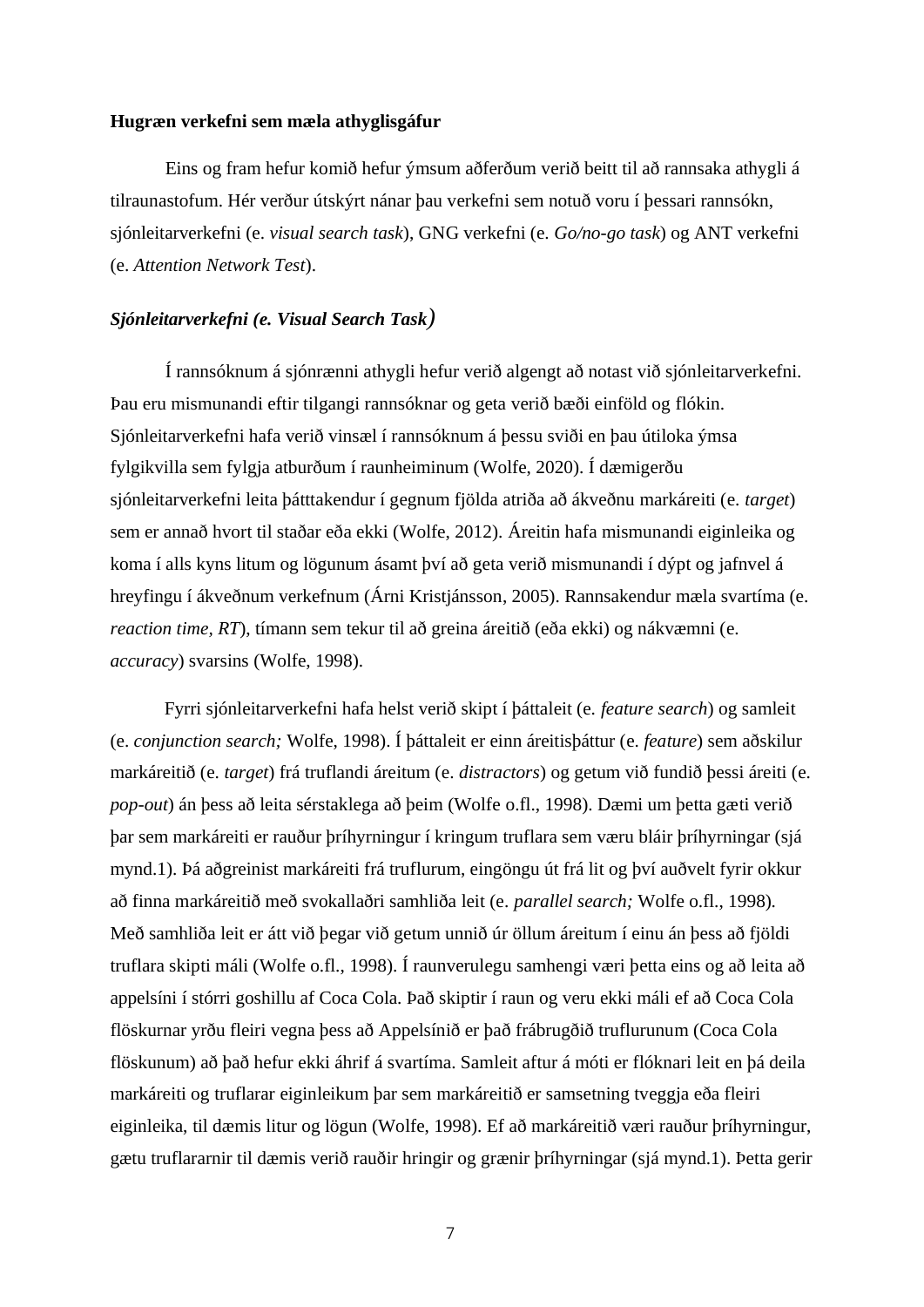leitina að markáreitinu erfiðari og þurfum við að skoða hvert og eitt áreiti í röð með svonefndri raðleit (e. s*erial search;* Wolfe o.fl., 1998). Því fleiri eiginleika sem truflandi áreiti hafa því lengri tíma tekur það okkur að bera kennsl á markáreitið (Wolfe o.fl., 1998).





*Skýring: Til vinstri má sjá dæmi um þáttaleit þar sem markáreiti (rauður þríhyrningur) deilir einum þætti (lögun) með truflurum. Til hægri má sjá dæmi um samleit þar sem markáreiti (rauður þríhyrningur) deilir tveimur þáttum (litur og lögun) með truflurum.*

#### *Go/no-go verkefni (e. Go/No-Go Task)*

Algengasta aðferðin til að mæla frammistöðu í gegnum svartíma felur í sér val á milli tveggja valkosta (Gomez o.fl., 2007). Þá er venjulega birt áreiti og annar valkosturinn valinn, yfirleitt með því að ýta á annan tveggja takka (oft hægri eða vinstri örvatakki). Önnur aðferð sem er ekki eins algeng, er "go/no-go" aðferðin þar sem þátttakendur eiga að svara einum af valkostunum en verða að halda aftur af svari við hinum valkostunum (Gomez o.fl., 2007). "Go/no-go" verkefnið snýst aðallega um að mæla hömlun svara (e. *response inhibition*) og felur í sér nákvæmari og styttri svartíma í samanburði við fyrrnefndu aðferðina (Gomez o.fl., 2007). Gordon og Caramazza (1982; Gordon, 1983) voru fyrstir til að nota "go/no-go" aðferðina og héldu því fram að aðferðin leiddi af sér betri frammistöðu og nákvæmari gögn en tvíkosta aðferðin (e. *two-choice procedure*; Gomez o.fl., 2007).

Í dæmigerðu "go/no-go" verkefni eiga þátttakendur að bregðast fljótt við þegar ákveðið áreiti birtist, eins og að ýta á takka á lyklaborði eins fljótt og mögulegt er, en á sama tíma að halda aftur af svörum fyrir önnur áreiti (truflara; Muele, 2017). Verkefnin eru auðveld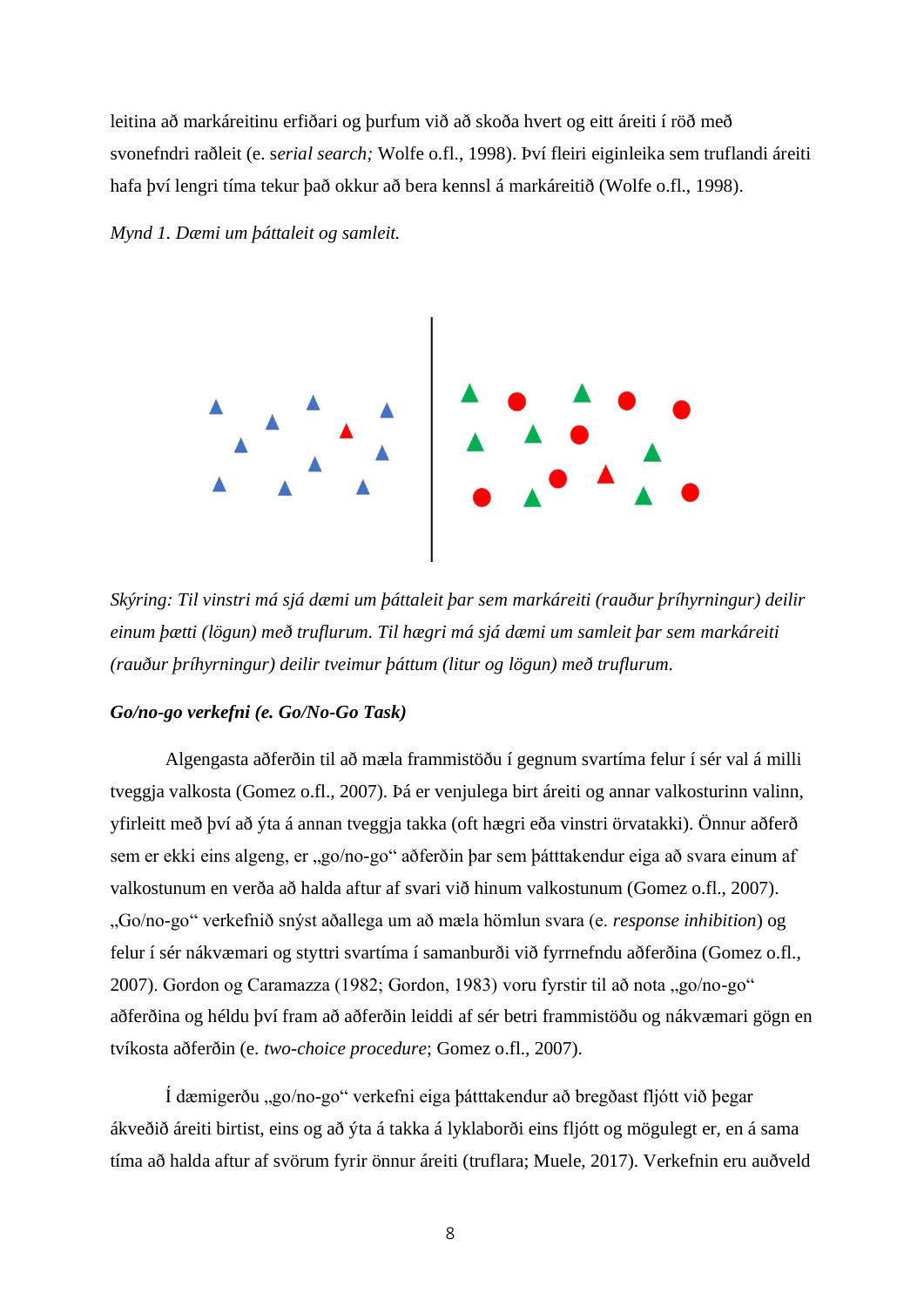en innihalda oft yfir 1000 umferðir eins og í tilraun Kaufman o.fl. (2003) en geta verið styttri eins og hjá Murphy o.fl. (1999) með aðeins 180 umferðir (Muele, 2017). Verkefnin eru krefjandi að því leyti að aðeins lítill hluti umferða er "no go" þar sem þátttakendur eiga að halda aftur af svörum (Gomez o.fl., 2007). Aftur á móti er það nauðsynlegt til að koma í veg fyrir falskar viðvaranir (e. *false alarms*), það er að þátttakendur ýti á takka án þess að áreiti birtist (Gomez o.fl., 2007). Ef þetta væri ekki gert, gætu þátttakendur ýtt á takka í hverri umferð og ofmetið þannig hlutfall réttra svara (Gomez o.fl., 2007). Of margar umferðir gætu valdið því að þátttakendur fái leiða og ýti á takka til þess að ljúka við tilraunina sem fyrst (Muele, 2017). Það gæti því verið ákveðin hvatning fyrir þátttakendur að hafa færri umferðir og hlé á milli umferða, til þess að framkvæma verkefnið rétt (Muele, 2017).

Einnig þarf að taka áreitin til greina sem eru notuð í GNG verkefnum en þau geta haft áhrif á svartíma. Í rannsókn Schulz og félaga (2007) lögðu þeir fram GNG verkefni með annars vegar tilfinningalegum áreitum (glöð og sorgmædd andlit) og hins vegar hlutlausum áreitum (grænir og rauðir hringir) og voru áreitin í sömu stærð. Þar sýndu niðurstöður að þátttakendur voru lengur að bregðast við tilfinningalegum áreitum (Schulz o.fl., 2007). Það gefur til kynna að merking áreita hefur áhrif á svartíma þátttakenda.

#### *ANT verkefni (e. Attention Network Test)*

Samkvæmt kenningunni um athygliskerfi (e. *Attention Network Theory*) má skipta undirkerfum athygli niður í vakningu (e. *alerting*), beiningu (e. *orienting*) og stýrifærni (e. *executive control*; Fan o.fl., 2002). Fan, Posner og félagar (2002) þróuðu ANT verkefnið (e. *Attention Network Task*) til að skoða áhrif vísbenda og hliðaráreita í gegnum einn svartíma til að mæla skilvirkni og nákvæmni kerfanna. Þeir sameinuðu vísbendiverkefni (Posner, 1980) og Flanker verkefni (Eriksen & Eriksen, 1974) ásamt því að skoða heilavirkni þegar kerfin vinna verkefni eitt og sér (Fan o.fl., 2002). Virkni kerfanna eru talin bundin við ákveðin heilasvæði sem að virkjast við ákveðin verkefni (Fan o.fl., 2002).

Vakning (e. *alerting)* felur í sér viðvarandi athygli og hefur sýnt tengsl við heilasvæði (ennis- og hvirfilsvæði hægra heilahvels) sem virkjast við stöðuga frammistöðu og athyglisverkefni (Fan o.fl., 2002).

Beining (e. *orienting*) felur í sér þegar athygli er beint að áreiti og hafa rannsóknir með atburðatengdri hagnýtri segulómun (e. *event-related functional magnetic resonance imaging; fMRI*) bent til þess að hvirfilblað tengist beiningu athyglis þegar vísbendi eru birt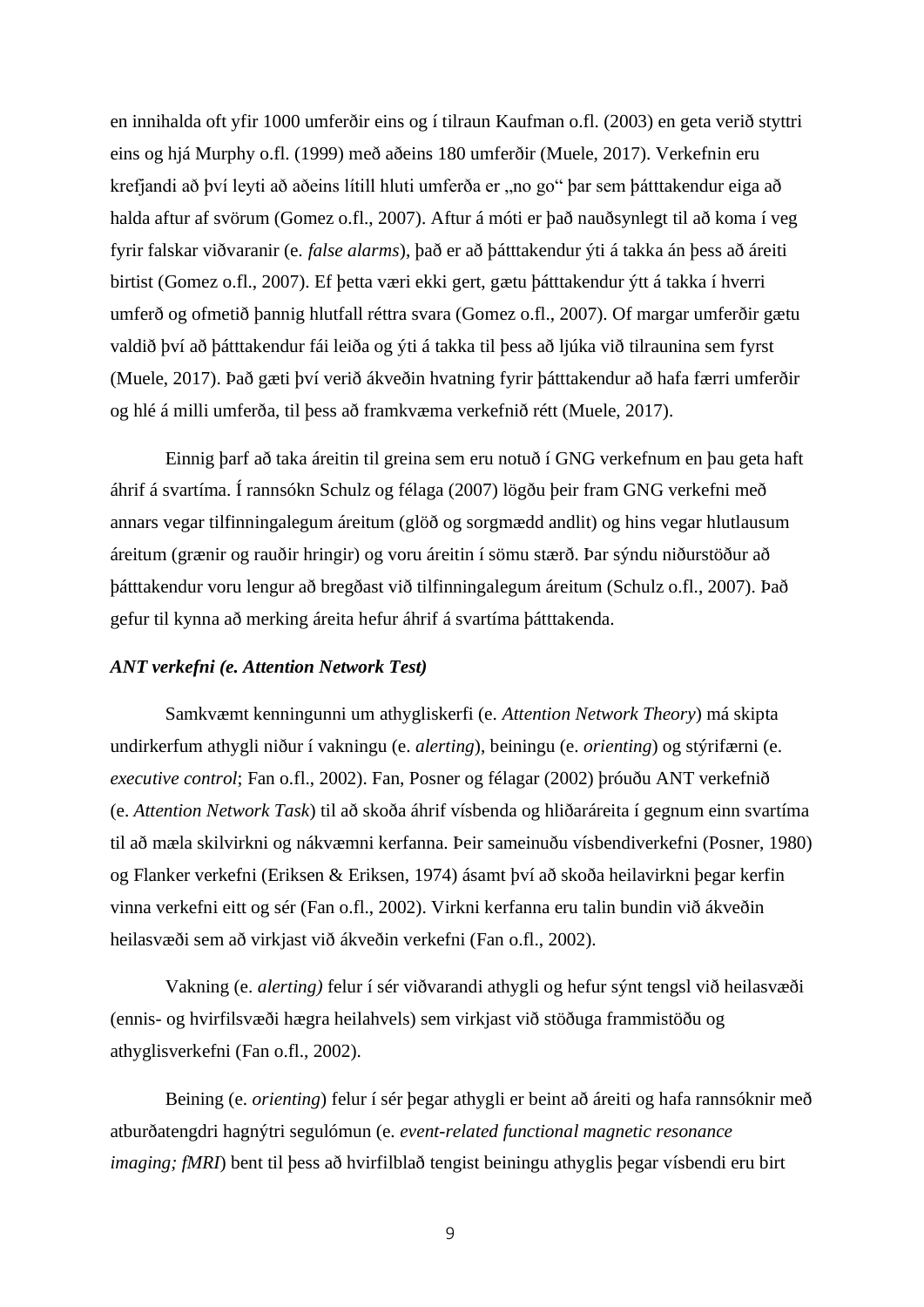(Corbetta o.fl., 2000; Fan o.fl., 2002). Vísbendin eru birt til að hafa áhrif á athygli einstaklings, til að gefa til kynna hvert hann ætti að horfa og hjálpar honum þannig að beina athygli að ákveðnum stað, annað hvort á sýnilegan (e. *overt*) hátt með augnhreyfingum eða á dulin (e. *covert*) hátt án augnhreyfinga (Fan o.fl., 2002; Posner, 1980).

Stýrifærni (e. *executive control*) vísar til þess þegar athygli er notuð til að leysa samkeppni á milli margra vísbenda (Fan o.fl., 2002). Kerfið tengist heilasvæði (miðlínu framheilasvæða og hliðlægan framheilabörk) sem virkjast við samkeppni (e. *conflicts*) tveggja áreita og kemur fram í ýmsum útgáfum af Stroop verkefnum (Bush o.fl., 2000; Fan o.fl., 2002). Nokkur svæði undir þessu kerfi virkjast við önnur verkefni eins og Flanker verkefnið þrátt fyrir að virknin sé ekki sú sama (Eriksen og Eriksen, 1974; Fan o.fl., 2002).

ANT verkefnið er yfirleitt 30 mínútna próf sem er auðvelt í framkvæmd, þar sem þátttakendur ákveða hvort að miðlæg ör vísi til vinstri eða hægri (Fan o.fl., 2002). Örin birtist fyrir ofan eða neðan áhorfsdepilinn (e. *fixation*) og gætu truflarar verið í kring (eða ekki; Fan o.fl., 2002). Vísbendin í verkefninu er dreifð, staðbundin og til hliðar (Flanker) við markáreiti (sjá mynd.4; Fan o.fl., 2002). Í þessari rannsókn er notast við styttri og einfaldari útgáfu af verkefninu.

Eins og áður kom fram er ANT verkefni samblanda af Flanker verkefni og vísbendiverkefni. Flanker verkefnið var þróað af Eriksen og Eriksen (1974) og mælir hömlun fyrirframgefinna svara. Prófið mælir hversu vel þátttakendur geta greint markáreitið frá truflandi áreitum og er markáreitið alltaf staðsett í miðju fimm áreita. Verkefnið þeirra gekk út á að finna stafinn S innan um truflandi áreiti, sem voru ákveðin söfn af bókstöfunum H, K, S og C. Einnig var athugað hvort það hefði áhrif hversu nálægir truflarar voru hvor öðrum, sem í flestum aðstæðum sýndi fram á minni villufjölda en þó með einhverjum undantekningum (Eriksen & Eriksen, 1974). Vísbendiverkefnið var mótað af Posner (1980) og mælir getu einstaklinga til að flytja athygli í þrenns konar aðstæðum. Þar er notast við tvennskonar vísbendi, innrænt og útrænt vísbendi sem eru annaðhvort gild, ógild eða hlutlaus (sjá mynd.4).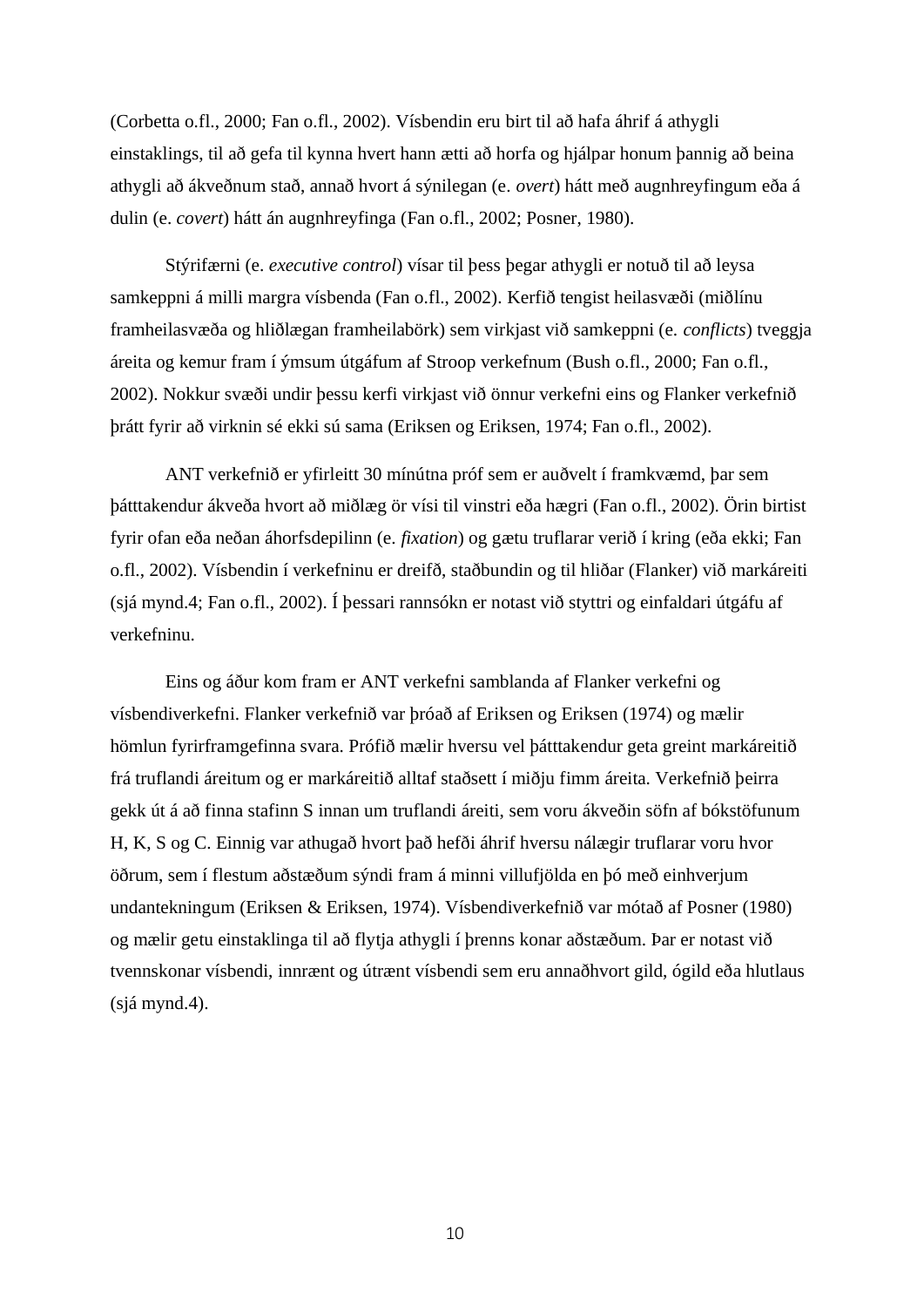# **Markmið rannsóknar og tilgátur**

Tilgangur þessarar rannsóknar er að skoða hvort tilraunaverkefni sem mæla athygli samsvari svörum þátttakenda á sjálfsmats spurningalistanum ELAS (e. *Everyday Life Attention Scale*), það er að segja skoða samband þess hversu vel og lengi fólk telur sig geta einbeitt sér í hinum ýmsu aðstæðum í daglegu lífi við frammistöðu þeirra í athyglisverkefnum.

Í fyrsta lagi spáum við því í GNG verkefninu að eftir því sem að skilvirknistuðull (svartímar réttra svara deilt með hlutfalli réttra svara) hækkar, þá lækkar þátttakandi á heildarskori ELAS spurningalistans. Í öðru lagi spáum við því í ANT verkefninu að eftir því sem svartímar lengjast þegar hliðaráreitin eru í samræmi og misræmi við markáreitið, þá lækkar þátttakandi á heildarskori ELAS spurningalistans. Í þriðja lagi spáum við því í ANT verkefninu að eftir því sem svartímar lengjast þegar að vísbendi dregur okkur frá markáreitinu og þegar vísbendið dregur okkur að markáreitinu, þá lækkar þátttakandi á heildarskori spurningalistans. Í fjórða lagi spáum við því í sjónarleitarverkefninu að eftir því sem að hallatala þátttakanda hækkar, þ.e.a.s. hversu mikið svartíminn lengist þegar einu áreiti er bætt við leitarumhverfið, þá lækkar þátttakandi á heildarskori ELAS spurningalistans. Einnig verður skoðað tengsl athyglisverkefnanna við undirkvarða spurningalistans.

## **Aðferð**

#### **Þátttakendur**

Við leituðumst eftir þátttakendum í gegnum Facebook, vini og fjölskyldur. Alls luku 115 þátttakendur athyglisverkefnahlutanum en 107 svöruðu spurningalistunum**.** Eftir pörun á athyglisverkefnahlutanum við spurningalistann stóðu eftir 93 þátttakendur (50 konur, 43 karlar) sem hægt var að nota í gagnaúrvinnslunni.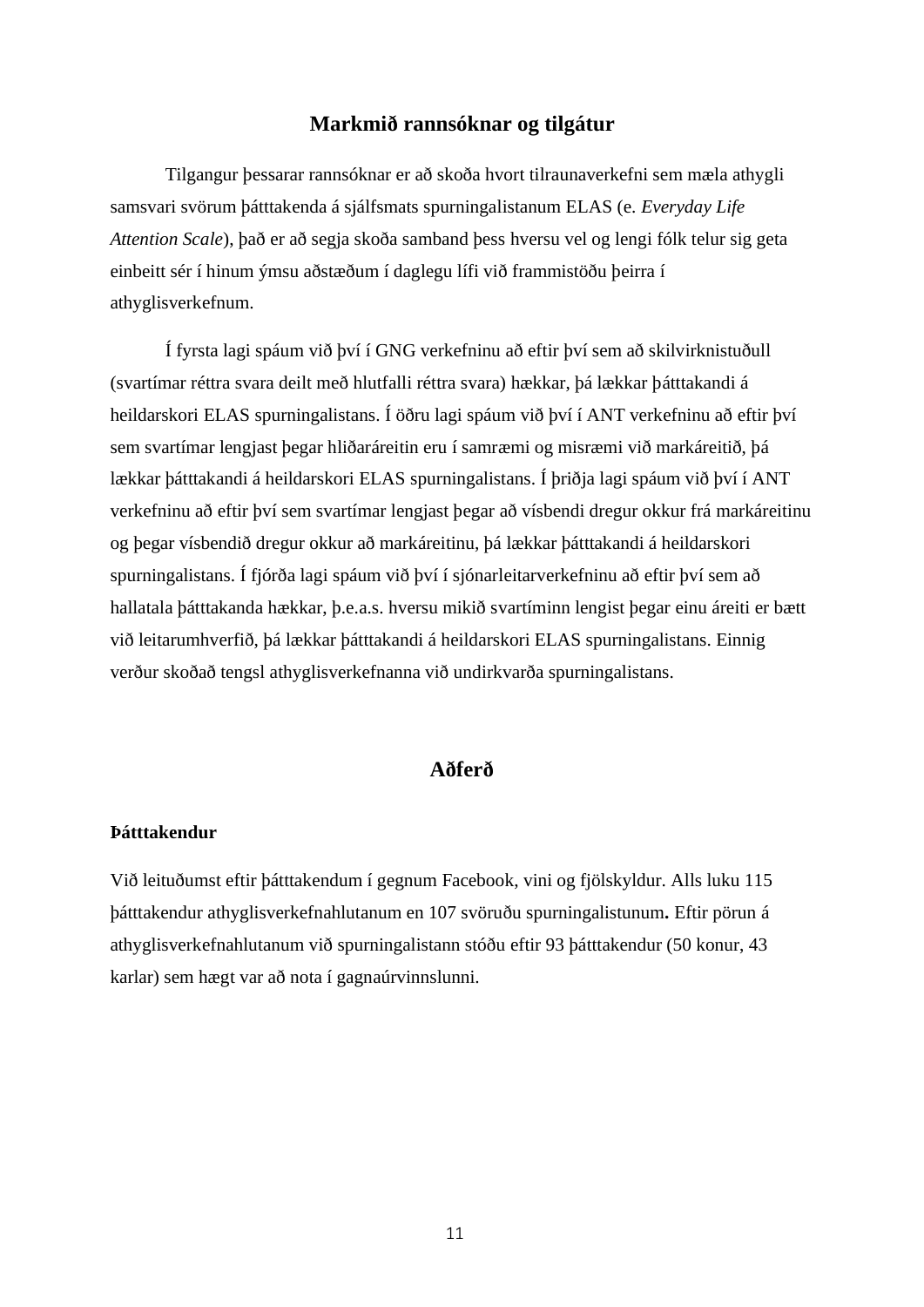



*Skýring:Aldur og menntun þátttakenda má sjá í mynd 2. 27 þátttakendur voru einhleypir og 66 í sambandi eða gift/ur.* 

#### **ELAS spurningalisti**

Við þýddum spurningalistann ELAS (e. *Everyday Life Attention Scale*) sem mælir aðstæðubundna athygli í hversdagslegu lífi (Groen o.fl., 2019). Þátttakendur svara hversu lengi eða vel þeir haldi að þeir geti haldið einbeitingu eða athygli á verkefni í ýmsum aðstæðum í daglegu lífi (sjá viðauka A). Aðstæðurnar eru níu talsins. Aðstæður A snúast um að lesa bók, aðstæður B um að horfa á kvikmynd, aðstæður C um að sinna verkefni innandyra, aðstæður D um að sækja fyrirlestur, aðstæður E um að halda uppi samræðum við annað fólk, aðstæður F um að sinna verkefni sem krefst einbeitingar, aðstæður G um að elda, aðstæður H um að þrífa heimilið og aðstæður I um að keyra bíl á óþekktum slóðum.

Í hverjum aðstæðum átti að svara allt að fjórum liðum. Liður 1 snerist um hve lengi einstaklingurinn taldi sig geta sinnt verkefninu sem tæki 120 mínútur án þess að taka sér hlé, liður 2 snerist um hversu vel einstaklingur gæti einbeitt sér að verkefninu á skalanum 0-100, liður 3 snerist um hversu vel einstaklingurinn gæti einbeitt sér að verkefninu á skalanum 0-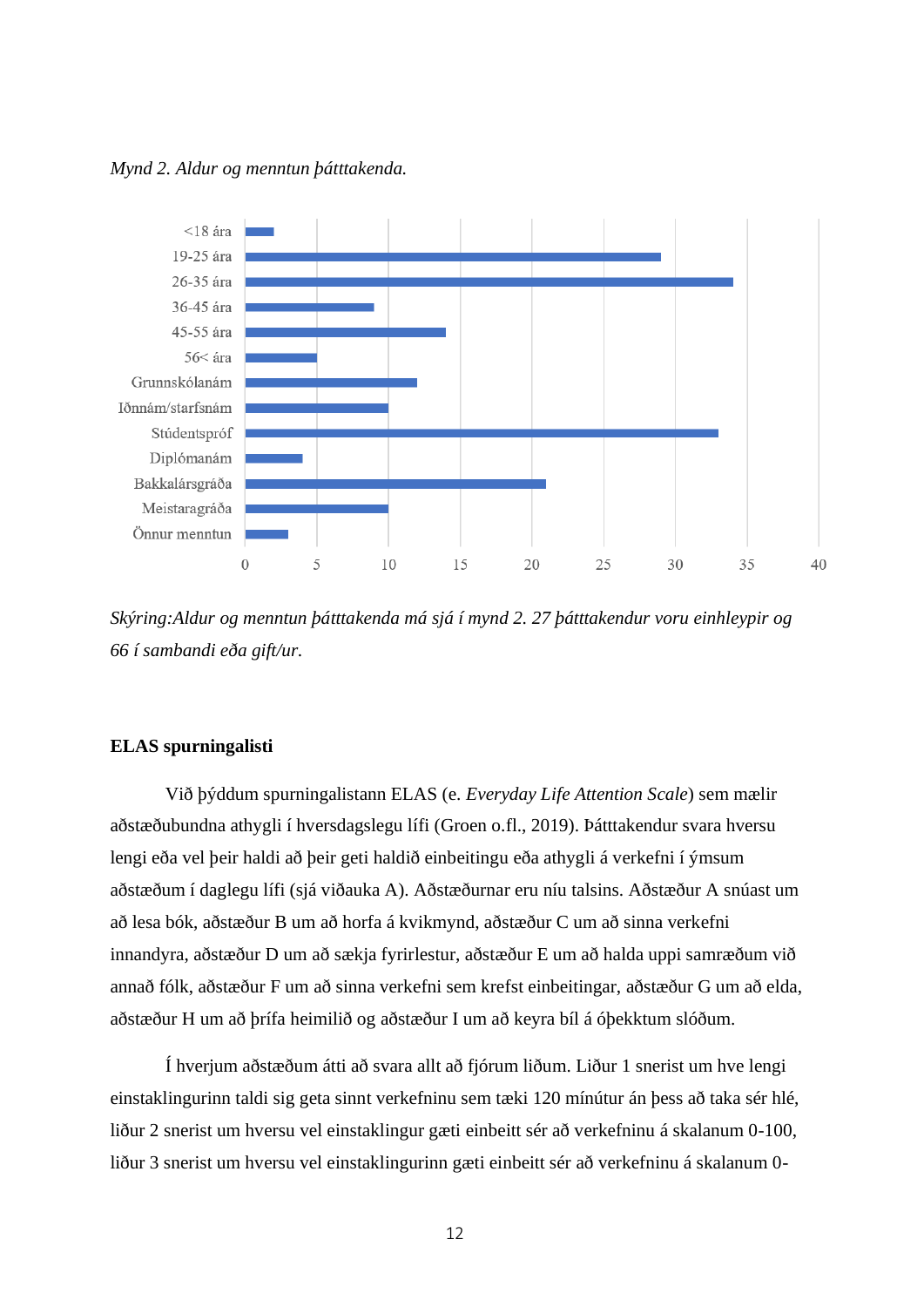100 ef það væri truflun í kringum hann og liður 4 snerist um hversu vel einstaklingurinn gæti einbeitt sér að verkefninu á skalanum 0-100 ef hann væri að gera eitthvað annað á sama tíma. Í upprunalega ELAS spurningalistanum var liður um hversu áhugasamt fólk væri um verkefnið en sá liður var ekki notaður í þessari rannsókn. Því var eingöngu einblínt á það sem tengist beint athyglisvirkninni; mat á tíma og styrk athyglinnar.

# *Mælitæki*

ELAS spurningalistinn var lagður fyrir á Microsoft Forms. Úrvinnsla gagna fór fram í IBM SPSS Statistics 25 og Microsoft Excel 2016.

# **Hegðunarmælingar**

# *Mælitæki*

Verkefnin voru hönnuð í PsychoPy3, þýdd yfir á Javascript og keyrð á netinu á Pavlovia vefþjóni (pavlovia.org). Úrvinnsla gagna fór fram í IBM SPSS Statistics 25, Microsoft Excel 2016 og R studio (Útgáfa 1.25033).

# *GNG*

Mynd 3. *Þessi mynd sýnir atburðarás áreita í GNG verkefni.*



*Skýring: Grænu og bláu áreitin sýna GO umferðir og rauða áreitið NO GO umferðir.*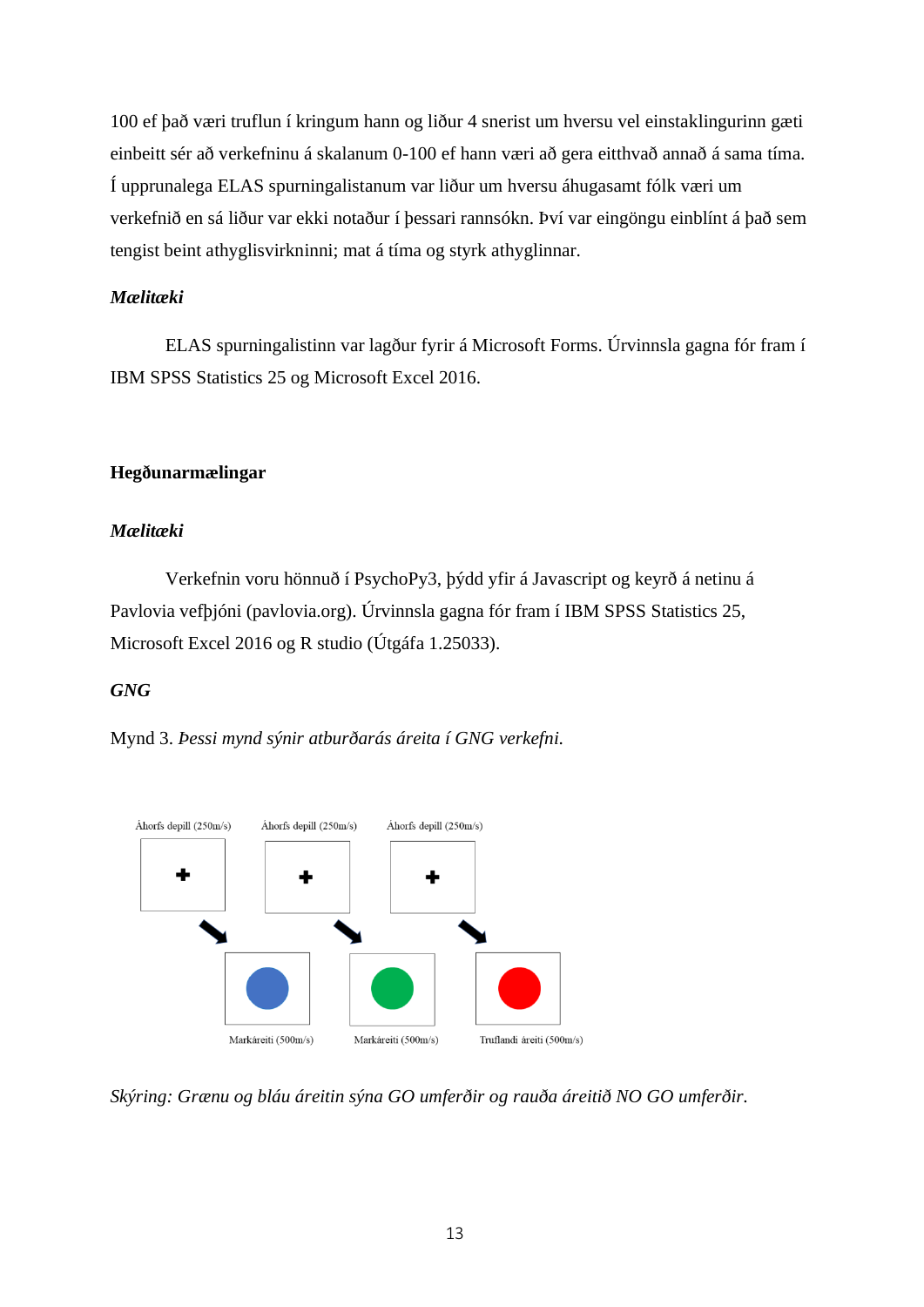**Áreiti.** Markáreiti í GNG verkefninu voru bláir og grænir hringir sem birtust á miðjum skjá þátttakanda. Truflandi áreitið var rauður hringur af sömu stærð og markáreitin. Fyrir hverja umferð birtist áhorfsdepill á miðjum skjá þátttakanda, í þessu tilfelli svart plúsmerki þar sem áreitin munu birtast.

**Tilraunasnið.** Frumbreyta í verkefninu var litur áreitis. Fylgibreytur verkefnisins voru meðalsvartími réttra svara í "go" umferðum (þegar þátttakandi átti að ýta á bilstöngina) og hlutfall réttra svara í "no go" umferðum (þegar þátttakandi átti að halda aftur af svari). Skilvirknistuðull var reiknaður með því að deila meðalsvartíma réttra svara í "go" umferðum með hlutfalli rangra svara í "no go" umferðum. Eftir því sem að hlutfall réttra svara minnkar, verður skilvirknistuðullinn hærri (sem táknar minni skilvirkni).

**Framkvæmd.** Í byrjun hverrar umferðar birtist áhorfsdepill í 250 ms á miðjum skjá þátttakanda (sjá mynd 3). Í kjölfarið birtist blár, grænn eða rauður hringur á miðjum skjá þátttakenda. Öll áreitin, bæði markáreitin og truflandi áreitin birtust í 500 ms. Þátttakendur höfðu samtals 1200 ms til þess að bregðast við áreitinu frá því það birtist. Þátttakendur áttu að ýta á bilstöng þegar markáreiti birtist, og sleppa því þegar truflandi áreiti birtist. Þátttakendur fengu 15 æfingaumferðir til að kynnast verkefninu betur, þar sem þeir fengu viðgjöf eftir hvert svar, hvort þeir væru að svara rétt eða rangt. Eftir æfingaumferðirnar tóku við 100 tilraunaumferðir (80 GO, 20 NO-GO) án viðgjafar.

### *ANT*



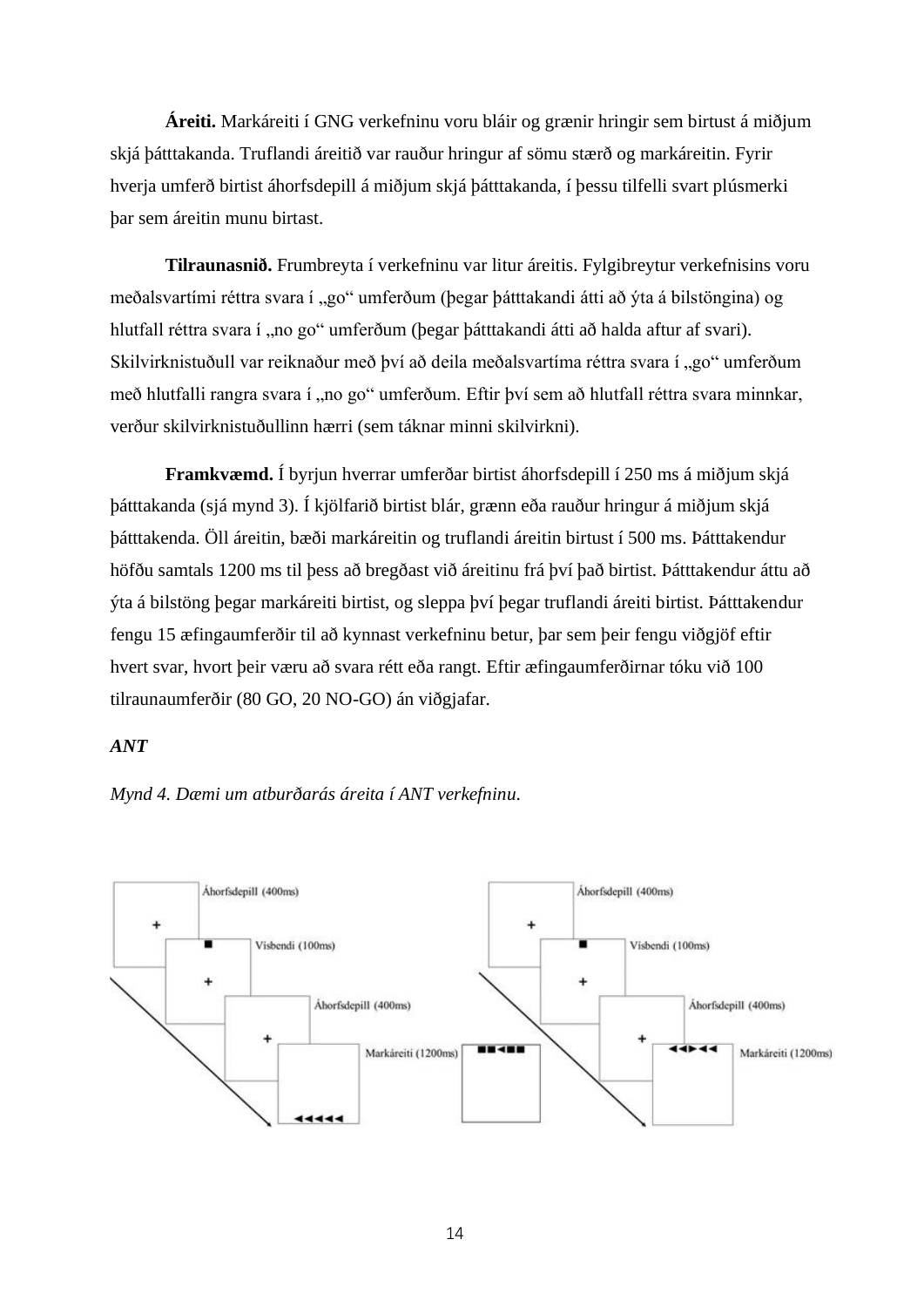*Skýring: Á myndinni til vinstri er dæmi um þegar vísbendi er gilt og hliðaráreitin eru í misræmi við markáreitið. Myndin til hægri er dæmi um þegar vísbendið er ógilt og hliðaráreitin eru í samræmi við markáreitið. Í miðjunni má sjá þegar hliðaráreitin eru hlutlaus.*

**Áreiti.** Markáreiti ANT verkefnisins var svört ör sem birtist á miðjum skjá þátttakandans. Örin gat snúið annað hvort til hægri eða vinstri. Truflandi áreiti verkefnisins voru hliðaráreiti (e. *flanker*) sem voru annað hvort svartar örvar eða svartir ferningar jafnháir markáreitinu. Hliðaráreitin gátu verið í samræmi við markáreitið (örvar sem sneru í sömu átt og markáreitið), í misræmi við markáreitið (örvar sem sneru í gagnstæða átt við markáreitið) eða hlutlaus (ferningar sem birtust við hlið markáreitisins). Markáreitið og hliðaráreitin voru samtals fimm í hverri umferð og birtust fyrir ofan eða neðan þar sem áhorfsdepill (svart plúsmerki) birtist á miðjum skjá fyrir hverja umferð. Áður en markáreitið og hliðaráreitin birtust fengu þátttakendur vísbendi (svartur ferningur). Vísbendið gat annað hvort verið gilt (birtist á sama stað og markáreitið) eða ógilt (birtist ekki á sama stað og markáreitið). Helmingur vísbenda voru gild (60 gild, 60 ógild).

**Tilraunasnið.** Frumbreytur verkefnisins voru hvort hliðaráreitin væru í misræmi (e. *incongruent*), hlutlaus eða samræmi (e. *congruent*) við markáreitin og hvort vísbendið væri gilt eða ógilt. Fylgibreyta verkefnisins var svartími þátttakenda. Meðalsvartími réttra svara var reiknaður fyrir alla þátttakendur ásamt meðalsvartíma réttra svara þegar hliðaráreitin voru í samræmi, misræmi eða hlutlaus og þegar vísbendi var gilt eða ógilt. Mismunur á meðalsvartíma (eingöngu rétt svör) þátttakenda var reiknaður þegar hliðaráreitin voru í misræmi og samræmi til þess að vita hversu mikið meðalsvartíminn lengist þegar áreitin eru í misræmi, miðað við þegar þau eru í samræmi. Einnig var mismunur meðalsvartíma (eingöngu rétt svör) þátttakenda reiknaður þegar vísbendið var gilt eða ógilt til að vita hversu mikið meðalsvartíminn lengist þegar vísbendið er ógilt, miðað við þegar það er gilt.

**Framkvæmd.** Í byrjun hverrar umferðar birtist áhorfsdepill á miðjum skjá þátttakenda í 400 ms. Síðan birtist vísbendi ásamt áhorfsdepli í 100 ms áður en áhorfsdepillinn birtist einn í 400 ms. Eftir að áhorfsdepillinn hafði birst í seinna skiptið, birtist markáreitið ásamt hliðaráreitum í 1200 ms (sjá mynd 4). Þátttakendur áttu að ýta á vinstri örvartakkann ef miðjuörin (markáreitið) sneri til vinstri en á hægri örvartakkann ef miðjuörin sneri til hægri. Þátttakendur fengu 24 æfingaumferðir til að kynnast verkefninu betur, þar sem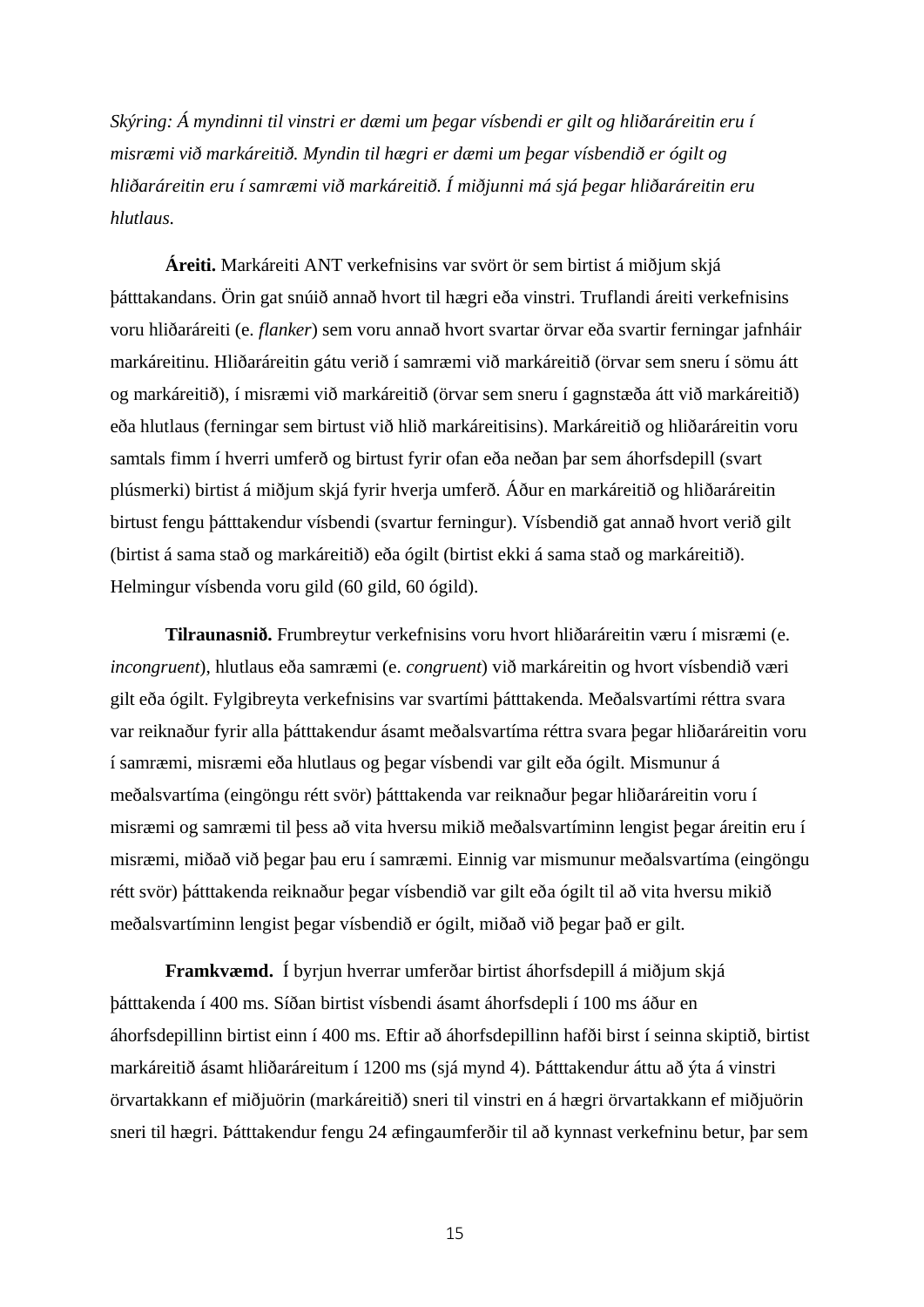þeir fengu viðgjöf eftir hvert svar hvort þeir væru að svara rétt eða rangt. Eftir æfingaumferðirnar tóku við 120 tilraunaumferðir án viðgjafar.

#### *Sjónleit*





*Skýring: Myndin til vinstri er dæmi um þegar að markáreitið sneri til vinstri og áreitin voru 11 og myndin til hægri er dæmi um þegar að markáreitið sneri til hægri og áreitin voru 21.* 

**Áreiti.** Fyrir hverja umferð birtist áhorfsdepill á miðjum skjá þátttakanda, í þessu tilfelli svart plúsmerki. Þar á eftir birtist markáreitið, umkringt truflandi áreitum. Í sjónleitarverkefninu var bókstafurinn T markáreitið, hann sneri ýmist 90 gráður eða 270 gráður, svoleiðis að lóðrétta strikið á bókstafnum sneri til hægri eða vinstri. Truflandi áreitin voru öll bókstafurinn L og gátu þau ýmist snúið 0 gráður, 90 gráður 180 gráður eða 270 gráður og birtust 10 eða 20 í senn ásamt markáreitinu. Markáreitum og truflandi áreitum var dreift af handahófi.

**Tilraunasnið.** Frumbreyta verkefnisins var fjöldi áreita (11 eða 21 áreiti). Fylgibreytur verkefnisins voru meðalsvartími réttra svara. Línuleg aðhvarfsgreining var gerð til að fá skurðpunkt og hallatölu fyrir hvern þátttakanda. Skurðpunktur táknar tímann sem þátttakandinn ákvað hvort markáreitið sneri til hægri eða vinstri þegar áreitin eru 11. Hallatalan táknar tímann sem bætist við svartímann fyrir hvert áreiti sem bætist við leitarumhverfið.

**Framkvæmd.** Í sjónleitarverkefninu átti þátttakandinn að bera kennsl á markáreitið innan um truflandi áreitin sem birtast ýmist 10 eða 20 talsins vítt og dreift yfir skjá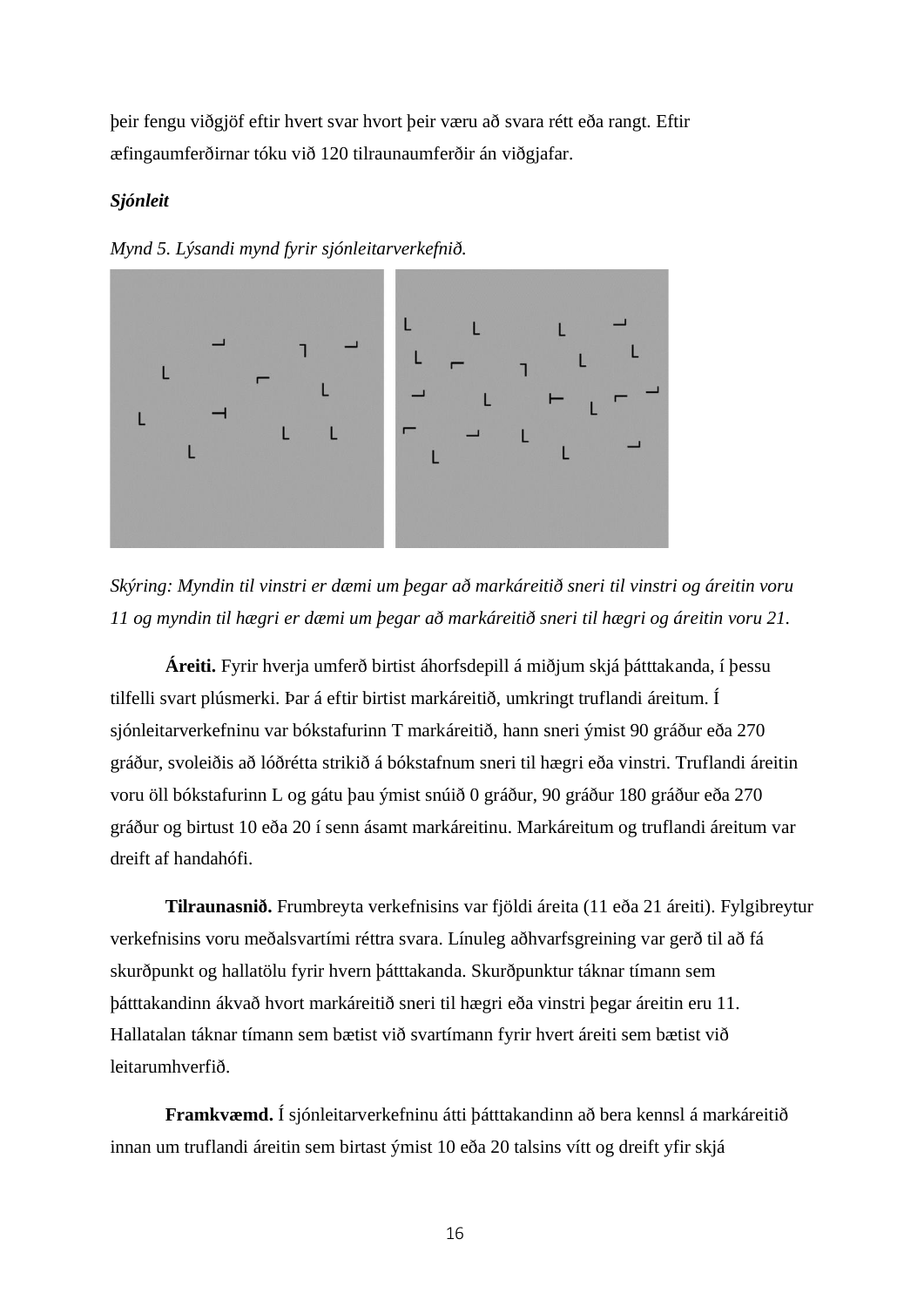þátttakanda (sjá mynd 5). Í byrjun hverrar umferðar birtist áhorfsdepill í 250 ms á miðjum skjá þátttakanda. Eftir að markáreitið var fundið áttu þátttakendur að segja til um hvort að lóðrétta strikið á bókstafnum T sneri til hægri eða vinstri, og var það gert með því að nota örvatakka á lyklaborðinu. Ef lóðrétta strikið á láréttu T, sneri til hægri var ýtt á hægri örvatakkann, ef það sneri til vinstri var ýtt á vinstri örvatakkann. Þátttakendur fengu 8 æfingaumferðir til að kynnast verkefninu betur, þar sem þeir fengu viðgjöf eftir hvert svar hvort þeir væru að svara rétt eða rangt. Eftir æfingaumferðirnar tóku við 60 tilraunaumferðir án viðgjafar.

#### **Framkvæmd rannsóknar**

Gagnasöfnunin stóð yfir á tímabilinu 3. mars 2021 til 5. apríl 2021 en vegna óviðráðanlegra tækniörðugleika, sem stöfuðu af eldsvoða í OVH gagnaverinu í Strasbourg þar sem tilraunin var hýst, stöðvaðist gagnasöfnunin tímabundið frá 10. mars 2021 til 25. mars 2021. Gagnasöfnunin stóð samtals yfir í tuttugu daga. Gagnasöfnunin var unnin með öðrum hópi nemenda sem var einnig að vinna að BA-verkefni. Við gagnasöfnunina var notast við hentugleikaúrtak þar sem við auglýstum tilraunina á samfélagsmiðlum og höfðum samband við vini og vandamenn í gegnum samfélagsmiðilinn Facebook Messenger.

Til að tryggja nafnleynd voru þátttakendur beðnir um að búa sér til þátttökunúmer út frá eigin kennitölu, það var gert með því að taka fyrstu tvo tölustafina í kennitölunni, bæta svo við fimmta tölustafnum aftan á og að lokum þeim sjöunda og áttunda. Þátttakendur voru látnir vita að gögnin væru órekjanleg. Þátttakendur voru einnig látnir vita að tilraunina væri einungis hægt að taka á nettengda tölvu með lyklaborði og að tilraunin tæki 20-25 mínútur.

Þegar þátttakendur voru tilbúnir gátu þeir tekið tilraunina hver á sína tölvu. Fyrst tóku þátttakendur athyglisverkefnin þrjú í þessari röð: GNG, ANT og sjónleit. Fyrir hvert verkefni birtust leiðbeiningar og þar á eftir fengu þátttakendur nokkrar æfingaumferðir í hverju verkefni áður en að raunverulegu tilraunaumferðirnar hófust. Athyglisverkefnin voru hönnuð af Árna Gunnari Ásgeirssyni (leiðbeinanda) í PsychoPy3 (Peirce o.fl., 2019). og voru verkefnin hýst á tilraunavefnum Pavlovia. Að því loknu svöruðu þátttakendur tveimur spurningalistum, fyrst *Cognitive Failure Questionnaire* (*CFQ*) og þar á eftir ELAS sem er spurningalistinn sem er notaður í þessari rannsókn. Spurningalistarnir voru settir upp á vefforritinu Microsoft Forms. Hér er ekki unnið með niðurstöður úr CFQ.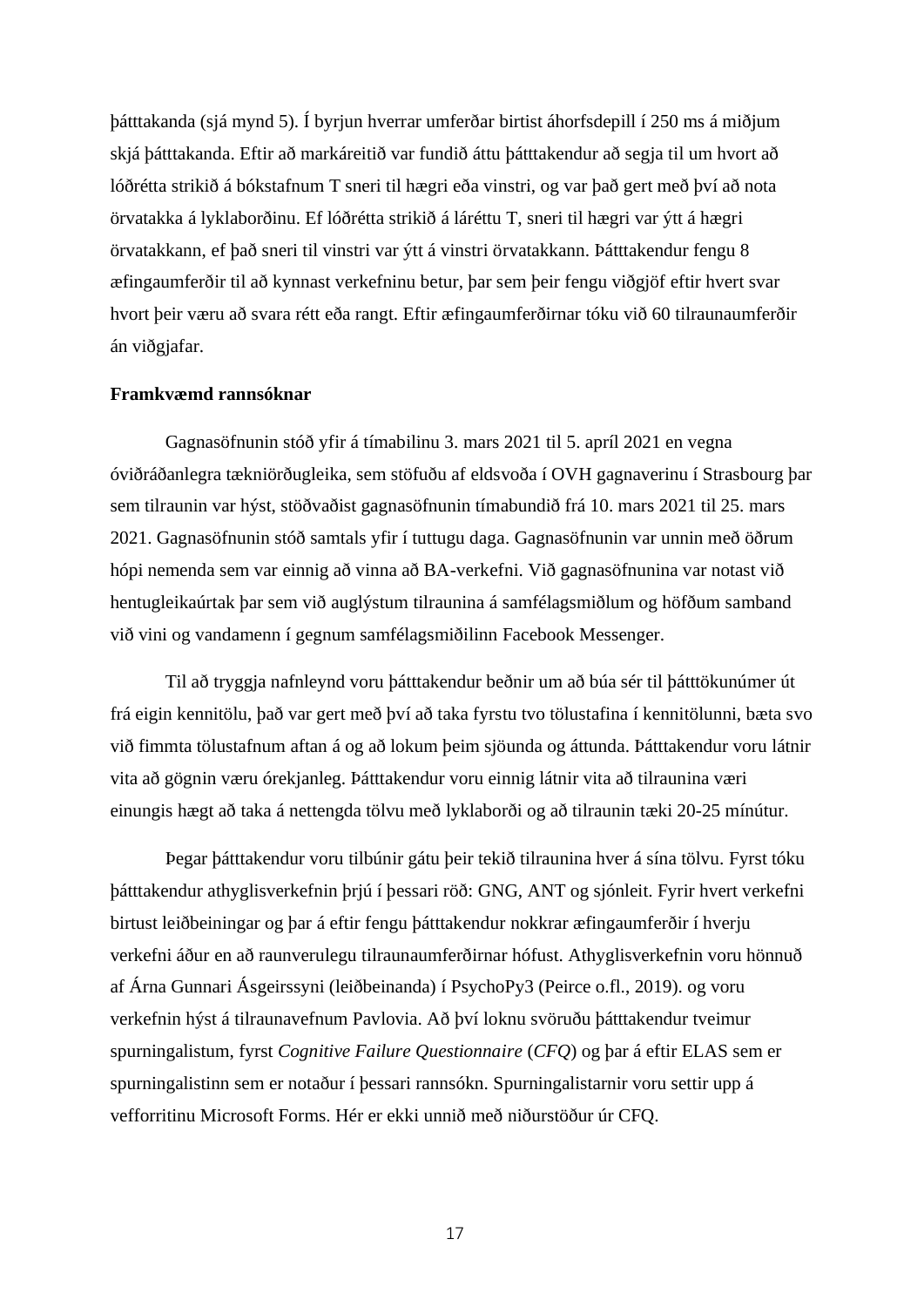## **Niðurstöður**

#### **ELAS spurningalisti**

Áreiðanleiki ELAS spurningalistans var hár með áreiðanleikastuðulinn (e. *Cronbach's alpha*) = 0,942 og hækkaði áreiðanleiki aðeins um 0,001 ef ein spurning (Spurning I1) væri tekin út.

*Tafla 1. Heildarmeðaltöl og staðalfrávik fyrir þátttakendur í hverjum undirkvarða og heildarskori.* 

|                                                                       | Ν  | Meðaltal (0-100) Staðalfrávik |       |
|-----------------------------------------------------------------------|----|-------------------------------|-------|
| Aðstæður A (lesa bók)                                                 | 92 | 46.40                         | 18.79 |
| Aðstæður B (horfa á kvikmynd)                                         | 89 | 49.93                         | 19.53 |
| Aðstæður C (verkefni innandyra)                                       | 87 | 55.63                         | 19.43 |
| Aðstæður D (fyrirlestur)                                              | 89 | 40.78                         | 17.45 |
| Aðstæður E (samræður)                                                 | 91 | 48.28                         | 19.82 |
| Aðstæður F (verkefni sem krefst athygli)                              | 88 | 48.52                         | 18.60 |
| Aðstæður G (elda)                                                     | 85 | 74.90                         | 20.19 |
| Aðstæður H (þrifa)                                                    | 87 | 61.91                         | 21.81 |
| Aðstæður I (keyra)                                                    | 88 | 70.78                         | 20.86 |
| Liður 1 (Timi; 0-120 minútur)                                         | 89 | 58.42                         | 22.38 |
| Liður 2 (einbeiting)                                                  | 84 | 72.79                         | 16.31 |
| Liður 3 (einbeiting með truflun)                                      | 78 | 54.06                         | 17.07 |
| Liður 4 (einbeiting á meðan einstaklingur gerir eitthvað á sama tima) | 85 | 48.21                         | 19.88 |
| Heildarskor ELAS                                                      | 70 | 53.66                         | 14.60 |
| <b>B.P. Provident A. A. Co., A.</b>                                   |    |                               |       |

N=Fjöldi þátttakenda

Meðaltal heildarskors ELAS spurningalistans var 53,66 (staðalfrávik=14,60; spönn=8,23-83,52). Heildarmeðaltal þátttakenda í öllum aðstæðum og liðum listans sjá (töflu 1). Af þessum aðstæðum virtist bóklestur (meðaltal=46,40) vera mest krefjandi fyrir athygli þátttakenda, á meðan að elda (meðaltal=74,90) og að keyra (meðaltal=70,78) virtist minnst krefjandi.

Þátttakendur mátu athygli sína besta þegar þeir voru einungis spurðir um einbeitingu í lið 1 (meðaltal=72,79), minna í lið 2 þegar þeir voru spurður um einbeitingu með truflun (meðaltal=54,06) og minnst þegar þátttakendur voru spurðir um einbeitingu þegar þeir áttu að gera eitthvað annað á meðan (meðaltal=48,21).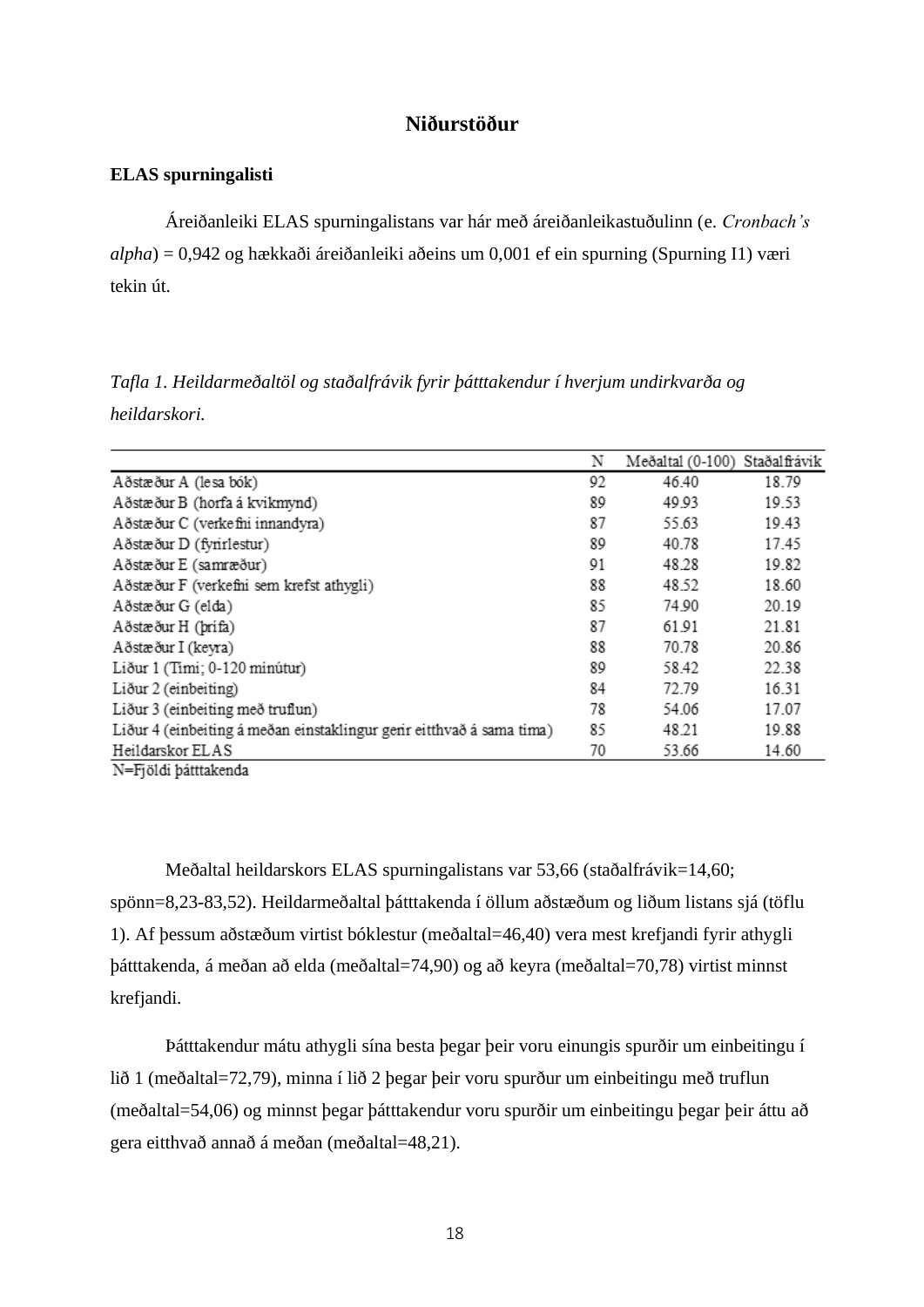### **GNG**

Í GNG verkefninu var heildarmeðalsvartími þátttakenda í "go" umferðum 346 ms (staðalfrávik=48). Heildarhlutfall rangra svara í "no go" umferðum var 26,18% (staðfrávik=16,05). Heildarmeðaltal í breytunni "skilvirkni" var 493 (staðalfrávik=136).

Þessar niðurstöður sýna líkindi við rannsókn Schulz og félaga (2007) í tengslum við meðalsvartíma réttra svara í "go" umferðum 362 ms (staðalfrávik=57). Aftur á móti er talsverður munur á hlutfalli rangra svara í "no go" umferðum eða 8.23% hér, samanborið við 26.18% í rannsókn Schulz og félaga (2007).

# **ANT**

Gögnin í ANT verkefninu voru síuð út frá einstaklingsviðmiðum þar sem meðalsvartímar lengri en 2,5 staðalfrávík frá meðaltali hjá hverjum þátttakenda voru hreinsaðir og við það voru 1,58% svara tekin út. Miðað var við að gögn frá þátttakendum undir 60% hlutfalli réttra svara væru ónothæf. Enginn reyndist undir því viðmiði en gögn frá einum þátttakenda voru þó tekin út þar sem talið var að sá hafi misskilið verkefnið. Sá þátttakandi svaraði engu rétt þegar hliðaráreitin voru í misræmi við markáreitið.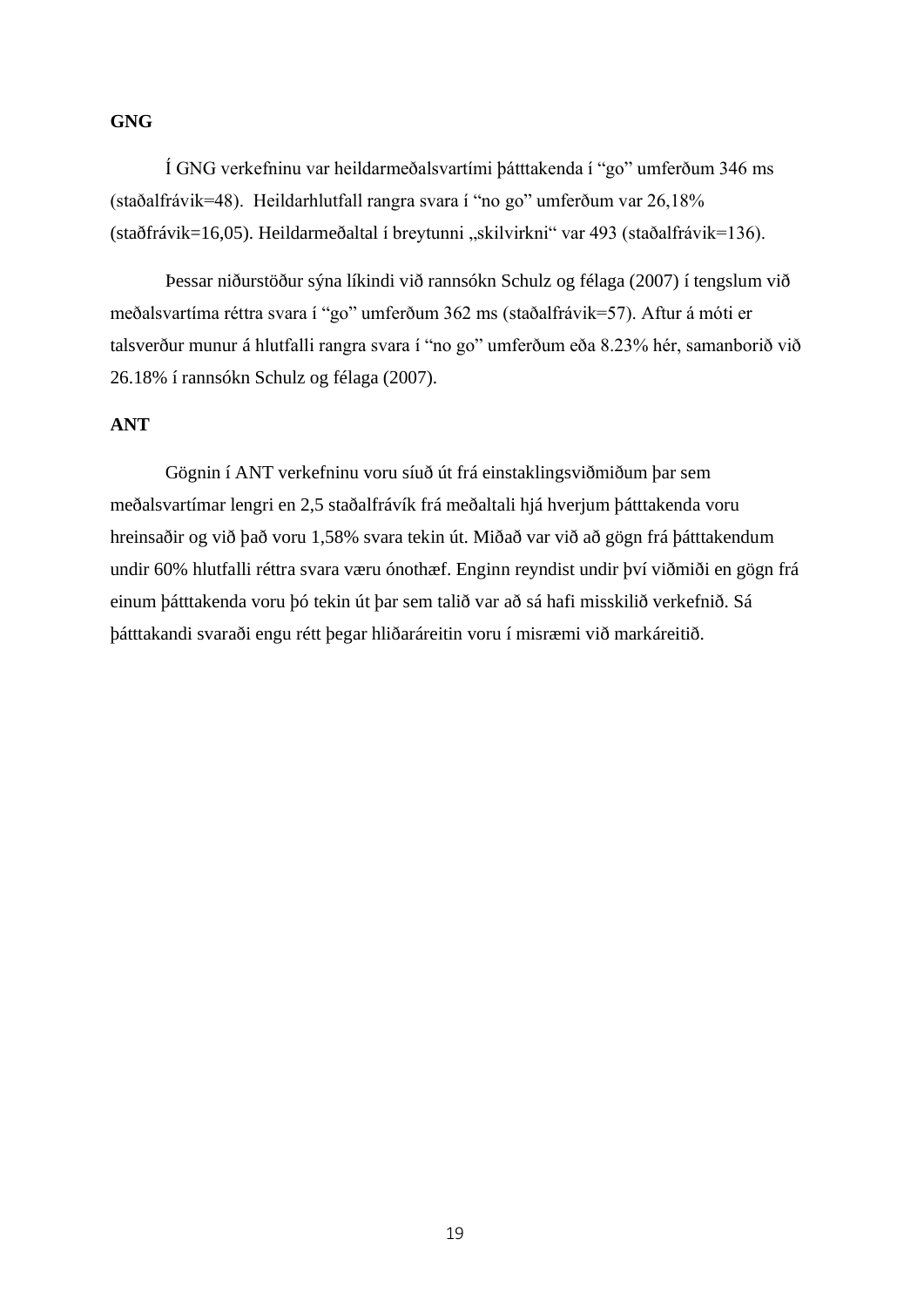*Mynd 6. Heildarmeðalsvartími réttra svara (ms) þegar vísbendi var ógilt eða gilt og hliðaráreitin í samræmi, misræmi eða hlutlaus.*



Heildarmeðalsvartími réttra svara var 591 ms (staðalfrávik=98), heildarhlutfall réttra svara var 96,29% (staðalfrávik=3,44) og heildarmeðalsvartímar réttra svara í aðstæðum þar sem vísbendi var ógilt eða gilt og hliðaráreitin í samræmi, misræmi eða hlutlaus má sjá á mynd.

Í marktektarprófi dreifigreiningar með endurteknum mælingum (e. *repeated measures ANOVA*) reyndust meginhrif af gerð vísbendis (gilt eða ógilt) vera marktæk *F*(1, 91) = 87,03, *p*<0,001. Meginhrif af hliðaráreitum (samræmi, hlutlaust eða misræmi) reyndust einnig marktæk *F*(1,26, 114,16) = 513,72, *p*<0,001. Samvirkni milli gerð vísbendis og hliðaráreita var einnig marktækt *F*(1,87, 170,17) = 5,86, *p*<0,01.

Vísbendi og hliðaráreitin höfðu mismunandi áhrif á svartíma þátttakenda eftir aðstæðum. Þátttakendur stóðu sig best þegar hliðaráreitin voru í samræmi við markáreitið. Svartímar lengdust aðeins þegar að hliðaráreitin voru hlutlaus og lengdust töluvert þegar að hliðaráreitin voru í misræmi við markáreitið. Svartímar þátttakenda voru styttri þegar vísbendið var gilt en þegar það var ógilt og er það í samræmi við niðurstöður Posner (1980) í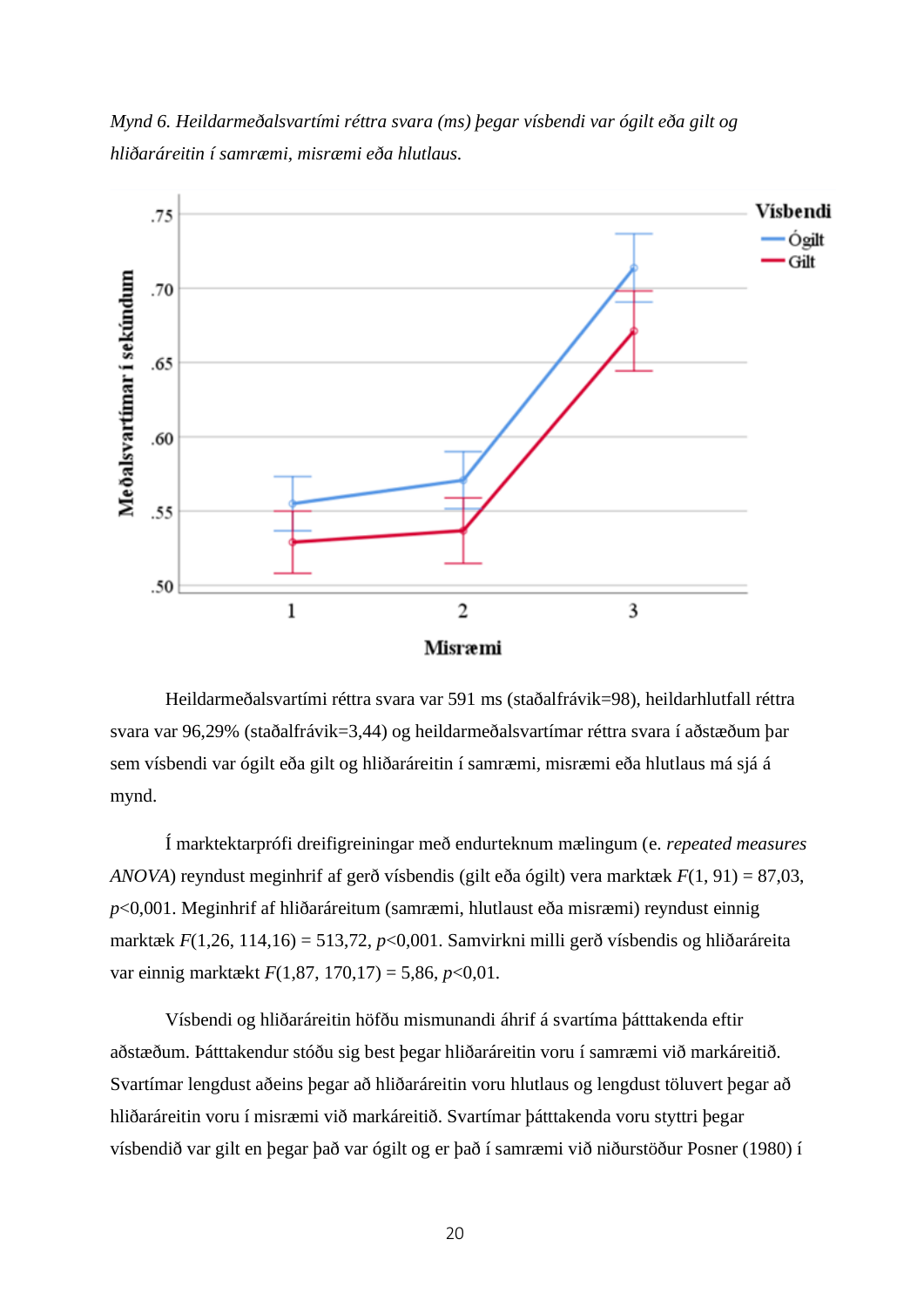vísbendiverkefni hans. Samvirknihrif vísbenda og hliðaráreita voru til staðar en þó lítil og höfðu því minniháttar áhrif á frammistöðuna.

#### **Sjónleit**

Gögnin í sjónleitarverkefninu voru síuð út frá einstaklingsviðmiðum þar sem meðalsvartímar lengri heldur en 2,5 staðalfrávík frá meðaltali hjá hverjum þátttakenda voru hreinsaðir og við það voru 2,24% svara tekin út. Miðað var við að gögn frá þátttakendum undir 70% hlutfalli réttra svara væru ónothæf. Fjórir þátttakendur voru undir því viðmiði.

*Mynd 7. Meðalsvartímar í sjónleit þegar áreitin voru 11 og 21.* 



Heildarmeðalsvartími réttra svara var 1672 ms (staðalfrávik=456).

Heildarmeðalsvartími réttra svara þegar að áreitin voru 11 var 1434 ms (staðalfrávik=398). Heildarmeðalsvartími réttra svara þegar að áreitin voru 22 var 1919 ms (staðalfrávik=540). Heildarhlutfall réttra svara var 97% (staðalfrávik=2,22). Í línulegu aðhvarfsgreiningunni var heildarmeðaltal skurðpunktsins 900 ms (staðalfrávik=411) og heildarmeðaltal hallatölunnar 48 ms (staðalfrávik=26).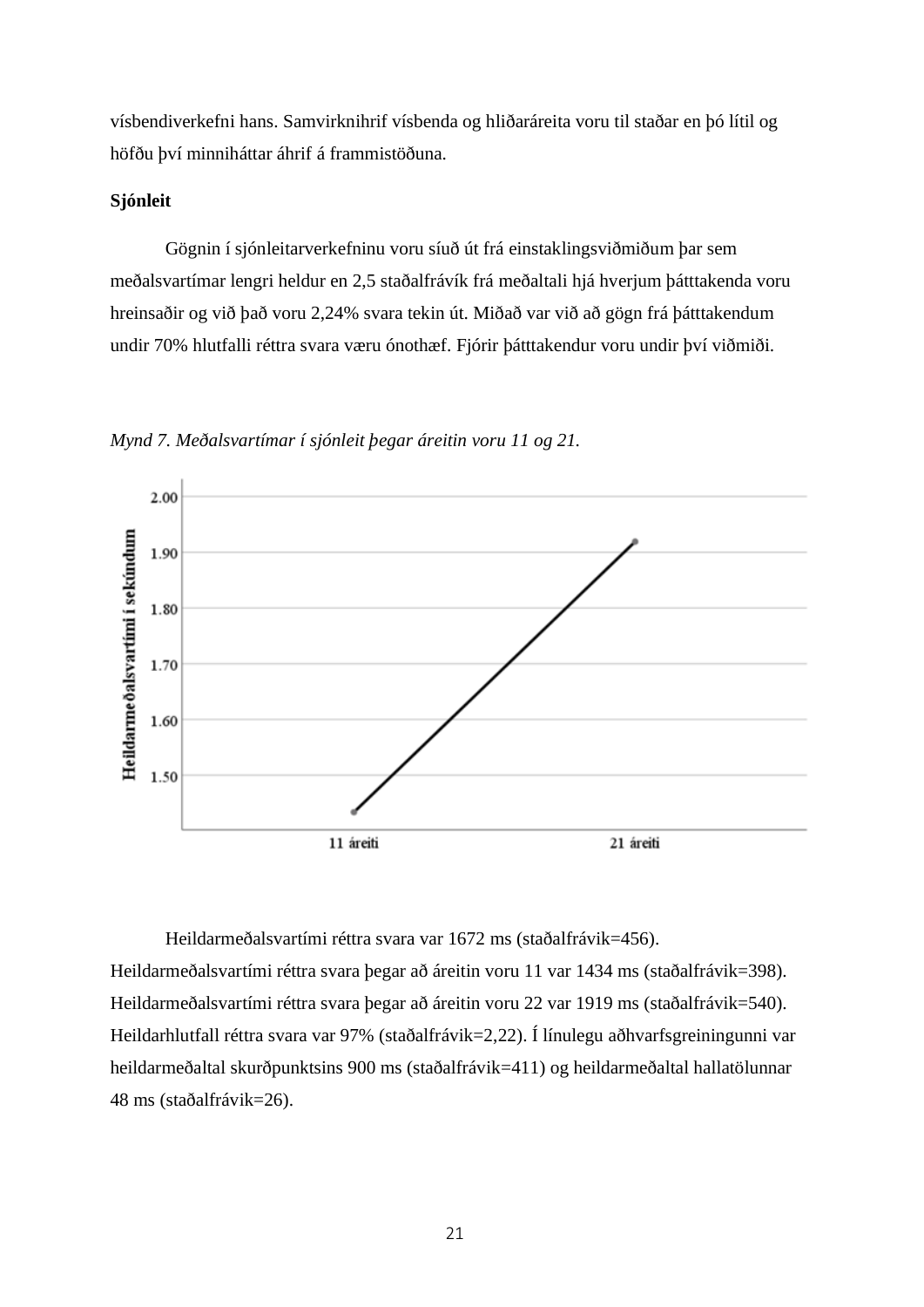Einhliða *t* próf var framkvæmt til þess að athuga hvort hallatalan væri marktækt frábrugðin núlli og reyndist svo vera, *t* (88) = 17,58, *p*<0,001.

#### **Fylgniútreikningar**

Fylgni var á milli mismunar svartíma þátttakenda þegar að hliðaráreitin voru í misræmi eða samræmi við markáreitið í ANT verkefninu og heildarskori ELAS spurningalistans (*r*=-.387, *p*<0,01). Það var ekki marktæk fylgni á milli mismunar svartíma þátttakenda þegar að vísbendið dregur þá frá markáreitinu og þegar vísbendið dregur þá að markáreitinu í ANT verkefninu og heildarskori ELAS spurningalistans (*r*=0,22, p>0,05). Engin fylgni var á milli skilvirkni í GNG verkefninu og heildarskors ELAS spurningalistans (*r*=0, *p*>0,05). Einnig var engin fylgni á milli hallatölunnar í sjónleitarverkefninu og heildarskors spurningalistans (*r*=-0,09, *p*>0,05; sjá töflu 2).

|                   | Tafla 2. Fylgniútreikningar (Pearson's r) milli athyglisverkefnanna og ELAS |  |
|-------------------|-----------------------------------------------------------------------------|--|
| spurningalistans. |                                                                             |  |

| Hliðaráreiti<br>(ANT)                                                                 | Visbendi<br>(ANT) | Hallatala<br>(sjónleit) | 1 | 2 | 3                                                                                   | 4        | ELAS<br>heildarskor |                         |
|---------------------------------------------------------------------------------------|-------------------|-------------------------|---|---|-------------------------------------------------------------------------------------|----------|---------------------|-------------------------|
| 0.11(92)                                                                              |                   |                         |   |   | $-0.08(92)$ $-0.01(89)$ $-0.01(89)$ $-221*(84)$ $-0.04(78)$ $-0.01(85)$             |          | 0(70)               | Skilvirkni<br>(GNG)     |
|                                                                                       |                   |                         |   |   | $-269**$ (92) 0.13 (88) -0.18 (88) -.251* (83) -.329** (77) -248* (84) -.387** (69) |          |                     | Hliðaráreiti<br>(ANT)   |
|                                                                                       |                   |                         |   |   | $-0.15(88)$ $0.05(88)$ $.261*(83)$ $0.21(77)$                                       | 0.02(84) | 0.22(69)            | Visbendi<br>(ANT)       |
|                                                                                       |                   |                         |   |   | $-0.03(85)$ $-0.11(80)$ $-0.01(74)$ $-0.04(82)$ $-0.09(67)$                         |          |                     | Hallatala<br>(sjónleit) |
| $.695**$ (82) $.617**$ (77) $.586**$ (83) $.825**$ (70)<br>1=Timi án þess að taka hlé |                   |                         |   |   | 1                                                                                   |          |                     |                         |
| $.786**$ (74) $.502**$ (79) $.881**$ (70)<br>$2 =$ Einbeiting                         |                   |                         |   |   | 2                                                                                   |          |                     |                         |
| 3=Einbeiting með truflun<br>$.686**$ (75) $.902**$ (70)                               |                   |                         |   |   |                                                                                     | 3        |                     |                         |
| 4=Einbeiting á meðan maður gerir eitthvað annað á sama tima<br>$.808**$ (70)          |                   |                         |   |   |                                                                                     | 4        |                     |                         |
| *p<0,05 **p<0,01. (Innan sviga=fjöldi þátttakenda).                                   |                   |                         |   |   |                                                                                     |          |                     |                         |

Fylgni fannst á milli mismunar svartíma þátttakenda þegar að hliðaráreitin voru í misræmi eða samræmi við markáreitið breytunnar í ANT verkefninu og alla undirkvarða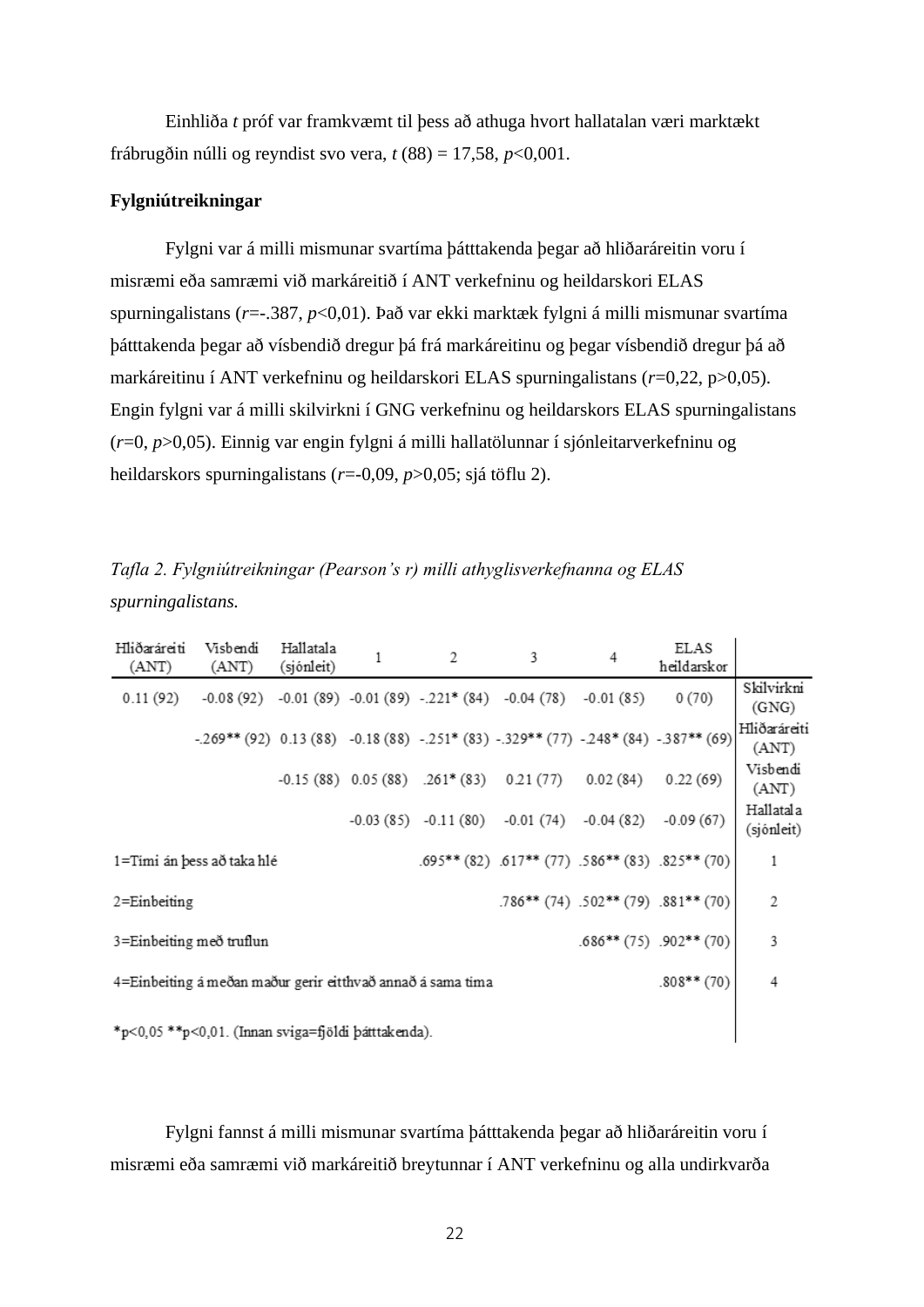spurningalistans nema einn (liður 1; tími án hlés). Einungis fannst fylgni milli eins undirkvarða ELAS spurningalistans og skilvirkni í GNG verkefninu (liður 2; einbeiting). Engin fylgni var á milli hallatölunnar í sjónleitarverkefninu og undirkvörðum ELAS spurningalistans.

# **Umræða**

Þessi rannsókn var gerð með það í huga að athuga hvort samræmi væri í því hversu vel fólk stendur sig við að leysa athyglisverkefni og hvernig það metur eigin athygli í daglegu lífi í gegnum spurningalista. Við leituðumst eftir því að rannsaka hvort tengsl væru á milli athyglisverkefna og heildarskors þátttakenda á sjálfsmats spurningalista ásamt því að skoða tengsl verkefnanna við undirkvarða spurningalistans.

Í GNG verkefninu fannst engin fylgni á milli skilvirknistuðuls þátttakenda (svartími réttra svara í "go" umferðum deilt með hlutfalli réttra svara í "no go" umferðum) og heildarskors þátttakenda á spurningalistanum. Við höfnum því tilgátunni um að með því sem skilvirknistuðull þátttakenda hækkar, lækka þeir á heildarskori spurningalistans. Aftur á móti var veik neikvæð fylgni milli skilvirknistuðulsins og liðar 2 (einbeiting) einan og sér.

Í ANT verkefninu fannst neikvæð miðlungs fylgni á milli mismunar svartíma þátttakenda þegar að hliðaráreitin voru í misræmi eða samræmi við markáreitið og heildarskor þátttakenda á listanum. Þessar niðurstöður staðfesta tilgátu okkar um að eftir því sem þátttakendur verða fyrir meiri truflun af misræmi markáreitis og trufara, þá lækkar heildarskor þátttakenda á spurningalistanum. Einnig voru tengsl á milli mismunar svartíma þegar hliðaráreitin voru í misræmi eða samræmi við alla undirkvarða spurningalistans nema lið 1 (tími án þess að taka sér hlé). Þetta gefur til kynna að þátttakendur sem verða fyrir meiri truflun af misvísandi upplýsingum skora lægra á spurningalistanum. Þetta styður við niðurstöður úr vísbendiverkefni Posner (1980) að því leyti að fólk eigi almennt auðveldara með að greina markáreiti frá truflandi áreitum þegar vísbendið er gilt.

Þessar upplýsingar gefa okkur einhverja hugmynd um hvernig athygli sem er mæld á tilraunastofum geta í sumum tilfellum endurspeglað athygli í daglegu lífi. Þó skortur sé á rannsóknum af þessu tagi þá benda niðurstöðurnar til þess að einhverju leyti að ANT verkefni geti haft ákveðið gildi í rannsóknum þar sem athygli er mæld í tengslum við daglegt líf. Eins og kom fram í rannsókn Fan, Posner og félaga (2002) vinna undirkerfi athyglinnar saman en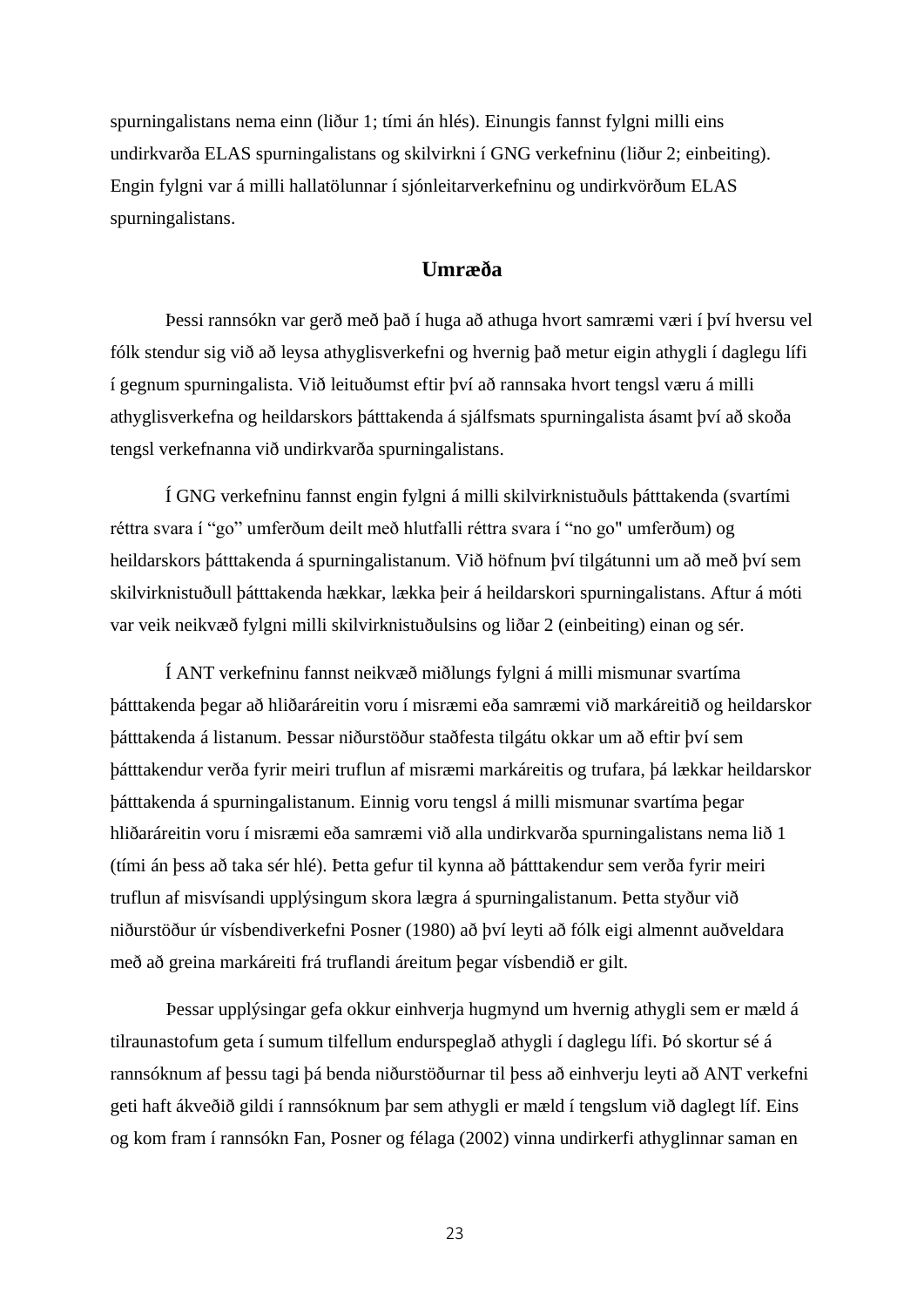virkja þó ólík heilasvæði þegar fólk framkvæmir ákveðin verkefni. Í athyglisverkefnum eins og ANT þurfum við stöðuga athygli, og virkjast þá heilasvæði undir kerfinu "vakning" (Fan o.fl., 2002). Þegar við fáum vísbendi um hvert við eigum að horfa þá virkjast heilasvæði undir kerfinu "beining" (Fan o.fl., 2002). Þegar við ákveðum í hvaða átt markáreiti snýr innan um hliðaráreitin, þá virkjast heilasvæði undir "stýrifærni" (Fan o.fl., 2002).

Ekki fannst marktæk fylgni á milli mismunar svartíma þegar vísbendi í ANT verkefninu dregur okkur frá markáreitinu og þegar að vísbendið dregur okkur að því og heildarskors listans, sem hafnar tilgátunni um að þegar svartímar lengjast þegar vísbendið er gilt og svo ógilt, þá lækkar heildarskor þátttakenda á spurningalistanum. Þegar staðsetning vísbendis var skoðuð nánar fannst marktæk veik jákvæð fylgni milli þess og liðar 2 (einbeiting) sem gæti þýtt að þeir þátttakendur sem telja sig hafa meiri einbeitingu séu fastari fyrir og því viðkvæmari fyrir villandi vísbendi.

Í sjónleitarverkefninu fannst engin fylgni á milli hallatölu þátttakenda (aukinn svartími þegar einu áreiti er bætt við) og heildarskors þátttakenda á spurningalistanum. Við höfnum því tilgátunni um að með hækkandi hallatölu þátttakenda þá lækki heildarskor þátttakenda á spurningalistanum. Engin tengsl fundust á milli hallatölu þátttakenda og undirkvarða spurningalistans.

Þegar niðurstöður eru dregnar saman má sjá að athyglisverkefnin spá misvel fyrir um hvernig þátttakendur meta athygli sína í hversdagslegu lífi. ANT verkefnið spáði best fyrir um athygli, þar á eftir GNG verkefnið sem sýndi tengsl við einn undirkvarða spurningalistans en niðurstöður í sjónleit sýndu engin tengsl við spurningarlistann. Þátttakendur spá best fyrir um athygli sína þegar þeir eru einungis spurðir að því hversu vel þeir geti einbeitt sér að einhverju verkefni miðað við frammistöðu á athyglisverkefnunum en verr þegar þeir eru spurðir hversu vel þeir geti einbeitt sér að einhverju þegar truflun er í gangi eða þegar þeir þurfa að gera eitthvað annað á sama tíma. Þátttakendur spáðu verst um athygli sína þegar þeir voru spurðir að því hversu langan tíma þeir geti sinnt verkefni án þess að taka sér hlé.

Þörf er á frekari endurtekningum á rannsóknum á þessu sviði með öðrum tilgátum til að staðfesta niðurstöður rannsóknarinnar og fá betri skilning á því hvers vegna sumir undirþættir listans spá betur til um frammistöðu þátttakanda á athyglisverkefnunum en aðrir.

Tilraunin var ekki laus við takmarkanir. Þátttakendur tóku tilraunina á eigin tölvu og er þá ekki hægt að stjórna tilraunarumhverfinu. Það gerir það að verkum að fólk tekur þátt í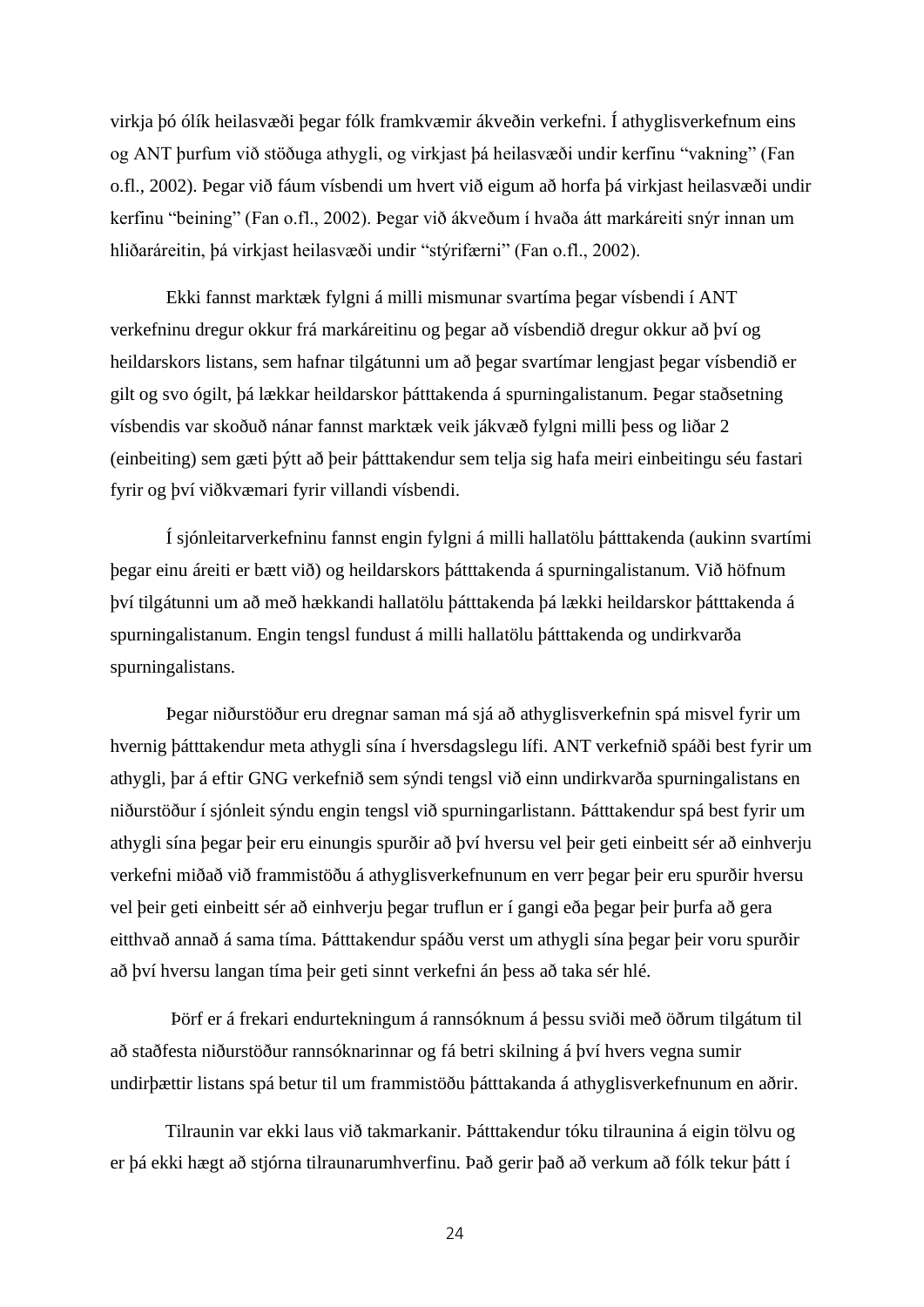mismunandi aðstæðum, og geta aðstæður haft áhrif á hversu vel fólk nær að einbeita sér að verkefninu. Tilfelli komu upp þar sem þátttakendur höfðu misskilið hvernig þátttökunúmerin voru búin til og vegna þess var ekki hægt að nota gögn frá þeim þar sem ekki var hægt að para saman athyglisverkefnin og spurningalistann. Einnig voru þátttakendur sem að svöruðu ekki öllum spurningum í ELAS spurningalistanum, sem varð til þess að heildarskor listans samanstóð af 70 þátttakendum.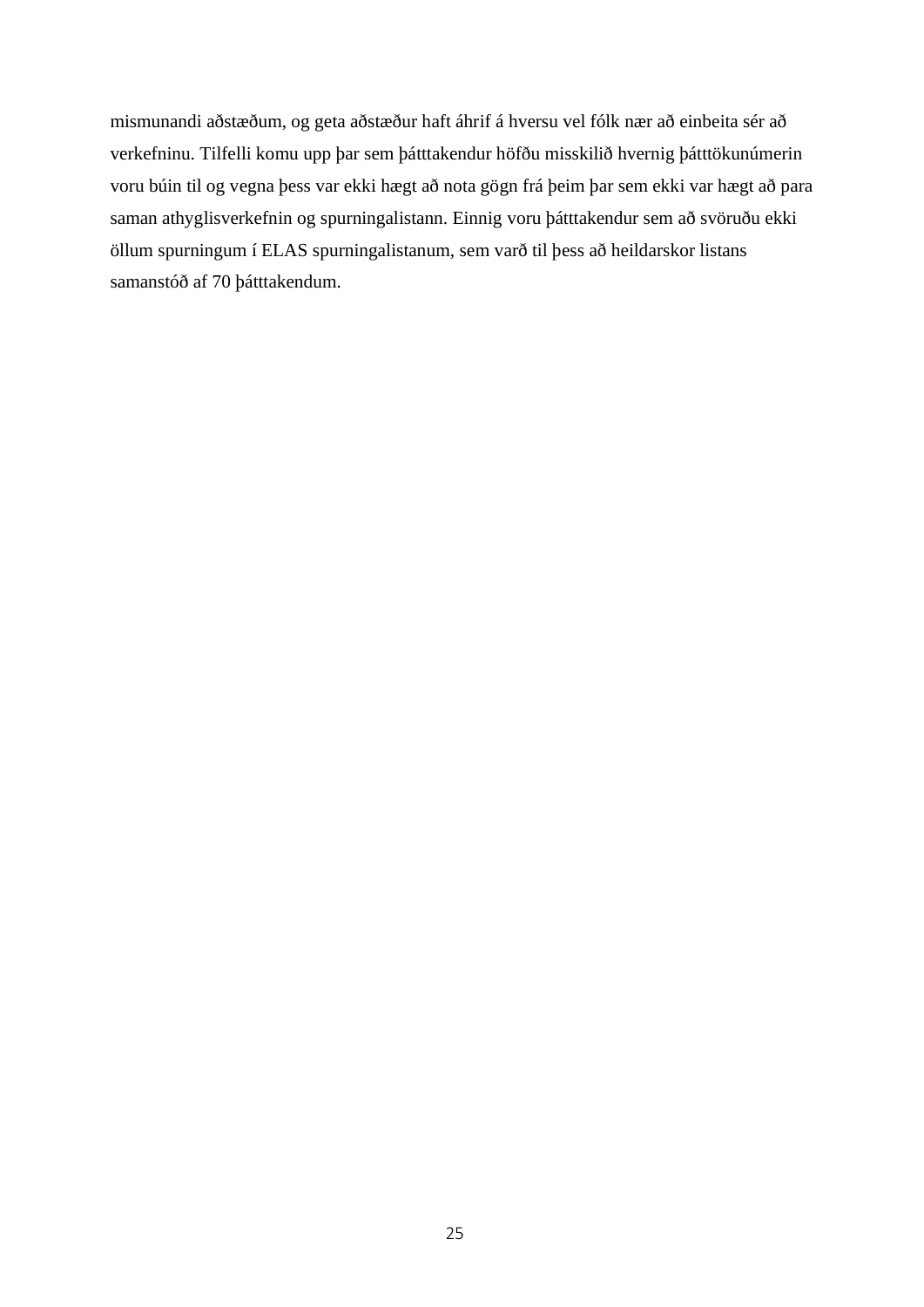# Heimildaskrá

- Árni Kristjánsson. (2005). Ýfing og nám í sjónskynjun: Lykill að stöðugleika í sjónskynjun mannsins? *Sálfræðiritið*, *10-11*, 83- 98.
- Broadbent, D. E. (1958). *Perception and communication.* Pergamon Press. https://doi.org/10.1037/10037-000
- Bush, G., Luu, P., & Posner, M. I. (2000). Cognitive and emotional influences in the anterior cingulate cortex. *Trends in Cognitive Science*, *4*, 215–222.<https://doi.org/> 10.1016/s1364-6613(00)01483-2.
- Cherry, E. C. (1953). Some experiments on the recognition of speech, with one and with two ears. *Journal of the Acoustical Society of America*, *25*, 975–979. <https://doi.org/10.1121/1.1907229>
- Corbetta, M, Kincade, J. M., Ollinger, J. M., McAvoy, M. P., & Shulman, G. (2000). Voluntary orienting is dissociated from target detection in human posterior parietal cortex. *Nature Neuroscience*, *3*(3), 292–297. https://doi.org/10.1038/73009
- Deutsch, J. A., & Deutsch, D. (1963). Attention: Some theoretical considerations. *Psychological Review, 70*(1), 80–90. [https://doi.org/10.1037/h0039515](https://psycnet.apa.org/doi/10.1037/h0039515)
- Eriksen, B. A., & Eriksen, C. W. (1974). Effects of noise letters upon the identification of a target letter in a nonsearch task. *Perception & Psychophysics, 16*(1), 143-149. [https://doi.org/10.3758/BF03203267](https://psycnet.apa.org/doi/10.3758/BF03203267)
- Eriksen, C. W., & St. James, J. D. (1986). Visual attention within and around the field of focal attention: A zoom lens model. *Perception & Psychophysics, 40*(4), 225–240. [https://doi.org/10.3758/BF03211502](https://psycnet.apa.org/doi/10.3758/BF03211502)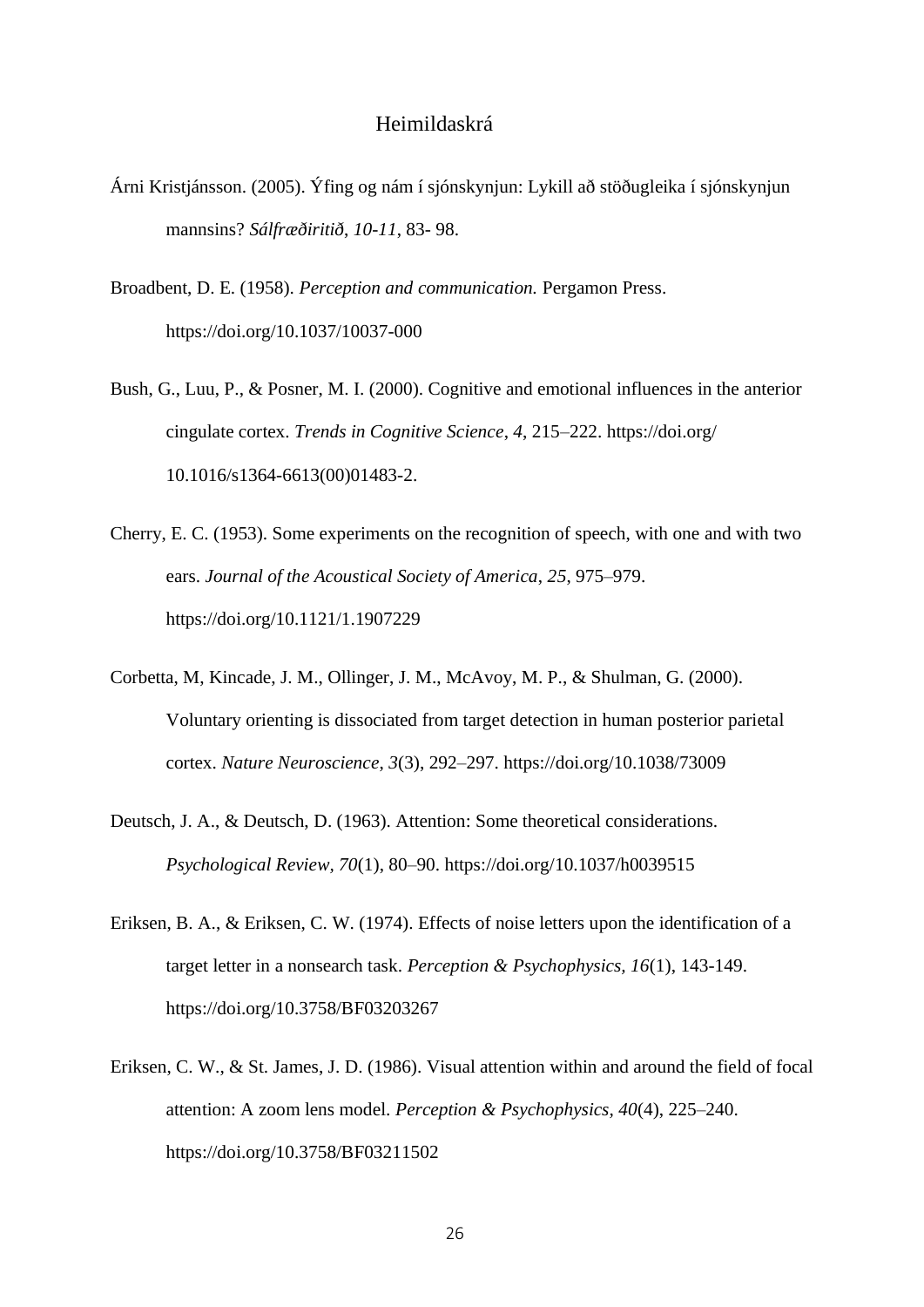Eysenck, M. W. (1982). *Attention and arousal*. [https://doi.org/10.1007/978-3-642-68390-9\\_2](https://doi.org/10.1007/978-3-642-68390-9_2)

- Fan, J., McCandliss, B. D., Sommer, T., Raz, A. & Posner, M. I. (2002). Testing the efficiency and independence of attentional networks. *Journal of cognitive neuroscience*, *14*(3), 340-347.<https://doi.org/10.1162/089892902317361886>
- Goddard, N. (2012). *Core Psychiatry* (3. útgáfa). [https://doi.org/10.1016/B978-0-7020-3397-](https://doi.org/10.1016/B978-0-7020-3397-1.00005-7) [1.00005-7](https://doi.org/10.1016/B978-0-7020-3397-1.00005-7)
- Gomez, P., Ratcliff, R., & Perea, M. (2007). A model of the go/no-go task. *Journal of experimental psychology. General*, *136*(3), 389–413. [https://doi.org/10.1037/0096-](https://doi.org/10.1037/0096-3445.136.3.389) [3445.136.3.389](https://doi.org/10.1037/0096-3445.136.3.389)
- Gordon, B. (1983). Lexical access and lexical decision: Mechanisms of frequency sensitivity. *Journal of Verbal Learning and Verbal Behavior*, *22*, 24–44. [https://doi.org/10.1016/S0022-5371\(83\)80004-8](https://doi.org/10.1016/S0022-5371(83)80004-8)
- Gordon, B., & Caramazza, A. (1982). Lexical decision for open- and closed-class words: Failure to replicate differential frequency sensitivity. *Brain and Language*, *15*, 143– 160. https://doi.org/10.1007/978-0-387-79061-9\_1267
- Groen, Y., Fuermaier, A., Tucha, L., Weisbrod, M., Aschenbrenner, S., & Tucha, O. (2019). A situation-specific approach to measure attention in adults with ADHD: The everyday life attention scale (ELAS). *Applied Neuropsychology: Adult*, *26*(5), 411- 440.<https://doi.org/10.1080/23279095.2018.1437730>
- James, W. (1890). *The Principles of Psychology* (2. útgáfa). Henry Holt and Company. <https://doi.org/10.1037/11059-000>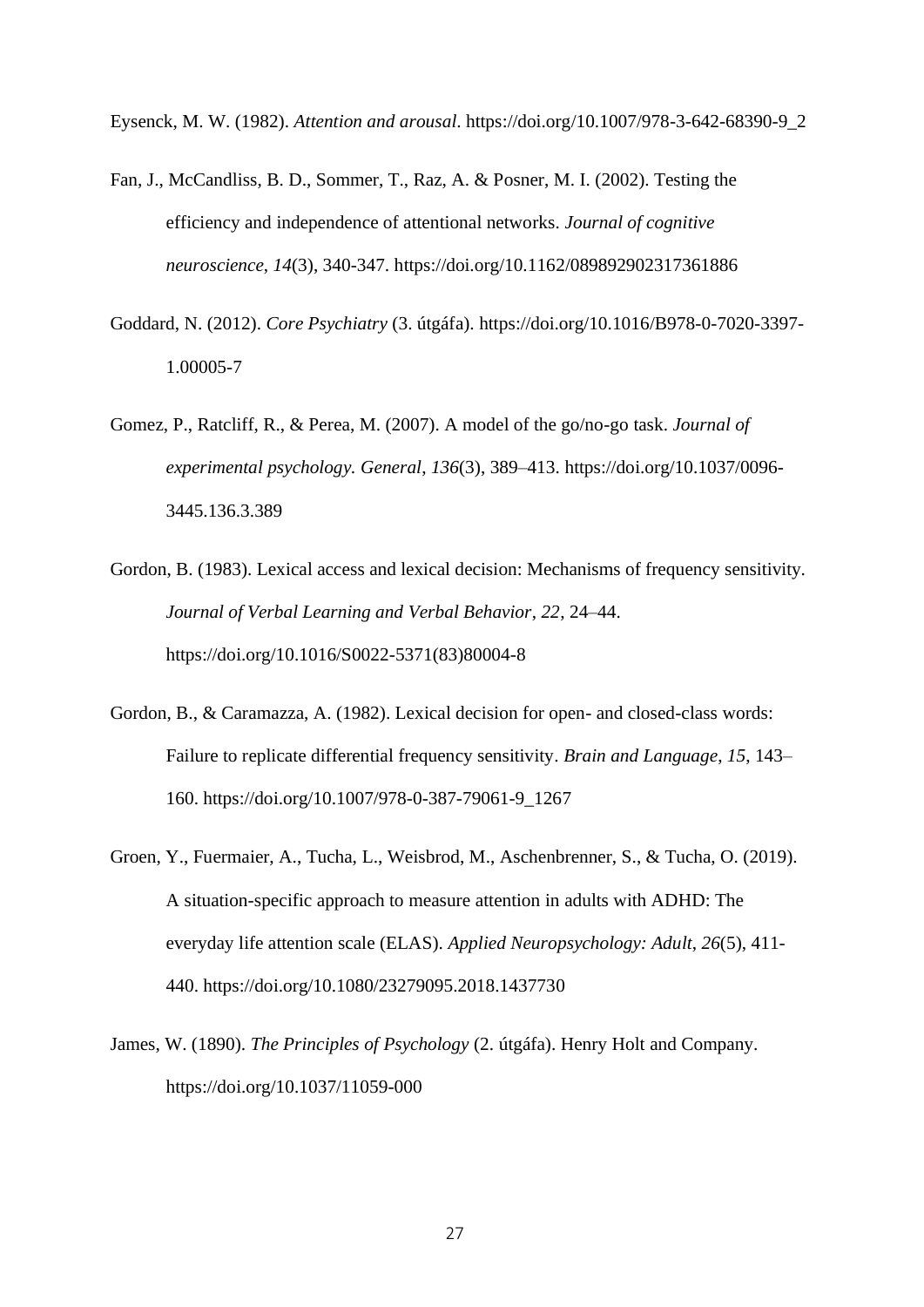- Kahneman, D., & Treisman, A. (1984). Changing views of attention and automaticity. *Varieties of Attention*, *1*, 29–61. https://doi.org/10.1007/BF00309086
- Kantowitz, B. H., Roediger III, H. L. & Elmes, D. G. (2009). *Experimental Psychology* (9. edition). Cengage Learning.
- Kaufman, J. N., Ross, T. J., Stein, E. A., & Garavan, H. (2003). Cingulate Hypoactivity in Cocaine Users During a GO-NOGO Task as Revealed by Event-Related Functional Magnetic Resonance Imaging. *The Journal of Neuroscience, 23*(21), 7839–7843. https://doi.org/10.1523/JNEUROSCI.23-21-07839.2003.
- Kihlstrom, J. F. & Park, L. (2016). Cognitive Psychology: Overview. *Reference Module in Neuroscience and Biobehavioral Psychology*, 1-14. [https://doi.org/10.1016/B978-0-](https://doi.org/10.1016/B978-0-12-809324-5.21702-1) [12-809324-5.21702-1](https://doi.org/10.1016/B978-0-12-809324-5.21702-1)
- Lavie, N. (1995). Perceptual Load as a Necessary Condition for Selective Attention. *Journal of Experimental Psychology:Human Perception and Performance*, *21*(3), 451-468. [https://doi.org/10.1037//0096-1523.21.3.451](https://doi.org/10.1037/0096-1523.21.3.451)
- Muele, A. (2017). Reporting and Interpreting Task Performance in Go/No-Go Affective Shifting Tasks. *Frontiers in Psychology*, *8*, 701. <https://doi.org/10.3389/fpsyg.2017.00701>
- Murphy, F. C., Sahakian, B. J., Rubinsztein, J. S., Michael, A., Rogers, R. D., Robbins, T. W., & Paykel, E. S. (1999). Emotional bias and inhibitory control processes in mania and depression. *Psychological medicine*, *29*(6), 1307–1321. <https://doi.org/10.1017/s0033291799001233>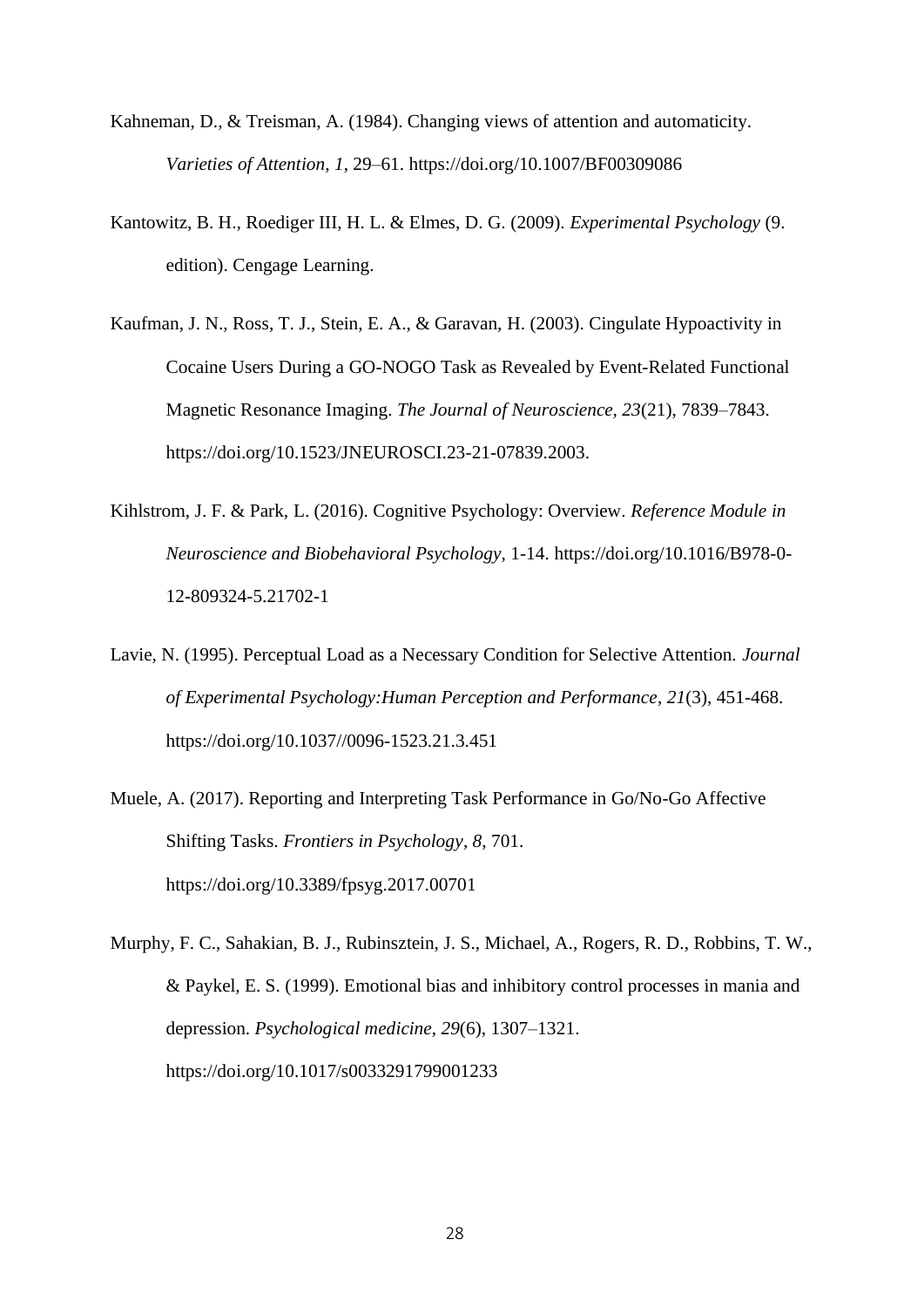- Peirce, J. W., Gray, J. R., Simpson, S., MacAskill, M. R., Höchenberger, R., Sogo, H., Kastman, E., Lindeløv, J. (2019). PsychoPy2: experiments in behavior made easy. *Behavior Research Methods*. https://doi.org/10.3758/s13428-018-01193-y
- Posner, M. I. (1980). Orienting of attention. *The Quarterly Journal of Experimental Psychology, 32*(1), 3–25. [https://doi.org/10.1080/00335558008248231](https://psycnet.apa.org/doi/10.1080/00335558008248231)
- Posner, M. I., Snyder, C. R., & Davidson, B. J. (1980). Attention and the detection of signals. *Journal of Experimental Psychology: General, 109*(2), 160–174. [https://doi.org/10.1037/0096-3445.109.2.160](https://psycnet.apa.org/doi/10.1037/0096-3445.109.2.160)
- RStudio Team. (2020). RStudio: Integrated Development for R. Sótt af [https://www.rstudio.com](https://www.rstudio.com/)
- Schulz, K. P., Fan, J., Magidina, O., Marks, D. J., Hahn, B., & Halperin, J. M. (2007). Does the emotional go/no-go task really measure behavioral inhibition? Convergence with measures on a non-emotional analog. *Archives of clinical neuropsychology : the official journal of the National Academy of Neuropsychologists*, *22*(2), 151–160. https://doi.org/10.1016/j.acn.2006.12.001
- Treisman, A. (1964). Selective attention in man. *British Medical Bulletin*, *20*, 12-16. https://doi.org/10.1093/oxfordjournals.bmb.a070274
- Treisman, A. M., & Gelade, G. (1980). A feature-integration theory of attention. *Cognitive Psychology, 12*(1), 97–136. [https://doi.org/10.1016/0010-0285\(80\)90005-5](https://psycnet.apa.org/doi/10.1016/0010-0285(80)90005-5)
- Wolfe, J. M. (1998). What can 1 million trials tell us about visual search? *Psychological Science, 9*(1), 33–39. [https://doi.org/10.1111/1467-9280.00006](https://psycnet.apa.org/doi/10.1111/1467-9280.00006)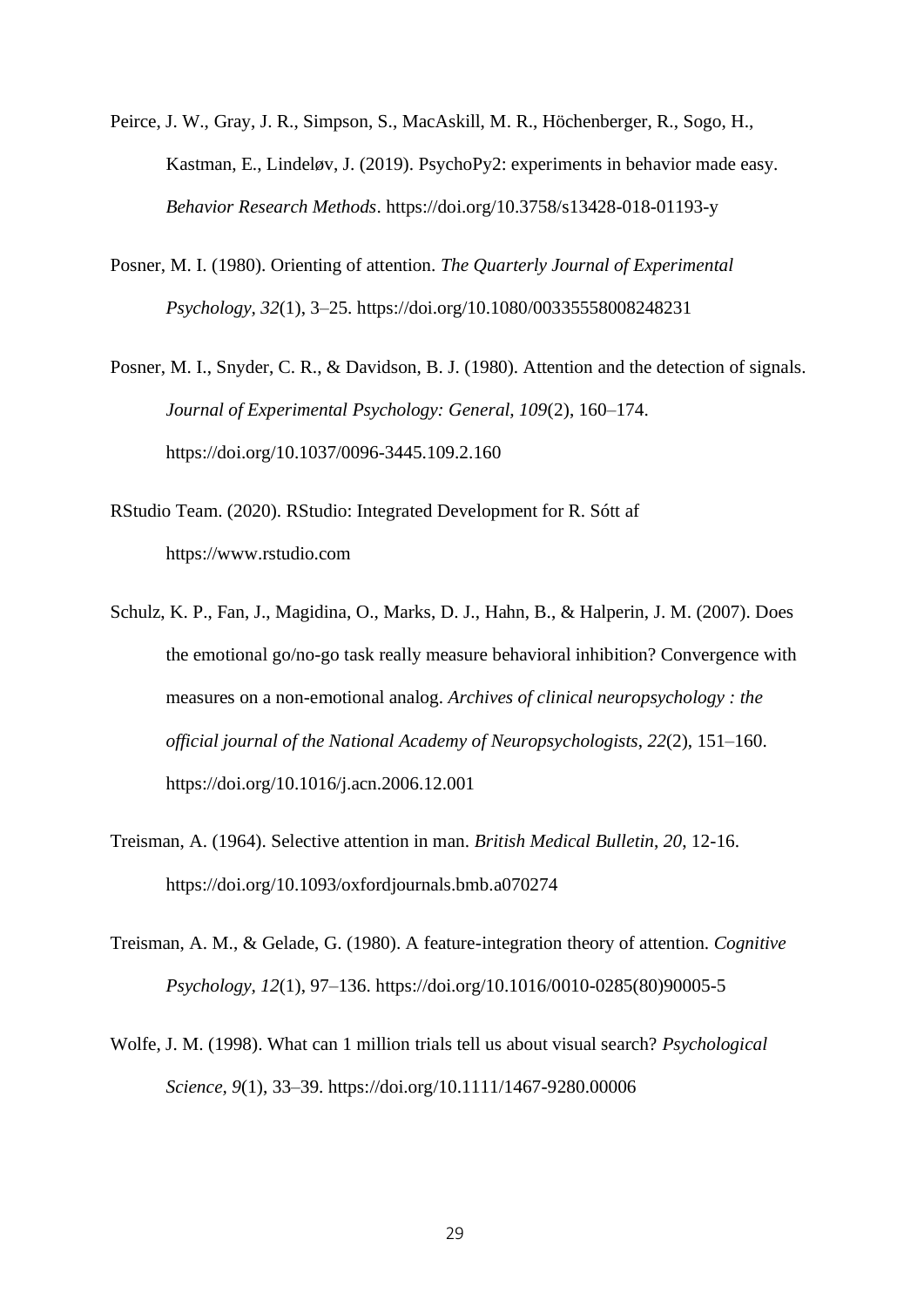Wolfe, J. M. (2020). Visual Search: How Do We Find What We Are Looking For?. *Annual Review Of Vision Science*, *6*(1), 539-562. [https://doi.org/10.1146/annurev-vision-](https://doi.org/10.1146/annurev-vision-091718-015048)[091718-015048](https://doi.org/10.1146/annurev-vision-091718-015048)

Wolfe, J. M., Kluender, K. R., Levi, D. M., Bartoshuk, L. M., Herz, R. S., Klatzky, R., Lederman, S. J., & Merfeld, D. M. (2012). *Sensation & perception* (3. útgáfa). Sinauer Associates.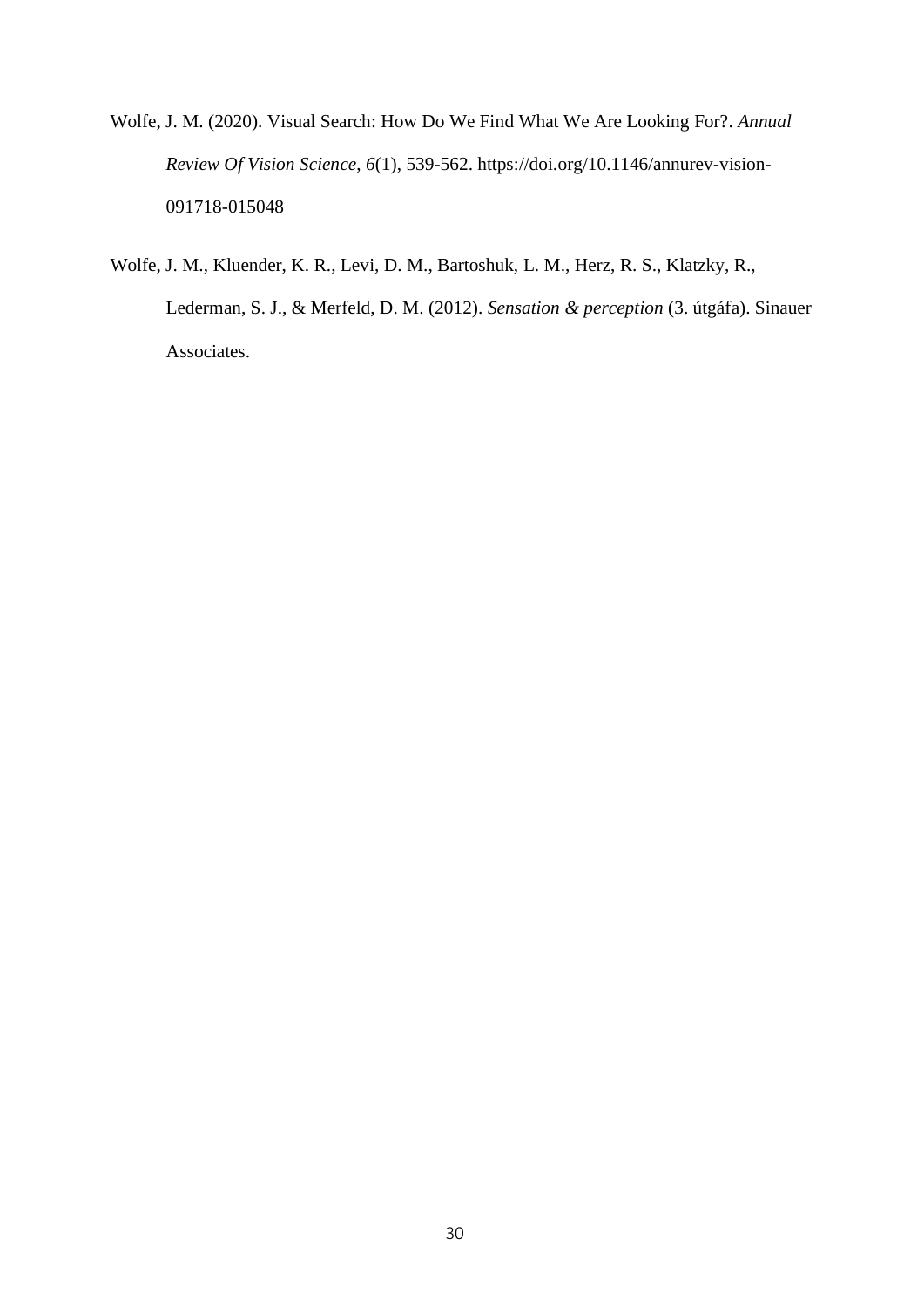# Viðaukar

#### Viðauki A

A1: Aðstæður A: Að lesa bók Þú ert að lesa bók með miðlungs áhuga (ef þú lest aldrei bók, ímyndaðu þér að þú sért að lesa eitthvað annað eins og ágrip, handbók eða leiðbeiningar) og hefur tvær klukkustundir til að lesa. A1: Hversu lengi geturðu lesið án þess að taka þér hlé (án hlés eða hugarflakks)? (Vinsamlegast merktu réttan fjölda mínútna 0-120 mín).

A2: Hversu vel geturðu einbeitt þér að þessu? (0-100)  $0 =$  engin athygli á verkefninu 50 = 50% athygli á verkefninu 100 = 100% athygli á verkefninu

A3: Hversu vel geturðu einbeitt þér að þessu ef það er truflun í kringum þig (t.d. börn að leika)? (0-100) 0 = engin athygli á verkefninu 50 = 50% athygli á verkefninu  $100 = 100\%$ athygli á verkefninu

B1: Aðstæður B: Að horfa á kvikmynd/heimildarmynd Þú ætlar að sjá kvikmynd eða heimildarmynd sem er miðlungs áhugaverð og stendur í tvær klukkustundir. B1. Hversu lengi geturðu horft á myndina án þess að taka þér hlé (án hlés eða hugarflakks)? (Vinsamlegast merktu réttan fjölda mínútna. 0-120 mín)

B2: Hversu vel geturðu einbeitt þér að þessu? (0-100)  $0 =$  engin athygli á verkefninu 50 = 50% athygli á verkefninu 100 = 100% athygli á verkefninu

B3: Hversu vel geturðu einbeitt þér að þessu ef það er truflun í kringum þig (t.d. börn að leika)? (0-100) 0 = engin athygli á verkefninu  $50 = 50\%$  athygli á verkefninu  $100 = 100\%$ athygli á verkefninu

B4: Hversu vel geturðu einbeitt þér ef þú þarft að gera eitthvað annað á sama tíma (t.d að tala við vin um annað viðfangsefni)? (0-100)  $0 =$ engin athygli á verkefninu 50 = 50% athygli á verkefninu  $100 = 100\%$  athygli á verkefninu

C1: Aðstæður C: Framkvæma verkefni innandyra Þú hefur tvær klukkustundir til að framkvæma miðlungs áhugavert verkefni innandyra (t.d borðspil, handverk, leysa þrautir). C1: Hversu lengi geturðu framkvæmt þetta án þess að taka þér hlé (án hlés eða hugarflakks)? (Vinsamlegast merktu réttan fjölda mínútna 0-120mín).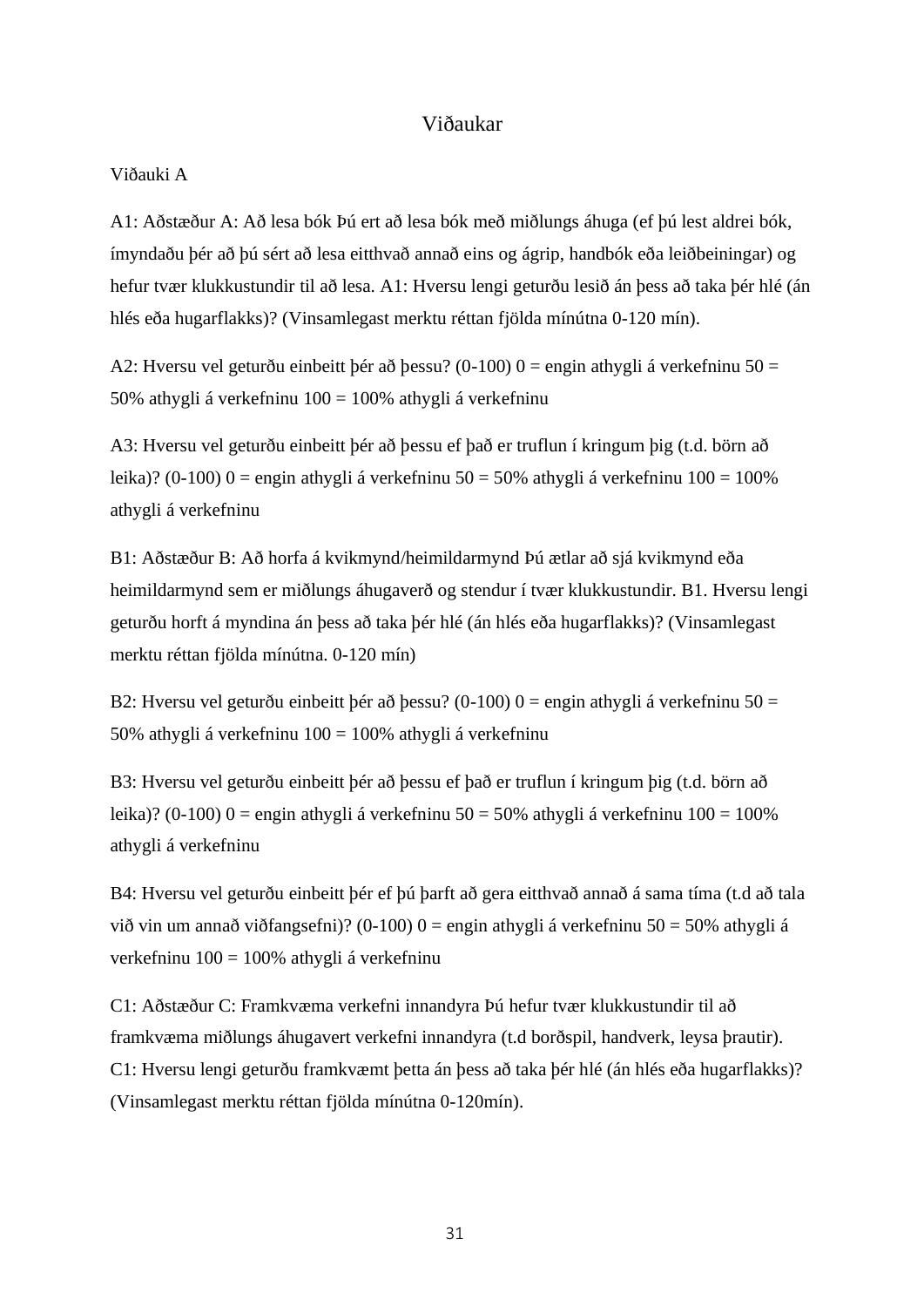C2: Hversu vel geturðu einbeitt þér að þessu? (0-100)  $0 =$  engin athygli á verkefninu 50 = 50% athygli á verkefninu 100 = 100% athygli á verkefninu

C3: Hversu vel geturðu einbeitt þér að þessu ef það er truflun í kringum þig (t.d. börn að leika)? (0-100) 0 = engin athygli á verkefninu 50 = 50% athygli á verkefninu  $100 = 100\%$ athygli á verkefninu

C4: Hversu vel geturðu einbeitt þér ef þú þarft að gera eitthvað annað á sama tíma (t.d að tala við vin um annað viðfangsefni)? (0-100)  $0 =$  engin athygli á verkefninu 50 = 50% athygli á verkefninu 100 = 100% athygli á verkefninu

D1: Aðstæður D: Að sækja fyrirlestur eða opinn viðburð Þú ert að sækja fyrirlestur eða opinn viðburð með meðaláhuga sem stendur yfir tvær klukkustundir. D1. Hversu lengi geturðu hlustað án þess að taka þér hlé (án hlés eða hugarflakks)? (Vinsamlegast merktu réttan fjölda mínútna. 0-120mín)

D2: Hversu vel geturðu einbeitt þér að þessu? (0-100)  $0 =$  engin athygli á verkefninu 50 = 50% athygli á verkefninu 100 = 100% athygli á verkefninu

D3: Hversu vel geturðu einbeitt þér að þessu ef það er truflun í kringum þig (t.d. annað fólk að tala saman)? (0-100)  $0 =$  engin athygli á verkefninu 50 = 50% athygli á verkefninu 100 = 100% athygli á verkefninu

D4: Hversu vel geturðu einbeitt þér ef þú þarft að gera eitthvað annað á sama tíma (t.d að senda skilaboð til vinar)? (0-100)  $0 =$ engin athygli á verkefninu 50 = 50% athygli á verkefninu 100 = 100% athygli á verkefninu

E1: Aðstæður E: Að eiga samræður Þú átt samræður við einstakling með miðlungs áhuga og hefur tvær klukkustundir til þess. E1. Hversu lengi geturðu átt samræður án þess að taka þér hlé (án hlés eða hugarflakks)? (Vinsamlegast merktu réttan fjölda mínútna. 0-120mín)

E2: Hversu vel geturðu einbeitt þér að þessu? (0-100)  $0 =$  engin athygli á verkefninu 50 = 50% athygli á verkefninu 100 = 100% athygli á verkefninu

E3: Hversu vel geturðu einbeitt þér að þessu ef það er truflun í kringum þig (t.d. börn að leika)? (0-100) 0 = engin athygli á verkefninu  $50 = 50\%$  athygli á verkefninu  $100 = 100\%$ athygli á verkefninu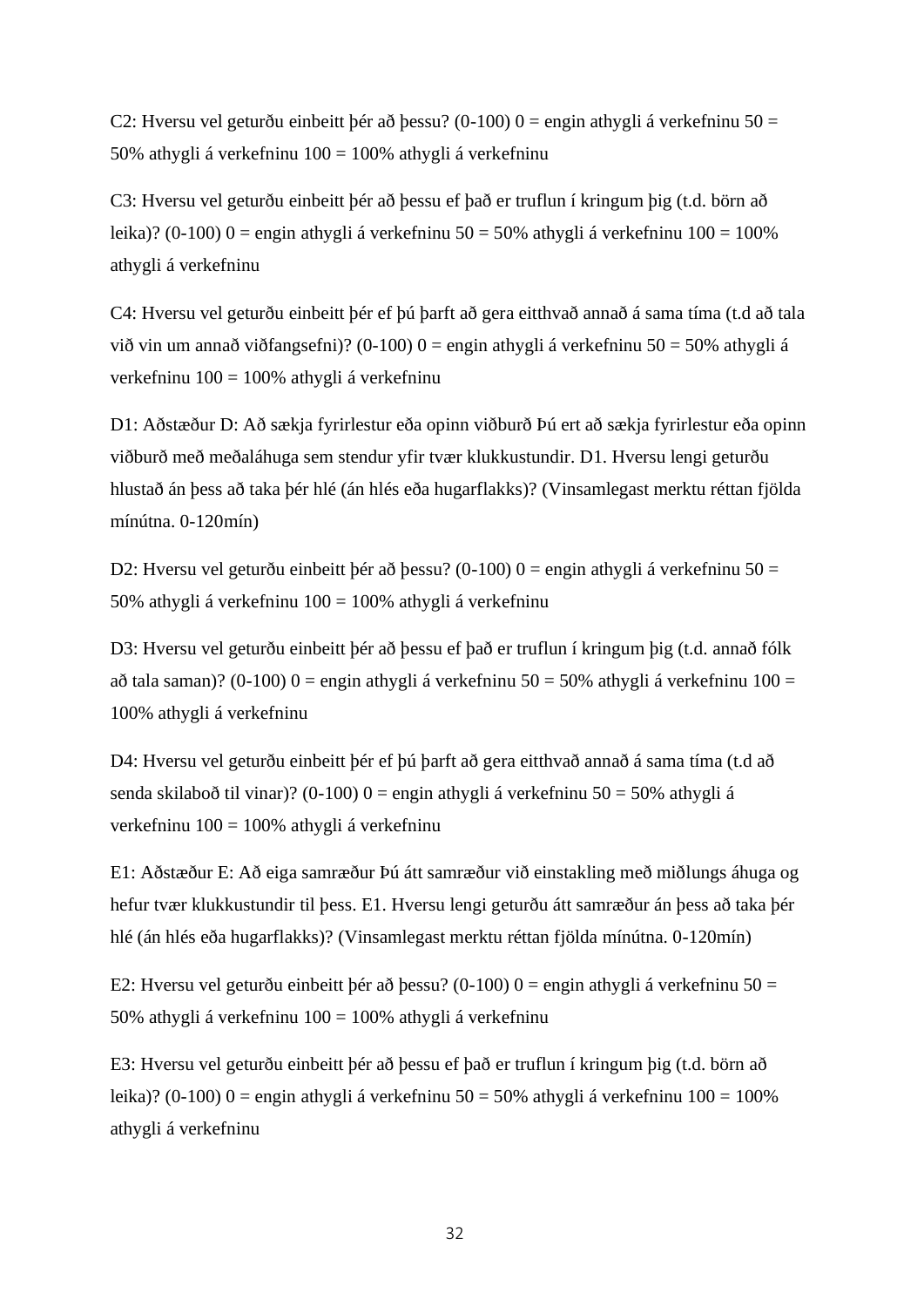E4: Hversu vel geturðu einbeitt þér ef þú þarft að gera eitthvað annað á sama tíma (t.d að tala við vin um annað viðfangsefni)? (0-100)  $0 =$  engin athygli á verkefninu 50 = 50% athygli á verkefninu  $100 = 100\%$  athygli á verkefninu

F1: Aðstæður F: Að gera verkefni/ og einbeiting Þú hefur tvo klukkutíma til að vinna í verkefni sem þú ert meðal áhugasamur um, sem byggist upp á nokkrum þrepum þar sem þú þarft að hugsa (þ.e.a.s. að stjórna einbeitingu og vinna verkefni) F1. Hversu lengi getur þú unnið þetta verkefni án þess að taka þér pásu (án þess að athyglin reki að öðru)? (Merktu við fjölda mínútna hér fyrir neðan 0-120mín)

F2: Hversu vel getur þú einbeitt þér að þessu? (0-100) 0 - Engin athygli á verkefninu 50 - 50% af athyglinni á verkefninu 100% - 100% af athyglinni á verkefninu

F3: Hversu vel getur þú einbeitt þér að þessu á meðan það er truflun í kringum þig (t.d. börn að leika sér)? (0-100) 0 - Engin athygli á verkefninu 50 - 50% af athyglinni á verkefninu 100% - 100% af athyglinni á verkefninu

F4: Hversu vel getur þú einbeitt þér ef þú þarft að gera eitthvað annað á sama tíma (t.d. að senda vini skilaboð? (0-100) 0 - Engin athygli á verkefninu 50 - 50% athyglinni af á verkefninu 100% - 100% af athyglinni á verkefninu

G2: Aðstæður G: Undirbúa máltíð Þú ert að undirbúa mat fyrir fólk sem er að fara heimsækja þig (kjöt/grænmeti/kartöflur). (0-100) G2. Hversu vel getur þú einbeitt þér að þessu? 0 - Engin athygli á verkefninu 50 - 50% af athyglinni á verkefninu 100% - 100% af athyglinni á verkefninu

G3: Hversu vel getur þú einbeitt þér að þessu á meðan það er truflun í kringum þig (t.d. börn að leika sér)? (0-100) 0 - Engin athygli á verkefninu 50 - 50% af athyglinni á verkefninu 100% - 100% af athyglinni á verkefninu

G4: Hversu vel getur þú einbeitt þér ef þú þarft að gera eitthvað annað á sama tíma (t.d. tala við vin um annað viðfangsefni)? (0-100) 0 - Engin athygli á verkefninu 50 - 50% af athyglinni á verkefninu 100% - 100% af athyglinni á verkefninu

H1: Aðstæður H: Þrífa heimilið Heimilið þitt er á hvolfi og þú ákveður að það sé tímabært að þrífa. Þú hefur tvær klukkustundir. H1. Hversu lengi getur þú unnið þetta verkefni án þess að